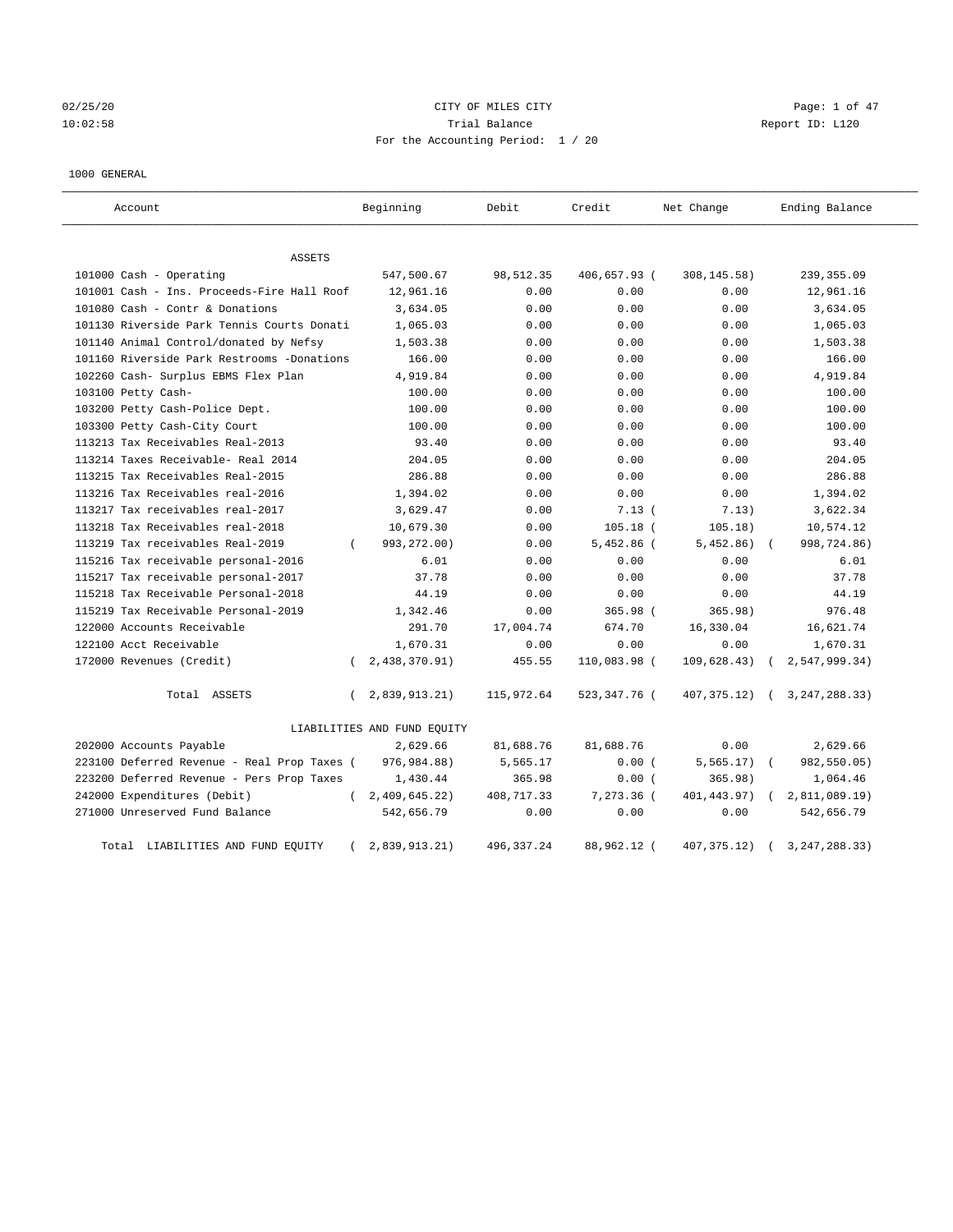# 02/25/20 **CITY OF MILES CITY CONSERVATION Page: 2 of 47** 10:02:58 **Trial Balance Trial Balance Report ID:** L120 For the Accounting Period: 1 / 20

## 2220 LIBRARY

| Account                                    | Beginning                   | Debit      | Credit      | Net Change      | Ending Balance |
|--------------------------------------------|-----------------------------|------------|-------------|-----------------|----------------|
| ASSETS                                     |                             |            |             |                 |                |
| 101000 Cash - Operating                    | 42,675.96                   | 25,549.20  | 19,539.67   | 6,009.53        | 48,685.49      |
| 101032 Cash- Library Board of Trustees Mul | 3,133.84                    | 1,728.00   | 0.00        | 1,728.00        | 4,861.84       |
| 103000 Petty Cash                          | 75.00                       | 0.00       | 0.00        | 0.00            | 75.00          |
| 172000 Revenues (Credit)                   | 156,714.34)<br>$\left($     | 0.00       | 27,277.20 ( | $27, 277, 20$ ( | 183,991.54)    |
| Total ASSETS                               | 110,829.54)                 | 27, 277.20 | 46,816.87 ( | 19,539.67) (    | 130, 369.21)   |
|                                            | LIABILITIES AND FUND EQUITY |            |             |                 |                |
| 202000 Accounts Payable                    | 0.00                        | 2,521.39   | 2,521.39    | 0.00            | 0.00           |
| 242000 Expenditures (Debit)                | 152,401.15)                 | 19,539.67  | 0.00(       | 19,539.67) (    | 171,940.82)    |
| 271000 Unreserved Fund Balance             | 41,571.61                   | 0.00       | 0.00        | 0.00            | 41,571.61      |
| LIABILITIES AND FUND EQUITY<br>Total       | 110,829.54)<br>$\sqrt{2}$   | 22,061.06  | 2,521.39 (  | 19,539.67) (    | 130,369.21)    |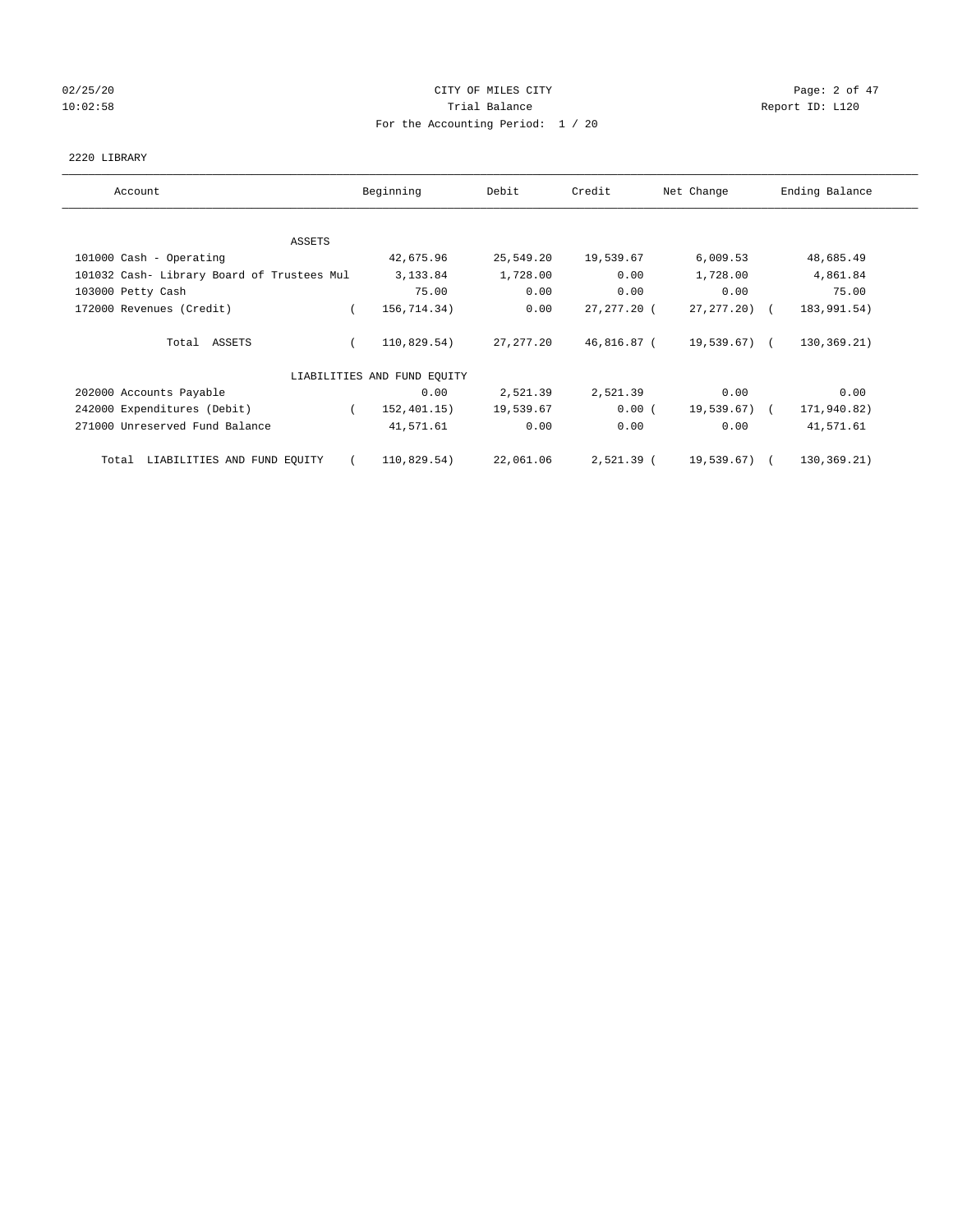# 02/25/20 **CITY OF MILES CITY CONSERVATION Page: 3 of 47** 10:02:58 **Trial Balance Trial Balance Report ID:** L120 For the Accounting Period: 1 / 20

#### 2260 EMERGENCY DISASTER

| Account                                     | Beginning                   | Debit | Credit    | Net Change |            | Ending Balance |
|---------------------------------------------|-----------------------------|-------|-----------|------------|------------|----------------|
| <b>ASSETS</b>                               |                             |       |           |            |            |                |
| 101000 Cash - Operating                     | 223.28                      | 5.92  | 0.00      | 5.92       |            | 229.20         |
| 113218 Tax Receivables real-2018            | 169.04)                     | 0.00  | 1.10(     | $1.10)$ (  |            | 170.14)        |
| 115219 Tax Receivable Personal-2019         | 34.71)                      | 0.00  | $3.84$ (  | 3.84)      |            | 38.55)         |
| 172000 Revenues (Credit)                    | 223.87)                     | 0.00  | 5.92(     | 5.92)      | $\sqrt{2}$ | 229.79         |
| Total ASSETS                                | 204.34)                     | 5.92  | $10.86$ ( | $4.94)$ (  |            | 209.28)        |
|                                             | LIABILITIES AND FUND EQUITY |       |           |            |            |                |
| 223100 Deferred Revenue - Real Prop Taxes ( | 169.04)                     | 1.10  | 0.00(     | $1.10)$ (  |            | 170.14)        |
| 223200 Deferred Revenue - Pers Prop Taxes ( | 34.71)                      | 3.84  | 0.00(     | $3.84$ (   |            | 38.55)         |
| 271000 Unreserved Fund Balance              | 0.59)                       | 0.00  | 0.00      | 0.00       |            | 0.59)          |
| LIABILITIES AND FUND EQUITY<br>Total        | 204.34)                     | 4.94  | 0.00(     | 4.94)      |            | 209.28         |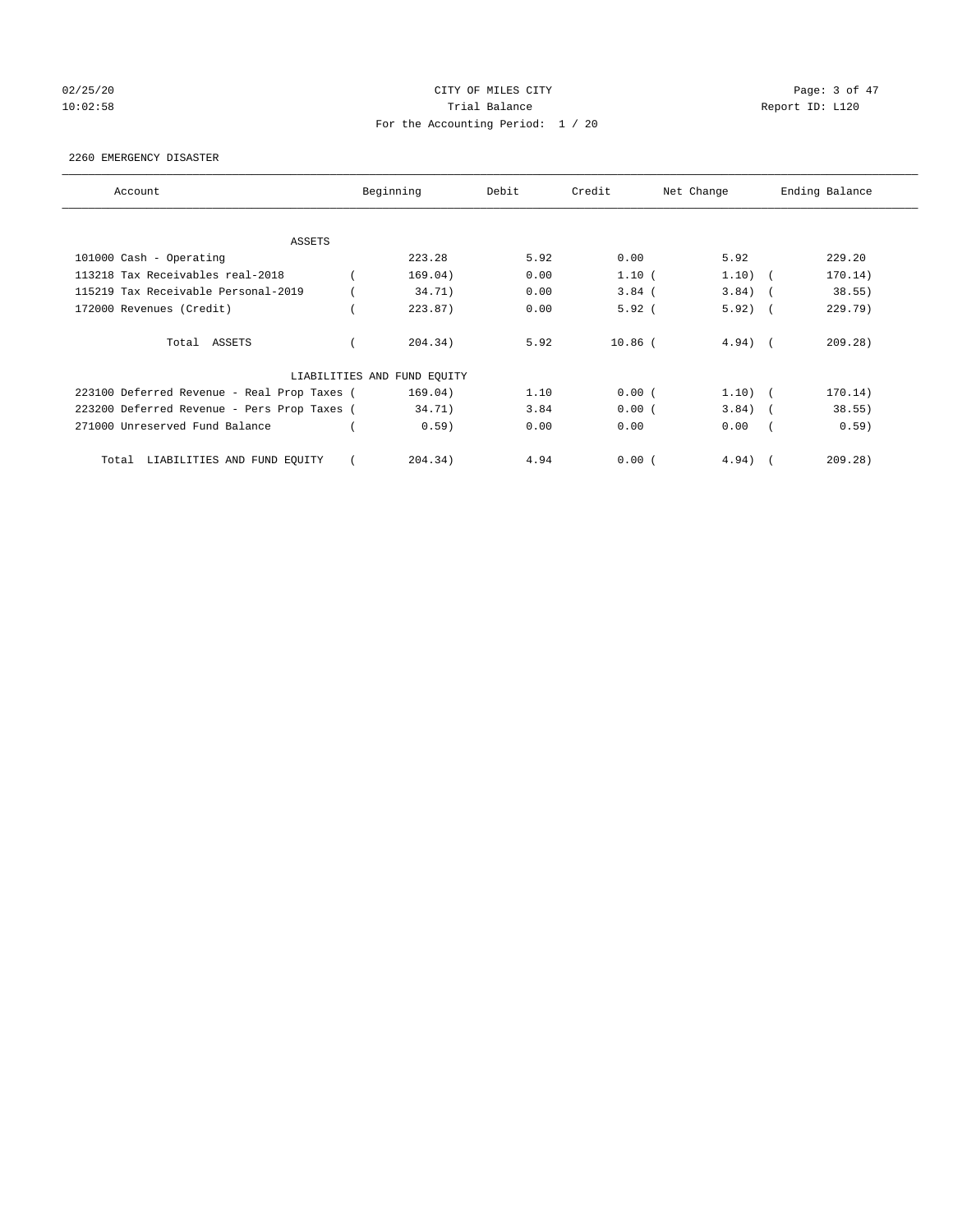# 02/25/20 **CITY OF MILES CITY CITY CITY CITY Page: 4 of 47** 10:02:58 Trial Balance Report ID: L120 For the Accounting Period: 1 / 20

## 2270 Health

| Account                              | Beginning                   | Debit | Credit | Net Change | Ending Balance |
|--------------------------------------|-----------------------------|-------|--------|------------|----------------|
|                                      |                             |       |        |            |                |
| ASSETS                               |                             |       |        |            |                |
| 101000 Cash - Operating              | 20,671.88                   | 0.00  | 0.00   | 0.00       | 20,671.88      |
| 172000 Revenues (Credit)             | 11,500.00)                  | 0.00  | 0.00   | 0.00       | 11,500.00)     |
| Total ASSETS                         | 9,171.88                    | 0.00  | 0.00   | 0.00       | 9,171.88       |
|                                      | LIABILITIES AND FUND EQUITY |       |        |            |                |
| 271000 Unreserved Fund Balance       | 9,171.88                    | 0.00  | 0.00   | 0.00       | 9,171.88       |
| LIABILITIES AND FUND EQUITY<br>Total | 9,171.88                    | 0.00  | 0.00   | 0.00       | 9,171.88       |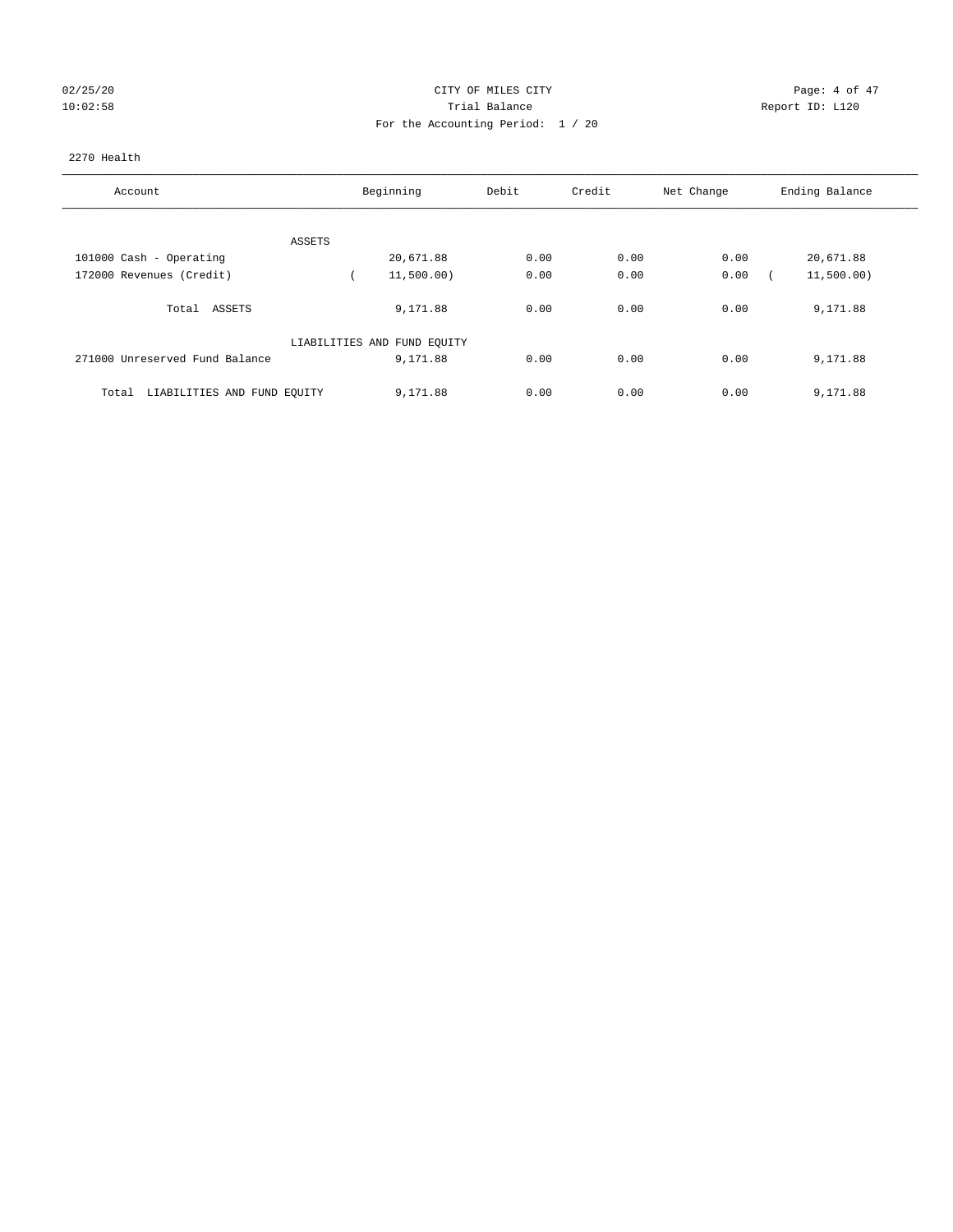# 02/25/20 **CITY OF MILES CITY CONSERVATION Page: 5 of 47** 10:02:58 **Trial Balance Trial Balance Report ID:** L120 For the Accounting Period: 1 / 20

#### 2310 TIFD-Downtown

| Account                                   | Beginning                   | Debit  | Credit     | Net Change | Ending Balance |
|-------------------------------------------|-----------------------------|--------|------------|------------|----------------|
|                                           |                             |        |            |            |                |
| <b>ASSETS</b>                             |                             | 412.92 | 90.93      | 321.99     | 114,561.67     |
| 101000 Cash - Operating                   | 114,239.68                  |        |            |            |                |
| 113170 Deferred revenue                   | 165.24                      | 0.00   | 0.00       | 0.00       | 165.24         |
| 113218 Tax Receivables real-2018          | 915.34                      | 0.00   | 0.00       | 0.00       | 915.34         |
| 115180 Deferred revenue-audit             | 1.46                        | 0.00   | 0.00       | 0.00       | 1.46           |
| 115219 Tax Receivable Personal-2019       | 209.86                      | 0.00   | 0.00       | 0.00       | 209.86         |
| 172000 Revenues (Credit)                  | 52,032.36)                  | 0.00   | 412.92 (   | 412.92) (  | 52, 445.28)    |
| Total ASSETS                              | 63,499.22                   | 412.92 | $503.85$ ( | 90.93)     | 63,408.29      |
|                                           | LIABILITIES AND FUND EQUITY |        |            |            |                |
| 202000 Accounts Payable                   | 0.00                        | 90.93  | 90.93      | 0.00       | 0.00           |
| 223100 Deferred Revenue - Real Prop Taxes | 1,080.58                    | 0.00   | 0.00       | 0.00       | 1,080.58       |
| 223200 Deferred Revenue - Pers Prop Taxes | 211.32                      | 0.00   | 0.00       | 0.00       | 211.32         |
| 242000 Expenditures (Debit)               | 1,083.13)                   | 90.93  | 0.00(      | $90.93)$ ( | 1,174.06)      |
| 271000 Unreserved Fund Balance            | 63,290.45                   | 0.00   | 0.00       | 0.00       | 63,290.45      |
| LIABILITIES AND FUND EQUITY<br>Total      | 63,499.22                   | 181.86 | 90.93(     | 90.93)     | 63,408.29      |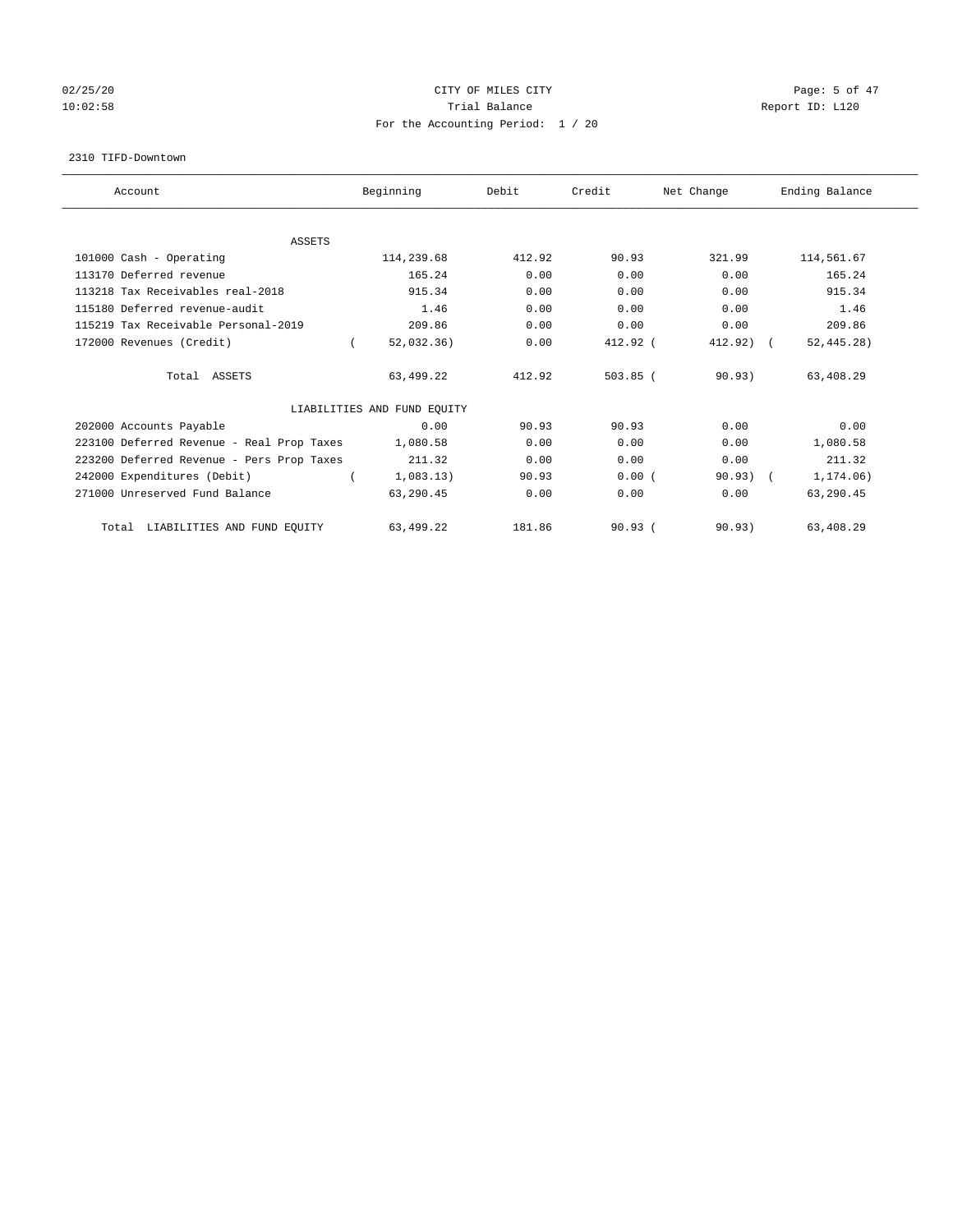# 02/25/20 **CITY OF MILES CITY CITY CITY CITY Page: 6 of 47** 10:02:58 Trial Balance Report ID: L120 For the Accounting Period: 1 / 20

# 2350 Local Government/Study Commission

| Account                                   | Beginning                   | Debit | Credit | Net Change | Ending Balance |
|-------------------------------------------|-----------------------------|-------|--------|------------|----------------|
| ASSETS                                    |                             |       |        |            |                |
| 101000 Cash - Operating                   | 0.47                        | 0.00  | 0.00   | 0.00       | 0.47           |
| 113214 Taxes Receivable- Real 2014        | 0.97                        | 0.00  | 0.00   | 0.00       | 0.97           |
| 113215 Tax Receivables Real-2015          | 1.62                        | 0.00  | 0.00   | 0.00       | 1.62           |
| 115216 Tax receivable personal-2016       | 0.02                        | 0.00  | 0.00   | 0.00       | 0.02           |
| 172000 Revenues (Credit)                  | 0.47)                       | 0.00  | 0.00   | 0.00       | 0.47)          |
| Total ASSETS                              | 2.61                        | 0.00  | 0.00   | 0.00       | 2.61           |
|                                           | LIABILITIES AND FUND EQUITY |       |        |            |                |
| 223100 Deferred Revenue - Real Prop Taxes | 2.59                        | 0.00  | 0.00   | 0.00       | 2.59           |
| 223200 Deferred Revenue - Pers Prop Taxes | 0.02                        | 0.00  | 0.00   | 0.00       | 0.02           |
| LIABILITIES AND FUND EQUITY<br>Total      | 2.61                        | 0.00  | 0.00   | 0.00       | 2.61           |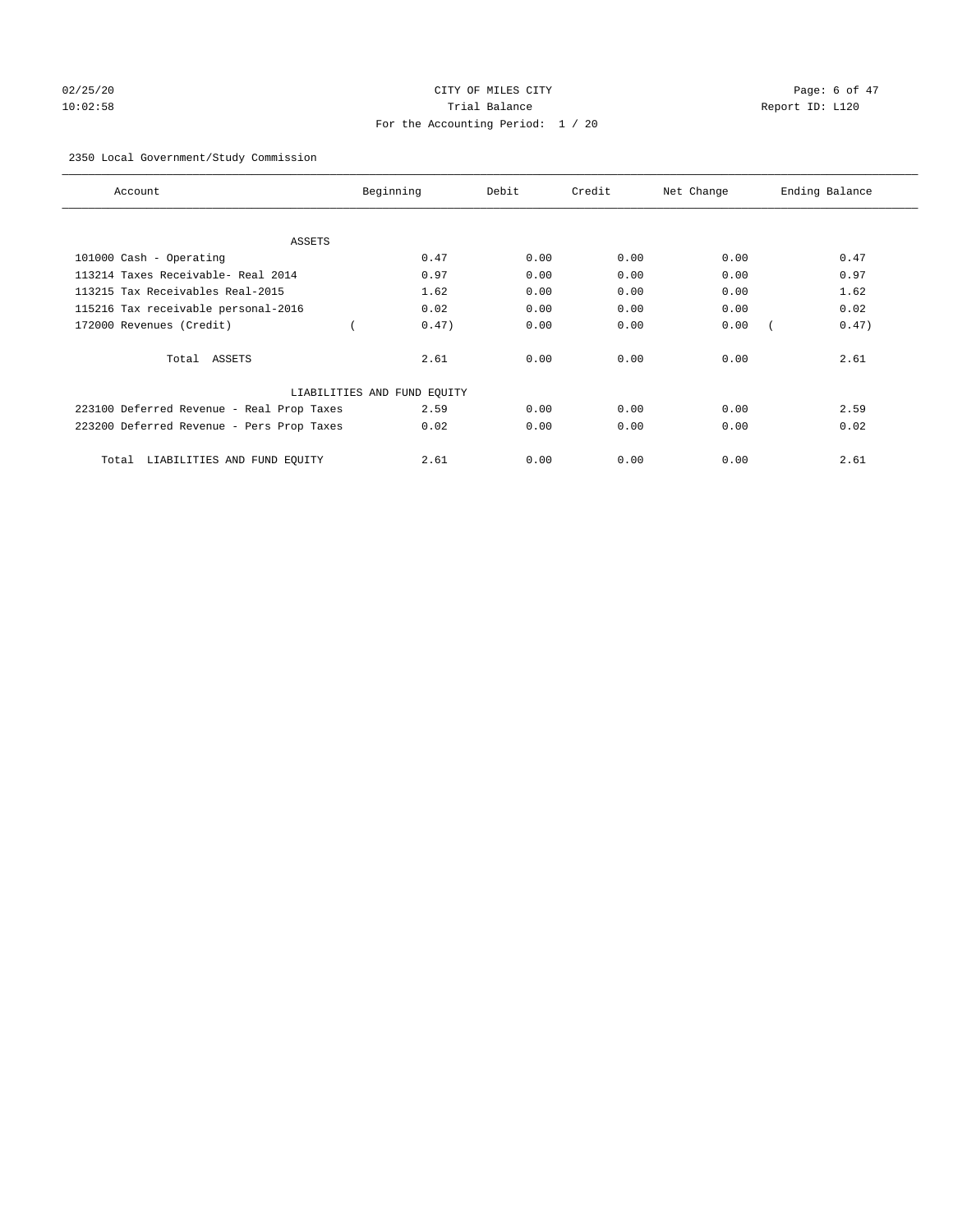# 02/25/20 Page: 7 of 47 10:02:58 **Trial Balance Trial Balance Report ID:** L120 For the Accounting Period: 1 / 20

2372 Permissive Medical Levy

| Account                                     |          | Beginning                   | Debit  | Credit       | Net Change | Ending Balance |
|---------------------------------------------|----------|-----------------------------|--------|--------------|------------|----------------|
| <b>ASSETS</b>                               |          |                             |        |              |            |                |
| 101000 Cash - Operating                     |          | 0.00                        | 840.75 | 0.00         | 840.75     | 840.75         |
| 113211 Taxes Receivable - Real 2011         |          | 0.14                        | 0.00   | 0.00         | 0.00       | 0.14           |
| 113213 Tax Receivables Real-2013            |          | 9.28                        | 0.00   | 0.00         | 0.00       | 9.28           |
| 113214 Taxes Receivable- Real 2014          |          | 22.40                       | 0.00   | 0.00         | 0.00       | 22.40          |
| 113215 Tax Receivables Real-2015            |          | 31.52                       | 0.00   | 0.00         | 0.00       | 31.52          |
| 113216 Tax Receivables real-2016            |          | 158.41                      | 0.00   | 0.00         | 0.00       | 158.41         |
| 113217 Tax receivables real-2017            |          | 425.20                      | 0.00   | $0.84$ (     | 0.84)      | 424.36         |
| 113218 Tax Receivables real-2018            |          | 1,845.21                    | 0.00   | 13.25(       | 13.25)     | 1,831.96       |
| 113219 Tax receivables Real-2019            |          | 141,555.28)                 | 0.00   | 777.11 (     | 777.11)    | 142,332.39)    |
| 115216 Tax receivable personal-2016         |          | 0.64                        | 0.00   | 0.00         | 0.00       | 0.64           |
| 115217 Tax receivable personal-2017         |          | 4.27                        | 0.00   | 0.00         | 0.00       | 4.27           |
| 115218 Tax Receivable Personal-2018         |          | 5.18                        | 0.00   | 0.00         | 0.00       | 5.18           |
| 115219 Tax Receivable Personal-2019         |          | 169.09                      | 0.00   | 46.10(       | 46.10)     | 122.99         |
| 172000 Revenues (Credit)                    |          | 144, 391. 78)               | 0.00   | 840.75 (     | 840.75) (  | 145, 232.53)   |
| Total ASSETS                                | $\left($ | 283, 275. 72)               | 840.75 | $1,678.05$ ( | 837.30) (  | 284, 113.02)   |
|                                             |          | LIABILITIES AND FUND EQUITY |        |              |            |                |
| 223100 Deferred Revenue - Real Prop Taxes ( |          | 139,063.12)                 | 791.20 | 0.00(        | 791.20) (  | 139,854.32)    |
| 223200 Deferred Revenue - Pers Prop Taxes   |          | 179.18                      | 46.10  | 0.00(        | 46.10)     | 133.08         |
| 242000 Expenditures (Debit)                 |          | 144,391.40)                 | 0.00   | 0.00         | 0.00       | 144,391.40)    |
| 271000 Unreserved Fund Balance              |          | 0.38)                       | 0.00   | 0.00         | 0.00       | 0.38)          |
| Total LIABILITIES AND FUND EQUITY           |          | 283, 275. 72)               | 837.30 | 0.00(        | 837.30)    | 284, 113.02)   |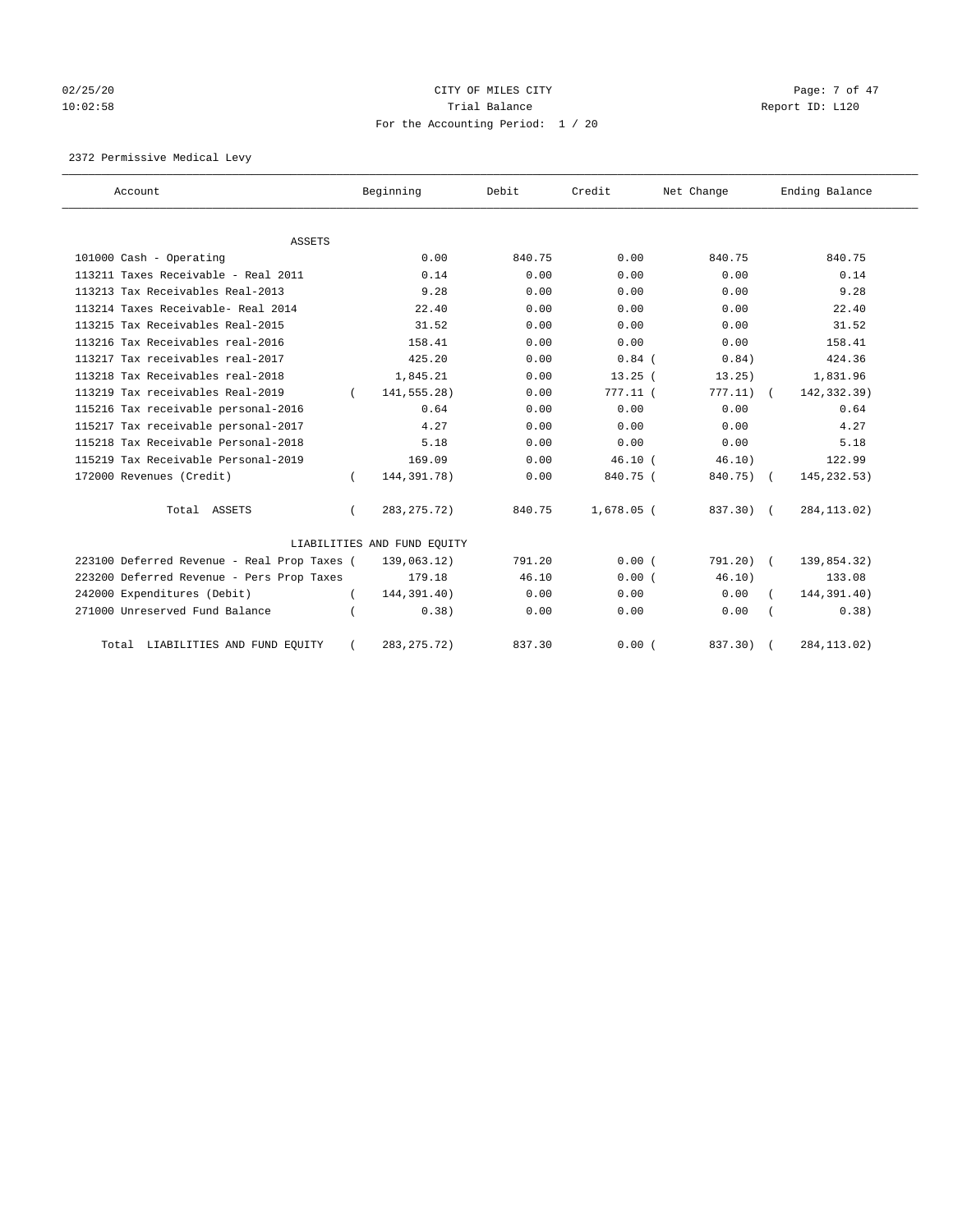# 02/25/20 **CITY OF MILES CITY CITY CITY CITY Page: 8 of 47** 10:02:58 Trial Balance Report ID: L120 For the Accounting Period: 1 / 20

#### 2390 DRUG FORFEITURE

| Account                              | Beginning                   | Debit  | Credit     | Net Change | Ending Balance |
|--------------------------------------|-----------------------------|--------|------------|------------|----------------|
|                                      |                             |        |            |            |                |
| ASSETS                               |                             |        |            |            |                |
| 101000 Cash - Operating              | 1,600.00                    | 800.00 | 0.00       | 800.00     | 2,400.00       |
| 172000 Revenues (Credit)             | 0.00                        | 0.00   | $800.00$ ( | 800.00     | 800.00)        |
|                                      |                             |        |            |            |                |
| Total ASSETS                         | 1,600.00                    | 800.00 | 800.00     | 0.00       | 1,600.00       |
|                                      |                             |        |            |            |                |
|                                      | LIABILITIES AND FUND EQUITY |        |            |            |                |
| 271000 Unreserved Fund Balance       | 1,600.00                    | 0.00   | 0.00       | 0.00       | 1,600.00       |
|                                      |                             |        |            |            |                |
| LIABILITIES AND FUND EQUITY<br>Total | 1,600.00                    | 0.00   | 0.00       | 0.00       | 1,600.00       |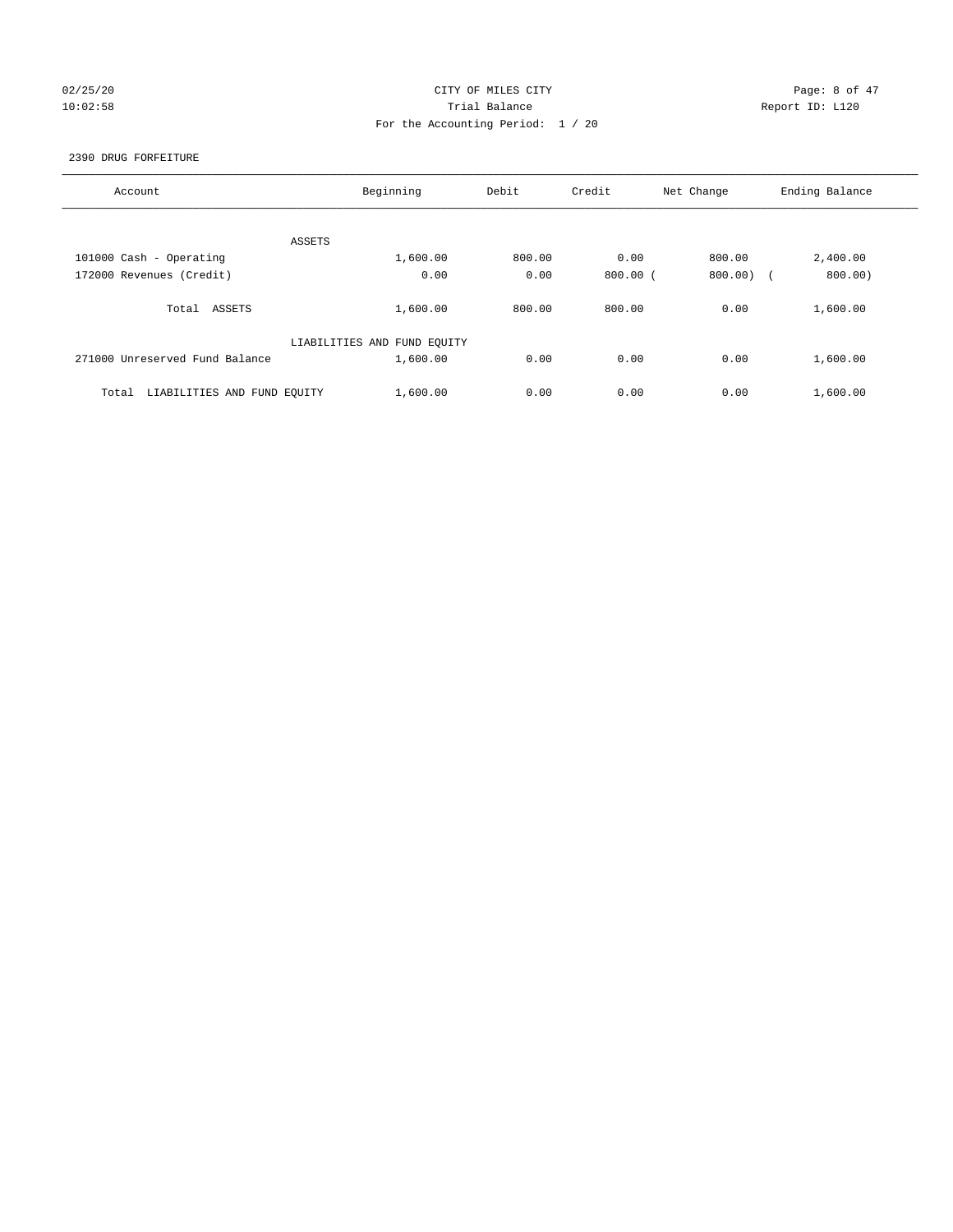# 02/25/20 **CITY OF MILES CITY CONSERVATION Page: 9 of 47** 10:02:58 **Trial Balance Trial Balance Report ID:** L120 For the Accounting Period: 1 / 20

#### 2394 BUILDING CODE ENFORCEMENT

| Account                              |        | Beginning                   | Debit       | Credit       | Net Change     | Ending Balance |
|--------------------------------------|--------|-----------------------------|-------------|--------------|----------------|----------------|
|                                      |        |                             |             |              |                |                |
|                                      | ASSETS |                             |             |              |                |                |
| 101000 Cash - Operating              |        | 89,267.65                   | 18,940.00   | 9,234.23     | 9,705.77       | 98,973.42      |
| 172000 Revenues (Credit)             |        | 80, 191, 63)                | 0.00        | 18,940.00 (  | 18,940.00) (   | 99, 131. 63)   |
| Total ASSETS                         |        | 9,076.02                    | 18,940.00   | 28,174.23 (  | $9, 234, 23$ ( | 158.21)        |
|                                      |        | LIABILITIES AND FUND EQUITY |             |              |                |                |
| 202000 Accounts Payable              |        | 0.00                        | 6,893.20    | 6,893.20     | 0.00           | 0.00           |
| 242000 Expenditures (Debit)          |        | 90, 195.48)                 | 9,234.23    | 0.00(        | $9, 234.23$ (  | 99,429.71)     |
| 271000 Unreserved Fund Balance       |        | 99,271.50                   | 0.00        | 0.00         | 0.00           | 99,271.50      |
| LIABILITIES AND FUND EQUITY<br>Total |        | 9,076.02                    | 16, 127. 43 | $6,893.20$ ( | 9, 234.23)     | 158.21)        |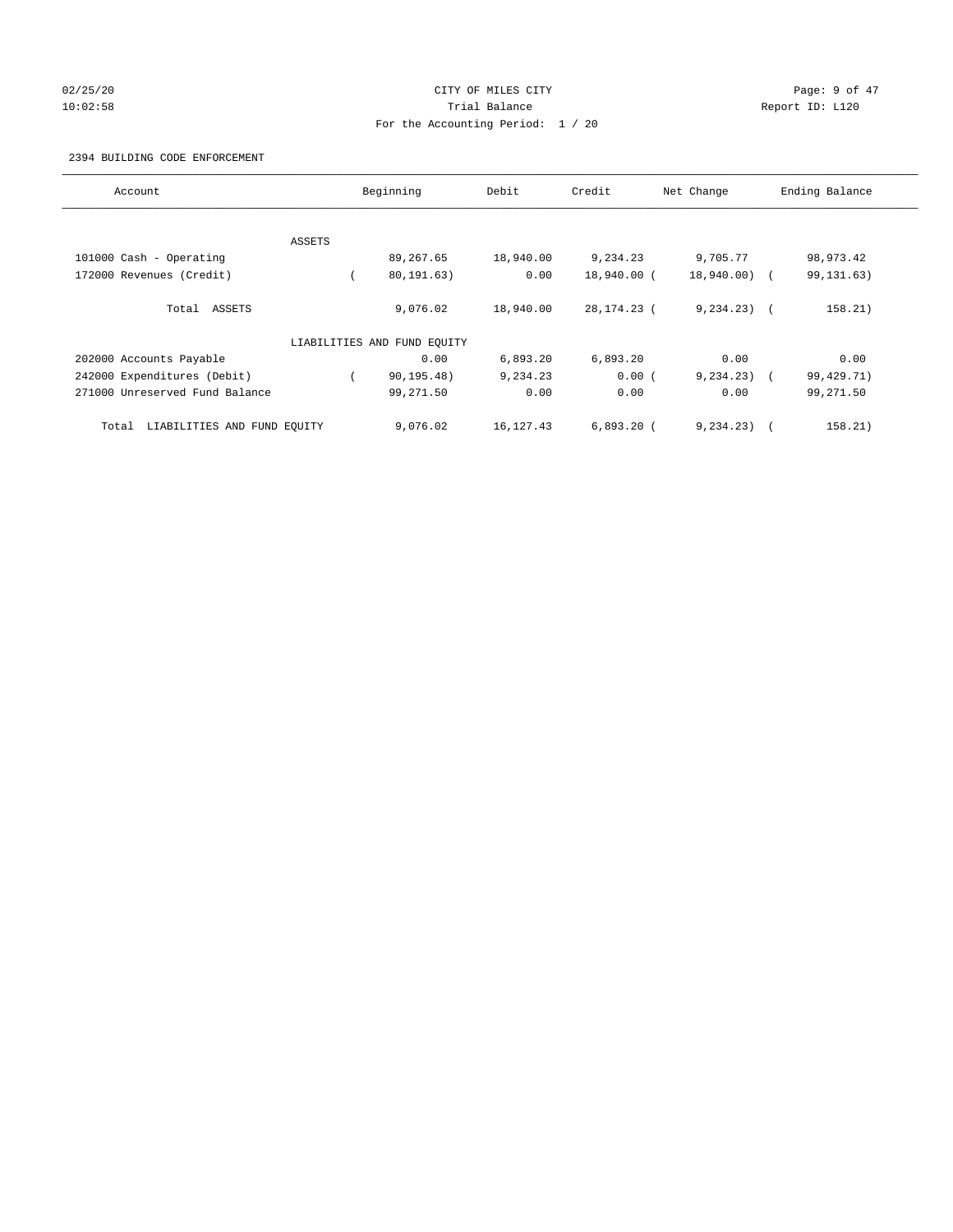# 02/25/20 Page: 10 of 47 10:02:58 **Trial Balance Trial Balance Report ID:** L120 For the Accounting Period: 1 / 20

2400 LTG M D#165-(Gen City)

| Account                                    | Beginning                   | Debit       | Credit      | Net Change    | Ending Balance |
|--------------------------------------------|-----------------------------|-------------|-------------|---------------|----------------|
|                                            |                             |             |             |               |                |
| <b>ASSETS</b>                              |                             |             |             |               |                |
| 101000 Cash - Operating                    | 96,891.94                   | 1,370.49    | 13,453.81 ( | 12,083.32)    | 84,808.62      |
| 118140 Special Assessments Receivables-201 | 39.03                       | 0.00        | 0.00        | 0.00          | 39.03          |
| 118150 Special Assessments Receivables-201 | 40.74                       | 0.00        | 0.00        | 0.00          | 40.74          |
| 118160 Special Assessments Receivables-201 | 222.55                      | 0.00        | 0.00        | 0.00          | 222.55         |
| 118170 Special Assessments Receivables-201 | 1,101.65                    | 0.00        | 44.78 (     | 44.78)        | 1,056.87       |
| 118180 Special Assessments Received-2018   | 2,307.82                    | 0.00        | 58.96(      | 58.96)        | 2,248.86       |
| 118190 Special Assessments Receivables-201 | 68,710.79                   | 0.00        | 1,235.81 (  | 1, 235.81)    | 67, 474.98     |
| 172000 Revenues (Credit)                   | 111,886.30)                 | 0.00        | 1,370.49 (  | $1,370.49$ (  | 113,256.79)    |
| Total ASSETS                               | 57,428.22                   | 1,370.49    | 16,163.85 ( | 14,793.36)    | 42,634.86      |
|                                            | LIABILITIES AND FUND EQUITY |             |             |               |                |
| 202000 Accounts Payable                    | 0.00                        | 13,453.81   | 13,453.81   | 0.00          | 0.00           |
| 223000 Deferred Revenue/Uncollected Taxes  | 72,422.58                   | 1,339.55    | 0.00(       | 1,339.55)     | 71,083.03      |
| 242000 Expenditures (Debit)                | 87,597.35)                  | 13,453.81   | 0.00(       | $13,453.81$ ( | 101,051.16)    |
| 271000 Unreserved Fund Balance             | 72,602.99                   | 0.00        | 0.00        | 0.00          | 72,602.99      |
| Total LIABILITIES AND FUND EQUITY          | 57,428.22                   | 28, 247. 17 | 13,453.81 ( | 14,793.36)    | 42,634.86      |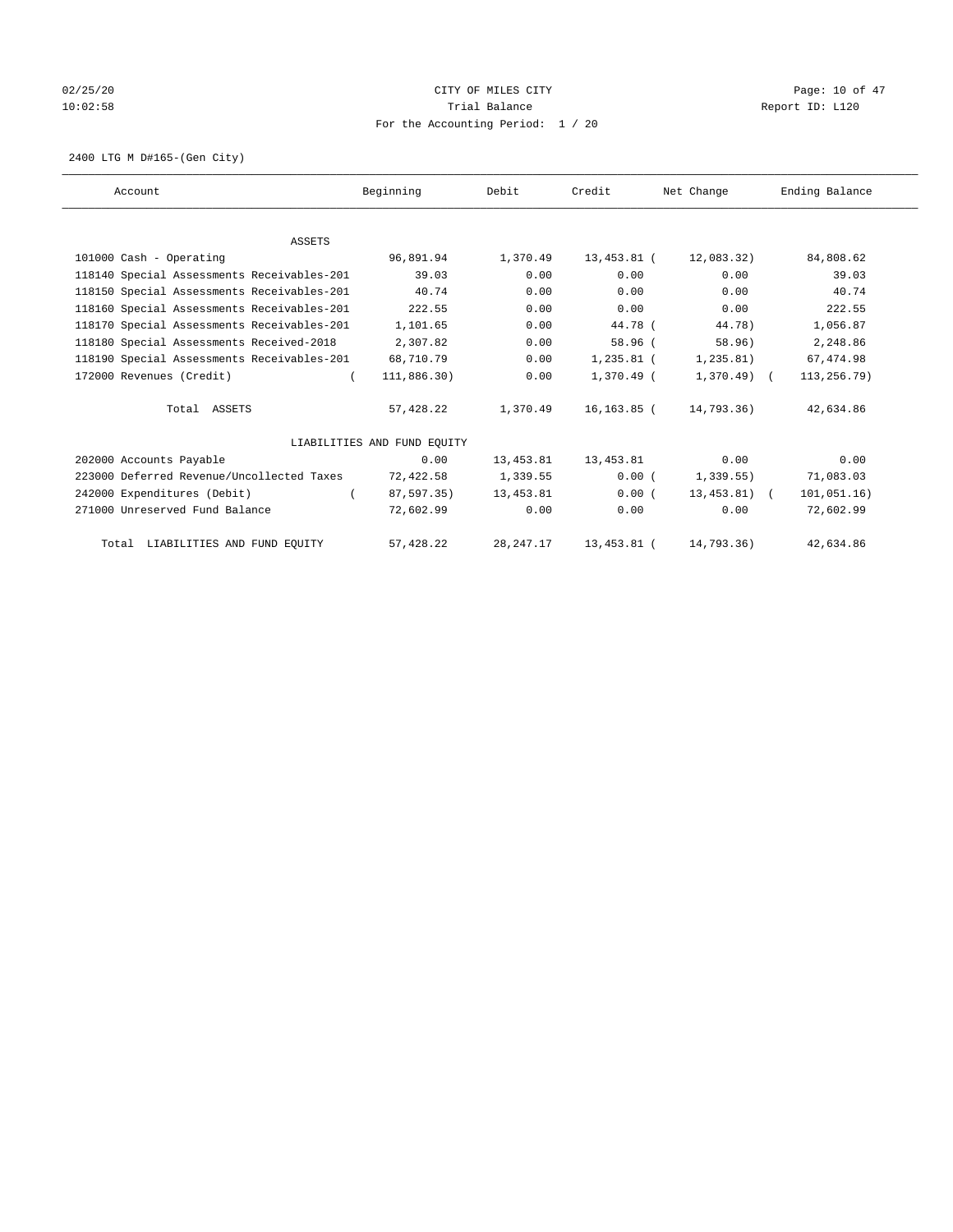# $O2/25/20$  Page: 11 of 47 10:02:58 **Trial Balance Trial Balance Report ID:** L120 For the Accounting Period: 1 / 20

#### 2420 LTG M D#167-(MilesAddn Etc)

| Account                                    | Beginning                   | Debit    | Credit     | Net Change   | Ending Balance |
|--------------------------------------------|-----------------------------|----------|------------|--------------|----------------|
|                                            |                             |          |            |              |                |
| ASSETS                                     |                             |          |            |              |                |
| 101000 Cash - Operating                    | 20,431.19                   | 0.00     | 1,706.39 ( | $1,706.39$ ) | 18,724.80      |
| 118170 Special Assessments Receivables-201 | 45.27                       | 0.00     | 0.00       | 0.00         | 45.27          |
| 118180 Special Assessments Received-2018   | 473.57                      | 0.00     | 0.00       | 0.00         | 473.57         |
| 118190 Special Assessments Receivables-201 | 11,288.23                   | 0.00     | 0.00       | 0.00         | 11,288.23      |
| 172000 Revenues (Credit)                   | 15,504.17)                  | 0.00     | 0.00       | 0.00         | 15,504.17)     |
| Total ASSETS                               | 16,734.09                   | 0.00     | 1,706.39 ( | 1,706.39)    | 15,027.70      |
|                                            | LIABILITIES AND FUND EQUITY |          |            |              |                |
| 202000 Accounts Payable                    | 0.00                        | 1,706.39 | 1,706.39   | 0.00         | 0.00           |
| 223000 Deferred Revenue/Uncollected Taxes  | 11,807.07                   | 0.00     | 0.00       | 0.00         | 11,807.07      |
| 242000 Expenditures (Debit)                | 11,872.78)                  | 1,706.39 | 0.00(      | $1,706.39$ ( | 13,579.17)     |
| 271000 Unreserved Fund Balance             | 16,799.80                   | 0.00     | 0.00       | 0.00         | 16,799.80      |
| Total LIABILITIES AND FUND EQUITY          | 16,734.09                   | 3,412.78 | 1,706.39 ( | 1,706.39)    | 15,027.70      |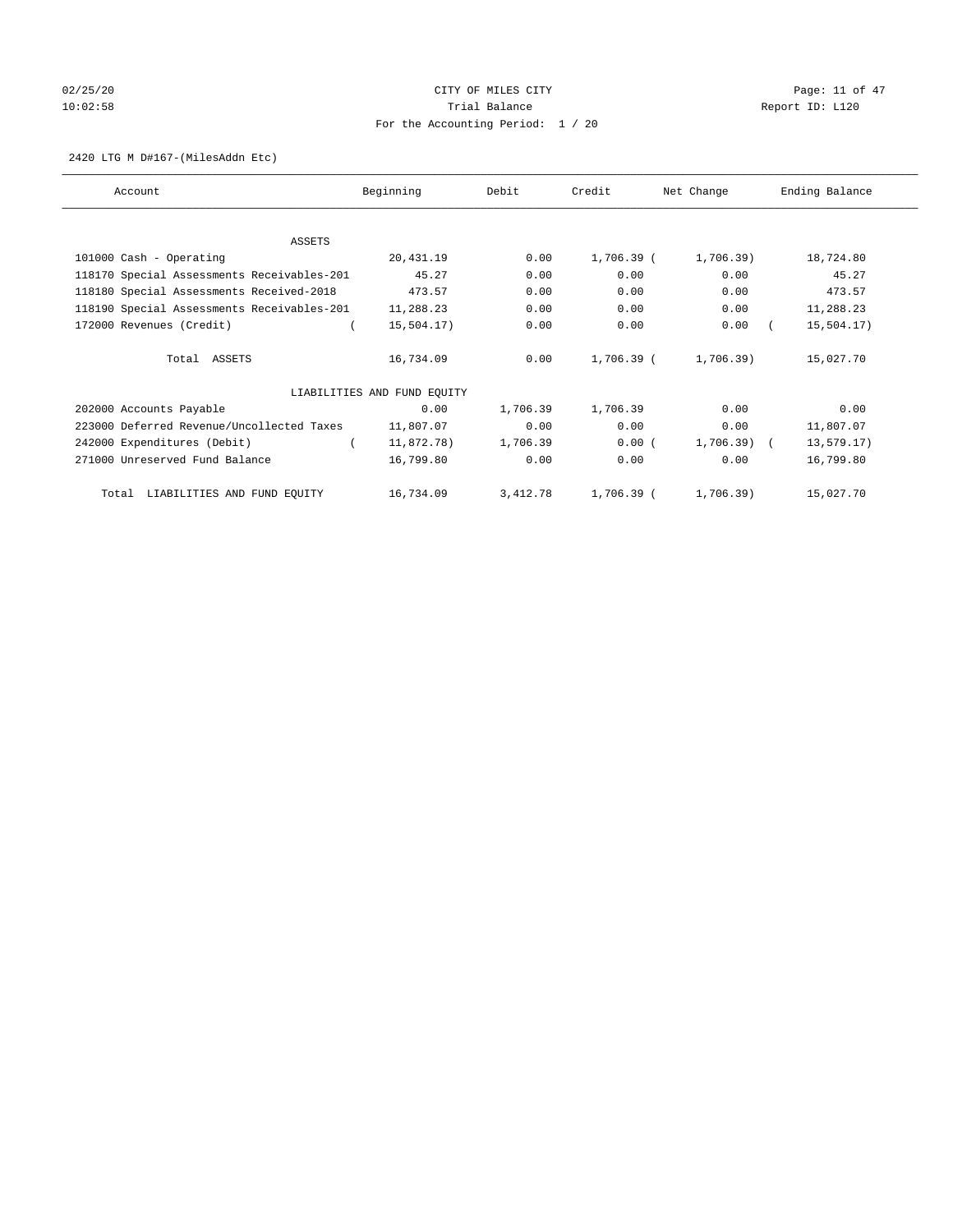# 02/25/20 Page: 12 of 47 10:02:58 **Trial Balance Trial Balance Report ID:** L120 For the Accounting Period: 1 / 20

## 2430 LTG M D#171-(Balsam Est)

| Account                                    | Beginning                   | Debit  | Credit   | Net Change | Ending Balance |
|--------------------------------------------|-----------------------------|--------|----------|------------|----------------|
| ASSETS                                     |                             |        |          |            |                |
| 101000 Cash - Operating                    | 4,228.78                    | 0.00   | 191.80 ( | 191.80)    | 4,036.98       |
| 118190 Special Assessments Receivables-201 | 2,545.22                    | 0.00   | 0.00     | 0.00       | 2,545.22       |
| 172000 Revenues (Credit)                   | 3,329.75)                   | 0.00   | 0.00     | 0.00       | 3,329.75)      |
| Total ASSETS                               | 3,444.25                    | 0.00   | 191.80 ( | 191.80)    | 3, 252.45      |
|                                            | LIABILITIES AND FUND EQUITY |        |          |            |                |
| 202000 Accounts Payable                    | 0.00                        | 191.80 | 191.80   | 0.00       | 0.00           |
| 223000 Deferred Revenue/Uncollected Taxes  | 2,545.22                    | 0.00   | 0.00     | 0.00       | 2,545.22       |
| 242000 Expenditures (Debit)                | 2,010.14)                   | 191.80 | 0.00(    | 191.80) (  | 2, 201.94)     |
| 271000 Unreserved Fund Balance             | 2,909.17                    | 0.00   | 0.00     | 0.00       | 2,909.17       |
| LIABILITIES AND FUND EQUITY<br>Total       | 3,444.25                    | 383.60 | 191.80 ( | 191.80)    | 3, 252.45      |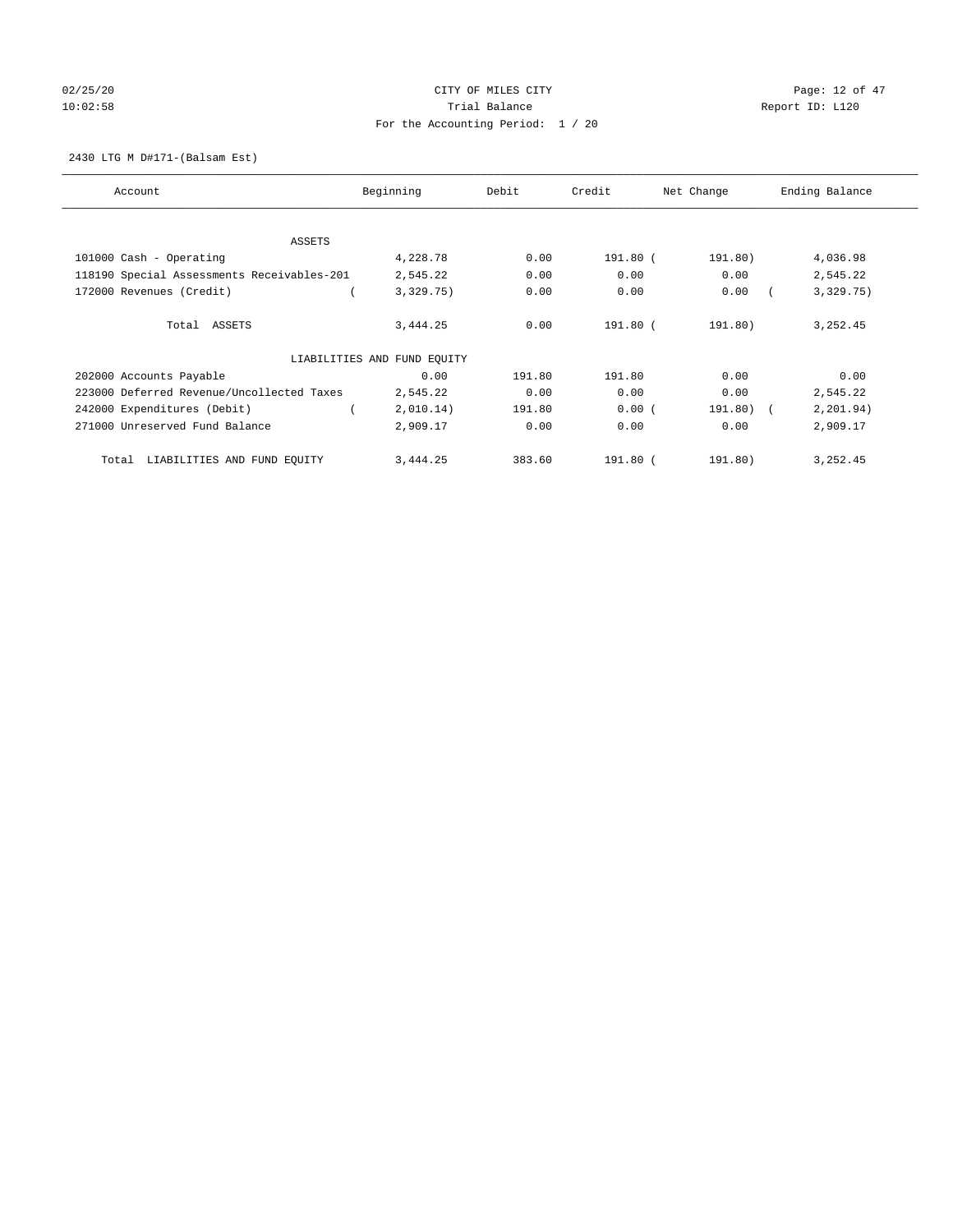# 02/25/20 Page: 13 of 47 10:02:58 **Trial Balance Trial Balance Report ID:** L120 For the Accounting Period: 1 / 20

2440 LTG M D#172-(Main Str)

| Account                                    | Beginning                   | Debit    | Credit       | Net Change   | Ending Balance |
|--------------------------------------------|-----------------------------|----------|--------------|--------------|----------------|
| ASSETS                                     |                             |          |              |              |                |
| 101000 Cash - Operating                    | 6,071.57                    | 619.51   | 1,844.78 (   | 1,225.27)    | 4,846.30       |
| 118190 Special Assessments Receivables-201 | 13,177.28                   | 0.00     | 611.64 (     | 611.64)      | 12,565.64      |
| 172000 Revenues (Credit)                   | 20,746.68)                  | 0.00     | $619.51$ (   | $619.51)$ (  | 21, 366.19     |
| Total ASSETS                               | 1,497.83)                   | 619.51   | $3.075.93$ ( | $2,456.42$ ( | 3,954.25)      |
|                                            | LIABILITIES AND FUND EQUITY |          |              |              |                |
| 202000 Accounts Payable                    | 0.00                        | 1,844.78 | 1,844.78     | 0.00         | 0.00           |
| 223000 Deferred Revenue/Uncollected Taxes  | 13,177.28                   | 611.64   | 0.00(        | 611.64)      | 12,565.64      |
| 242000 Expenditures (Debit)                | 18,024.42)                  | 1,844.78 | 0.00(        | $1,844.78$ ( | 19,869.20)     |
| 271000 Unreserved Fund Balance             | 3,349.31                    | 0.00     | 0.00         | 0.00         | 3,349.31       |
| LIABILITIES AND FUND EQUITY<br>Total       | 1,497.83)                   | 4,301.20 | 1,844.78 (   | 2,456.42)    | 3,954.25)      |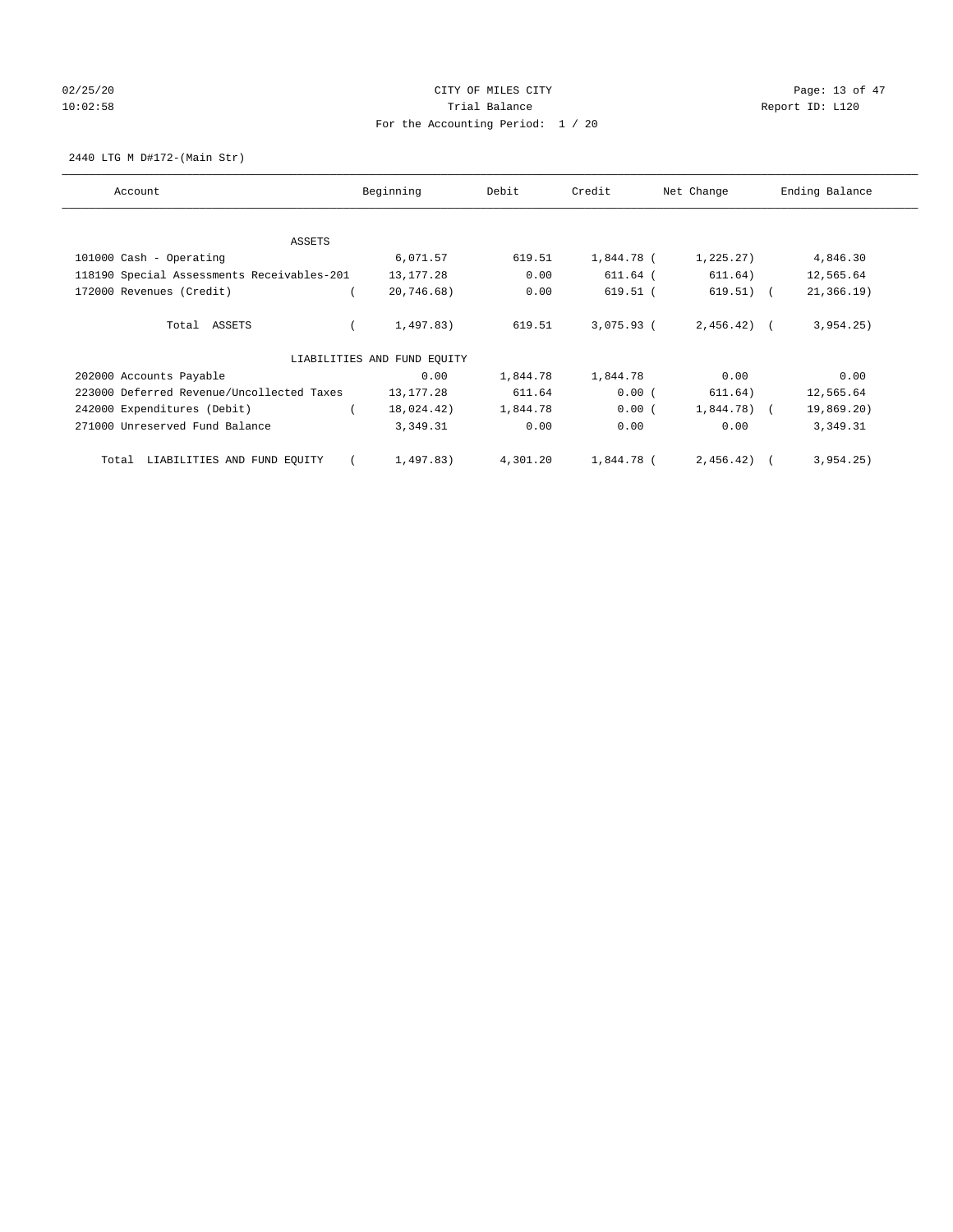# 02/25/20 Page: 14 of 47 10:02:58 **Trial Balance Trial Balance Report ID:** L120 For the Accounting Period: 1 / 20

2450 LTG M D#195-(SG-Trico)

| Account                                    | Beginning                   | Debit  | Credit     | Net Change | Ending Balance |
|--------------------------------------------|-----------------------------|--------|------------|------------|----------------|
| ASSETS                                     |                             |        |            |            |                |
| 101000 Cash - Operating                    | 4,209.83                    | 52.83  | 401.84 (   | 349.01)    | 3,860.82       |
| 118190 Special Assessments Receivables-201 | 2,675.01                    | 0.00   | $52.16$ (  | 52.16)     | 2,622.85       |
| 172000 Revenues (Credit)                   | 3,298.07)                   | 0.00   | 52.83(     | $52.83)$ ( | 3,350.90)      |
| Total ASSETS                               | 3,586.77                    | 52.83  | $506.83$ ( | 454.00)    | 3,132.77       |
|                                            | LIABILITIES AND FUND EQUITY |        |            |            |                |
| 202000 Accounts Payable                    | 0.00                        | 401.84 | 401.84     | 0.00       | 0.00           |
| 223000 Deferred Revenue/Uncollected Taxes  | 2,675.01                    | 52.16  | 0.00(      | 52.16)     | 2,622.85       |
| 242000 Expenditures (Debit)                | 3,411.04)                   | 401.84 | 0.00(      | 401.84) (  | 3,812.88)      |
| 271000 Unreserved Fund Balance             | 4,322.80                    | 0.00   | 0.00       | 0.00       | 4,322.80       |
| LIABILITIES AND FUND EQUITY<br>Total       | 3,586.77                    | 855.84 | $401.84$ ( | 454.00)    | 3,132.77       |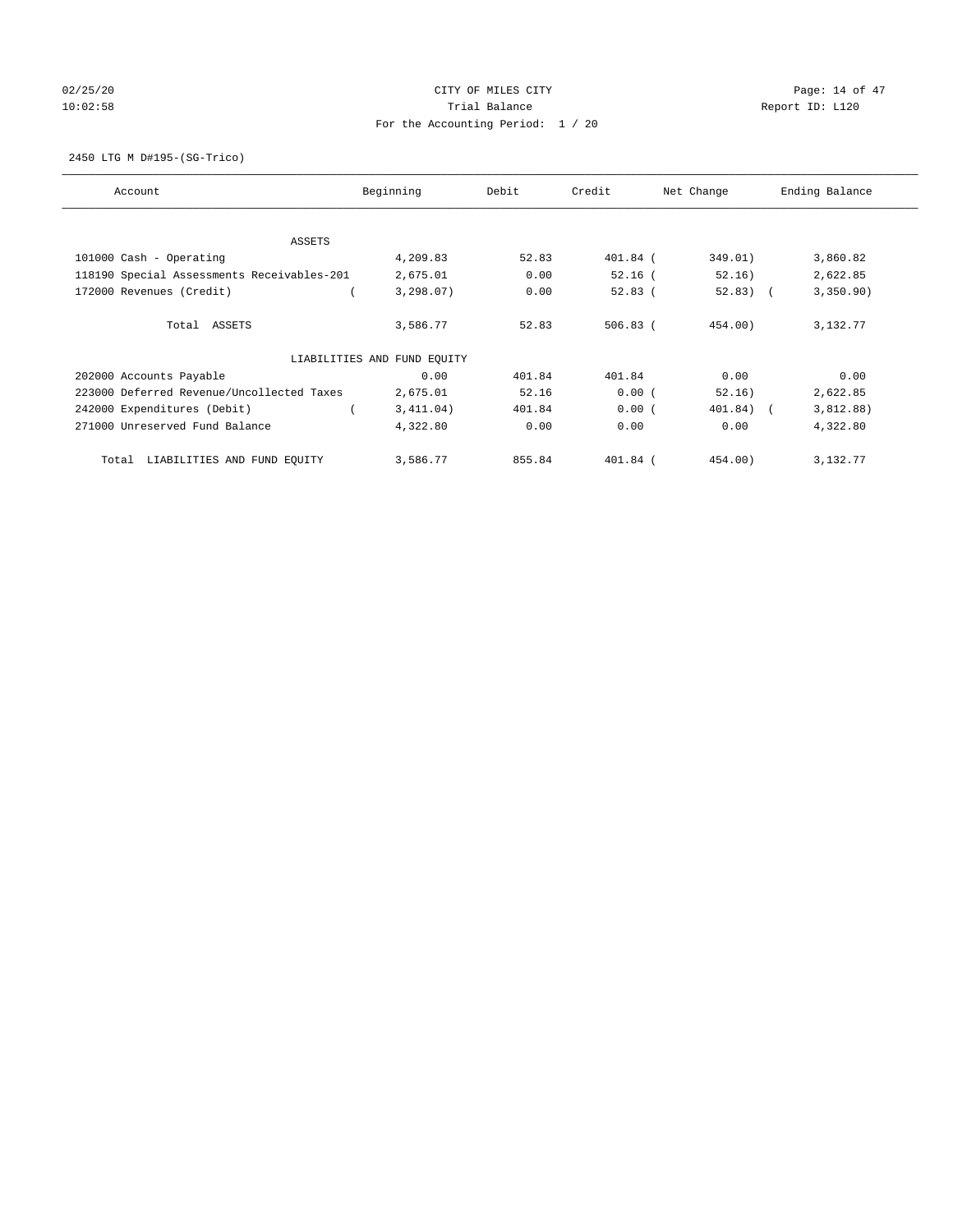# 02/25/20 Page: 15 of 47 10:02:58 **Trial Balance Trial Balance Report ID:** L120 For the Accounting Period: 1 / 20

2470 LTG M D#202-(SG-MDU&NV)

| Account                                    | Beginning                   | Debit    | Credit     | Net Change | Ending Balance |
|--------------------------------------------|-----------------------------|----------|------------|------------|----------------|
| <b>ASSETS</b>                              |                             |          |            |            |                |
| 101000 Cash - Operating                    | 4,109.92                    | 250.78   | $461.04$ ( | 210.26)    | 3,899.66       |
| 118180 Special Assessments Received-2018   | 131.04                      | 0.00     | 0.00       | 0.00       | 131.04         |
| 118190 Special Assessments Receivables-201 | 4,172.79                    | 0.00     | 247.59 (   | 247.59)    | 3,925.20       |
| 172000 Revenues (Credit)                   | 5,627.69)                   | 0.00     | 250.78 (   | $250.78$ ( | 5,878.47)      |
| Total ASSETS                               | 2,786.06                    | 250.78   | 959.41 (   | 708.63)    | 2,077.43       |
|                                            |                             |          |            |            |                |
|                                            | LIABILITIES AND FUND EQUITY |          |            |            |                |
| 202000 Accounts Payable                    | 0.00                        | 461.04   | 461.04     | 0.00       | 0.00           |
| 223000 Deferred Revenue/Uncollected Taxes  | 4,303.83                    | 247.59   | 0.00(      | 247.59)    | 4,056.24       |
| 242000 Expenditures (Debit)                | 4,020.97)                   | 461.04   | 0.00(      | 461.04)    | 4,482.01)      |
| 271000 Unreserved Fund Balance             | 2,503.20                    | 0.00     | 0.00       | 0.00       | 2,503.20       |
| LIABILITIES AND FUND EQUITY<br>Total       | 2,786.06                    | 1,169.67 | 461.04 (   | 708.63)    | 2,077.43       |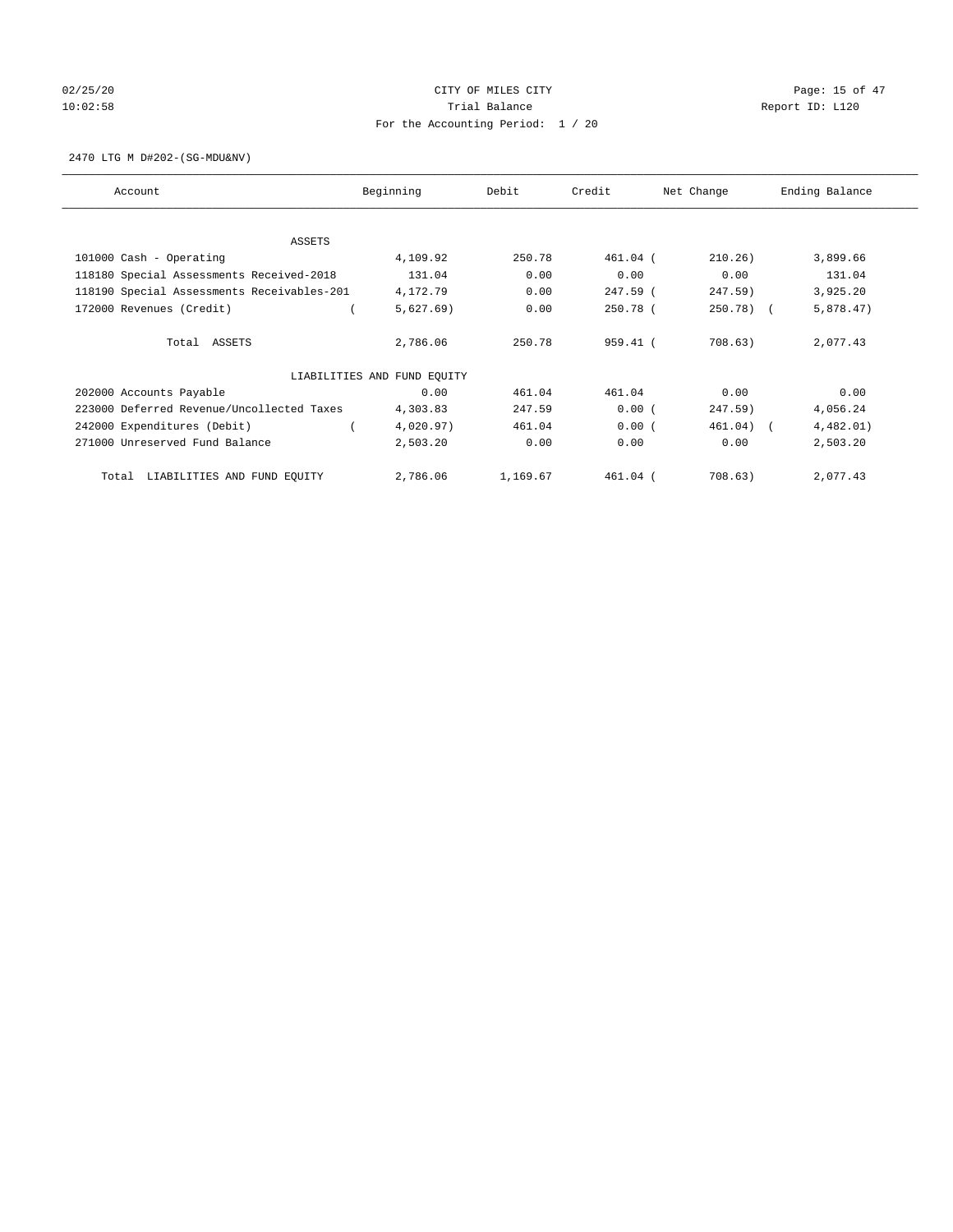# $02/25/20$  Page: 16 of 47 10:02:58 **Trial Balance Trial Balance Report ID:** L120 For the Accounting Period: 1 / 20

## 2480 LTG M M#173-(Milestown Estates)

| Account                                    | Beginning                   | Debit  | Credit     | Net Change   | Ending Balance |
|--------------------------------------------|-----------------------------|--------|------------|--------------|----------------|
| ASSETS                                     |                             |        |            |              |                |
| 101000 Cash - Operating                    | 1,041.90                    | 24.51  | 158.97 (   | 134.46)      | 907.44         |
| 118190 Special Assessments Receivables-201 | 900.33                      | 0.00   | $24.20$ (  | 24.20)       | 876.13         |
| 172000 Revenues (Credit)                   | 1,985.66)                   | 0.00   | $24.51$ (  | $24.51)$ (   | 2,010.17)      |
| Total ASSETS                               | 43.43)                      | 24.51  | $207.68$ ( | $183.17$ ) ( | 226.60)        |
|                                            | LIABILITIES AND FUND EQUITY |        |            |              |                |
| 202000 Accounts Payable                    | 0.00                        | 158.97 | 158.97     | 0.00         | 0.00           |
| 223000 Deferred Revenue/Uncollected Taxes  | 900.33                      | 24.20  | 0.00(      | 24.20)       | 876.13         |
| 242000 Expenditures (Debit)                | 2, 112. 22)                 | 158.97 | 0.00(      | 158.97) (    | 2, 271.19)     |
| 271000 Unreserved Fund Balance             | 1,168.46                    | 0.00   | 0.00       | 0.00         | 1,168.46       |
| LIABILITIES AND FUND EQUITY<br>Total       | 43.43)                      | 342.14 | 158.97 (   | $183.17$ ) ( | 226.60)        |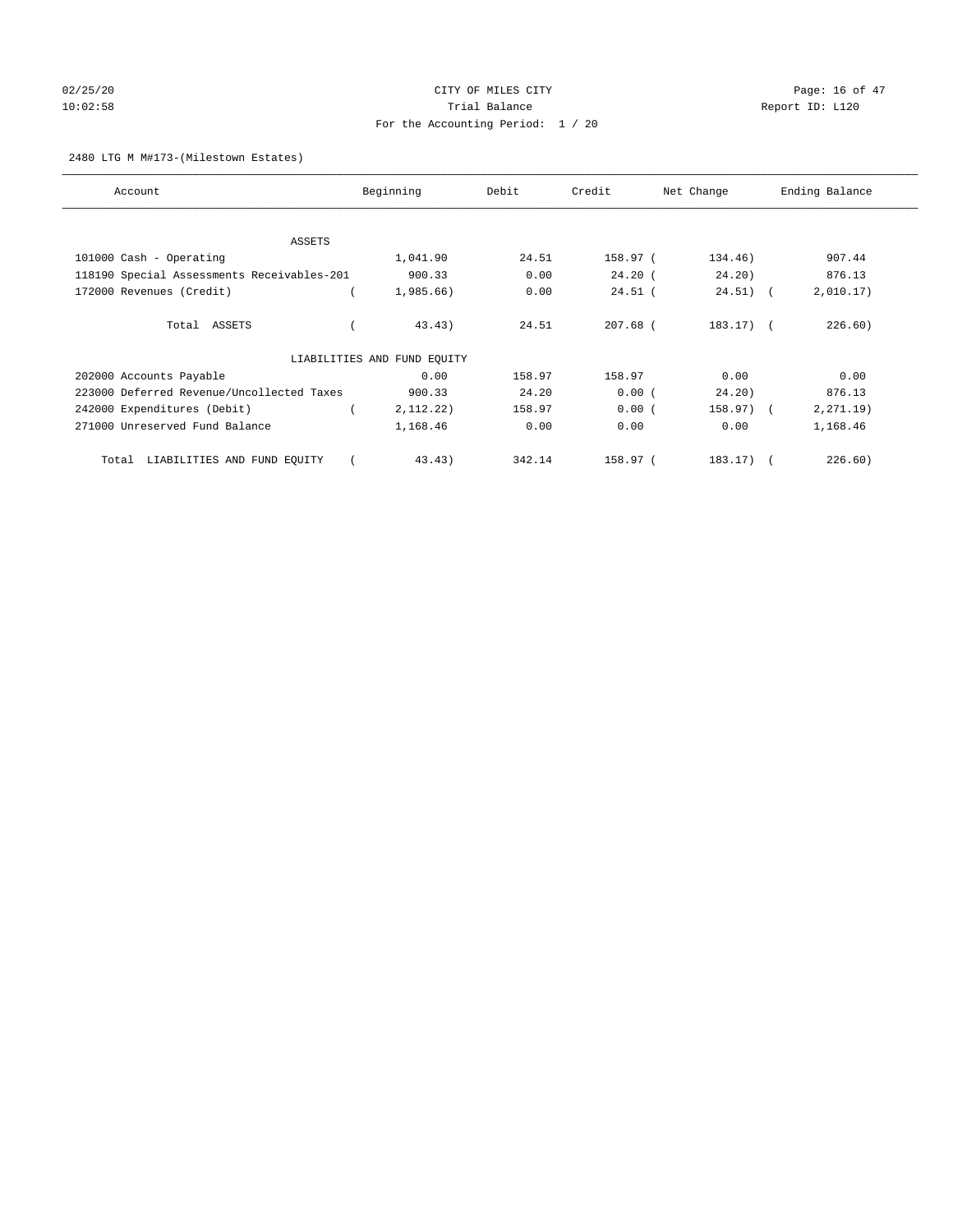# 02/25/20 Page: 17 of 47 10:02:58 **Trial Balance Trial Balance Report ID:** L120 For the Accounting Period: 1 / 20

2510 STR MAINT DIST #204

| Account                                    | Beginning                   | Debit      | Credit      | Net Change      | Ending Balance |
|--------------------------------------------|-----------------------------|------------|-------------|-----------------|----------------|
|                                            |                             |            |             |                 |                |
| <b>ASSETS</b>                              |                             |            |             |                 |                |
| 101000 Cash - Operating                    | 476,806.95                  | 9,326.62   | 70,228.74 ( | 60,902.12)      | 415,904.83     |
| 118130 Special Assessments Receivable 2013 | 32.59                       | 0.00       | 0.00        | 0.00            | 32.59          |
| 118140 Special Assessments Receivables-201 | 31.99                       | 0.00       | 0.00        | 0.00            | 31.99          |
| 118150 Special Assessments Receivables-201 | 34.52                       | 0.00       | 0.00        | 0.00            | 34.52          |
| 118160 Special Assessments Receivables-201 | 757.61                      | 0.00       | 0.00        | 0.00            | 757.61         |
| 118170 Special Assessments Receivables-201 | 2,389.69                    | 0.00       | 129.37(     | 129.37)         | 2,260.32       |
| 118180 Special Assessments Received-2018   | 12,031.45                   | 0.00       | 226.10(     | 226.10)         | 11,805.35      |
| 118190 Special Assessments Receivables-201 | 680,692.20                  | 0.00       | 8,808.79 (  | 8,808.79)       | 671,883.41     |
| 122000 Accounts Receivable                 | 0.00                        | 2,004.05   | 0.00        | 2,004.05        | 2,004.05       |
| 172000 Revenues (Credit)<br>$\epsilon$     | 1,058,652.86)               | 0.00       | 11,330.67 ( | $11,330.67$ )   | 1,069,983.53)  |
| Total ASSETS                               | 114, 124. 14                | 11,330.67  | 90,723.67 ( | 79,393.00)      | 34,731.14      |
|                                            | LIABILITIES AND FUND EQUITY |            |             |                 |                |
| 202000 Accounts Payable                    | 0.00                        | 36, 321.60 | 36,321.60   | 0.00            | 0.00           |
| 223000 Deferred Revenue/Uncollected Taxes  | 695,970.06                  | 9,164.26   | 0.00(       | 9, 164.26)      | 686,805.80     |
| 242000 Expenditures (Debit)                | (1, 383, 002.48)            | 70,228.74  | 0.00(       | $70, 228, 74$ ( | 1,453,231.22)  |
| 271000 Unreserved Fund Balance             | 801,156.56                  | 0.00       | 0.00        | 0.00            | 801,156.56     |
| Total LIABILITIES AND FUND EQUITY          | 114, 124. 14                | 115,714.60 | 36,321.60 ( | 79,393.00)      | 34,731.14      |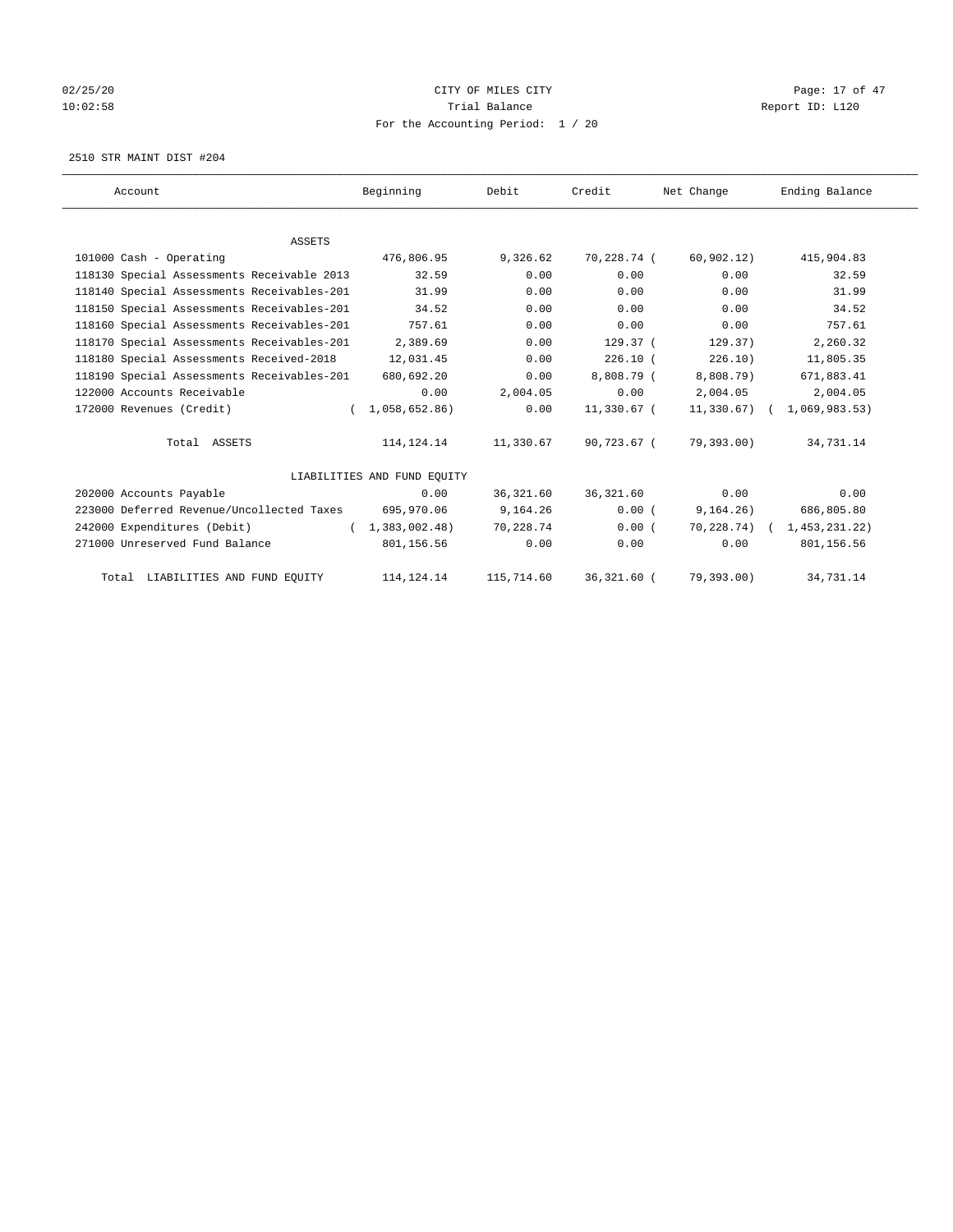# 02/25/20 Page: 18 of 47 10:02:58 **Trial Balance Trial Balance Report ID:** L120 For the Accounting Period: 1 / 20

2520 STR MAINT DIST #205

| Account                                    | Beginning                   | Debit     | Credit       | Net Change    | Ending Balance |
|--------------------------------------------|-----------------------------|-----------|--------------|---------------|----------------|
|                                            |                             |           |              |               |                |
| <b>ASSETS</b>                              |                             |           |              |               |                |
| 101000 Cash - Operating                    | 275,836.23                  | 1,873.02  | 12,830.07 (  | 10,957.05)    | 264,879.18     |
| 118140 Special Assessments Receivables-201 | 214.50                      | 0.00      | 0.00         | 0.00          | 214.50         |
| 118150 Special Assessments Receivables-201 | 210.08                      | 0.00      | 0.00         | 0.00          | 210.08         |
| 118160 Special Assessments Receivables-201 | 756.44                      | 0.00      | 0.00         | 0.00          | 756.44         |
| 118170 Special Assessments Receivables-201 | 2,501.71                    | 0.00      | 0.00         | 0.00          | 2,501.71       |
| 118180 Special Assessments Received-2018   | 5,798.39                    | 0.00      | $115.01$ (   | 115.01)       | 5,683.38       |
| 118190 Special Assessments Receivables-201 | 48,818.13                   | 0.00      | 1,724.34 (   | 1,724.34)     | 47,093.79      |
| 122000 Accounts Receivable                 | 0.00                        | 1,058.46  | 0.00         | 1,058.46      | 1,058.46       |
| 172000 Revenues (Credit)                   | 96,369.76)<br>$\left($      | 0.00      | 2,931.48 (   | $2,931.48$ (  | 99,301.24)     |
| Total ASSETS                               | 237,765.72                  | 2,931.48  | 17,600.90 (  | 14,669.42)    | 223,096.30     |
|                                            | LIABILITIES AND FUND EQUITY |           |              |               |                |
| 202000 Accounts Payable                    | 0.00                        | 2,449.06  | 2,449.06     | 0.00          | 0.00           |
| 223000 Deferred Revenue/Uncollected Taxes  | 58,299.09                   | 1,839.35  | 0.00(        | 1,839.35)     | 56,459.74      |
| 242000 Expenditures (Debit)                | 106, 130.52)                | 12,835.69 | $5.62$ (     | $12,830.07$ ( | 118,960.59)    |
| 271000 Unreserved Fund Balance             | 285,597.15                  | 0.00      | 0.00         | 0.00          | 285,597.15     |
| Total LIABILITIES AND FUND EQUITY          | 237, 765. 72                | 17,124.10 | $2.454.68$ ( | 14,669.42)    | 223,096.30     |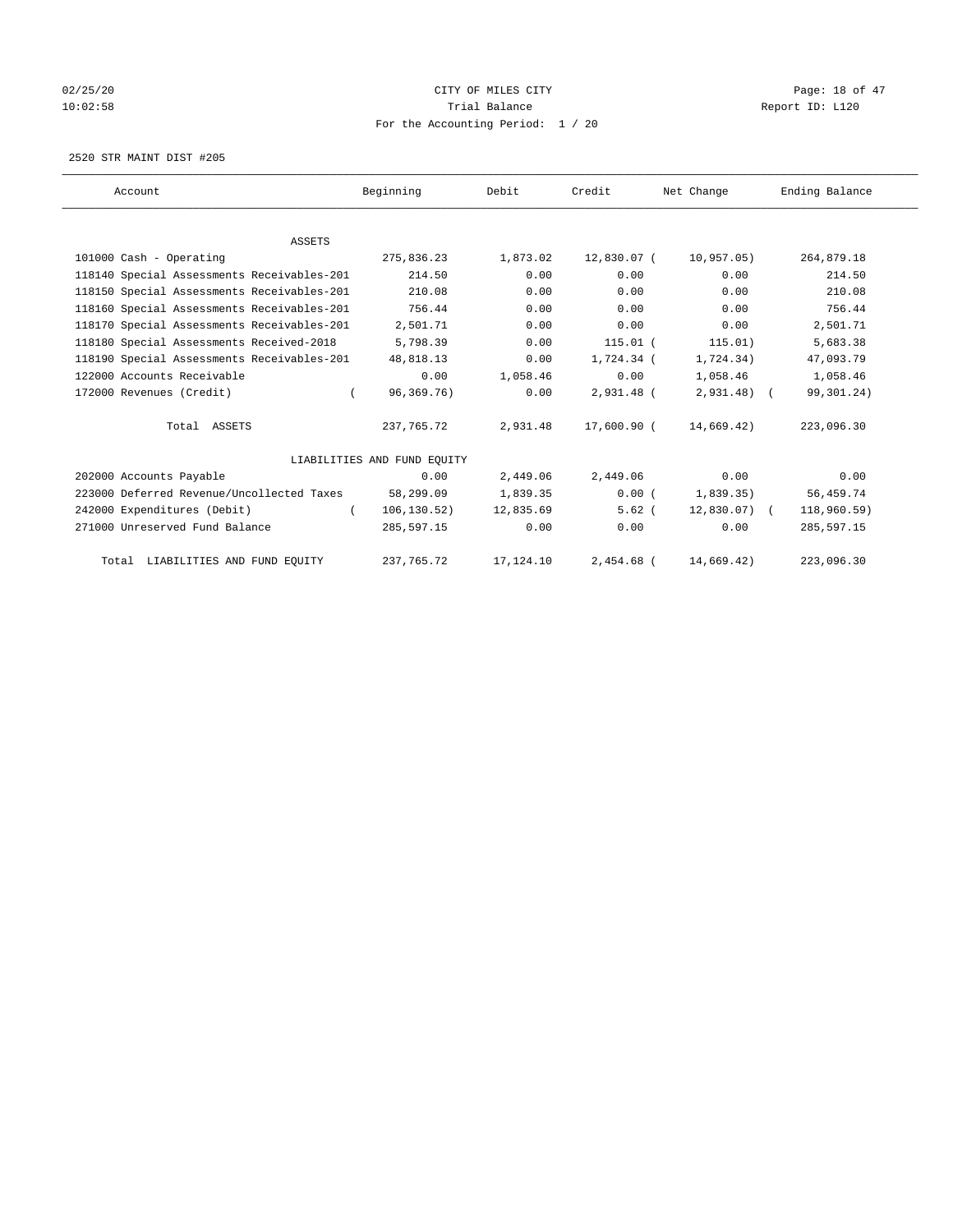# 02/25/20 **CITY OF MILES CITY CONSUMING THE PAGE:** 19 of 47 10:02:58 **Trial Balance Trial Balance Report ID:** L120 For the Accounting Period: 1 / 20

#### 2540 STR MAINT DIST#207-(MILESTOWN ESTATES)

| Account                                    | Beginning                   | Debit  | Credit     | Net Change  | Ending Balance |
|--------------------------------------------|-----------------------------|--------|------------|-------------|----------------|
|                                            |                             |        |            |             |                |
| ASSETS<br>101000 Cash - Operating          | 5,819.26                    | 52.43  | 406.77 (   | 354.34)     | 5,464.92       |
| 118190 Special Assessments Receivables-201 | 2,108.02                    | 0.00   | $51.76$ (  | 51.76)      | 2,056.26       |
| 172000 Revenues (Credit)                   | 4,468.96)                   | 0.00   | 52.43(     | $52.43$ ) ( | 4,521.39)      |
|                                            |                             |        |            |             |                |
| Total ASSETS                               | 3,458.32                    | 52.43  | $510.96$ ( | 458.53)     | 2,999.79       |
|                                            | LIABILITIES AND FUND EQUITY |        |            |             |                |
| 223000 Deferred Revenue/Uncollected Taxes  | 2,108.02                    | 51.76  | 0.00(      | 51.76)      | 2,056.26       |
| 242000 Expenditures (Debit)                | 2,605.84)                   | 407.05 | $0.28$ (   | 406.77) (   | 3,012.61)      |
| 271000 Unreserved Fund Balance             | 3,956.14                    | 0.00   | 0.00       | 0.00        | 3,956.14       |
| Total LIABILITIES AND FUND EQUITY          | 3,458.32                    | 458.81 | $0.28$ (   | 458.53)     | 2,999.79       |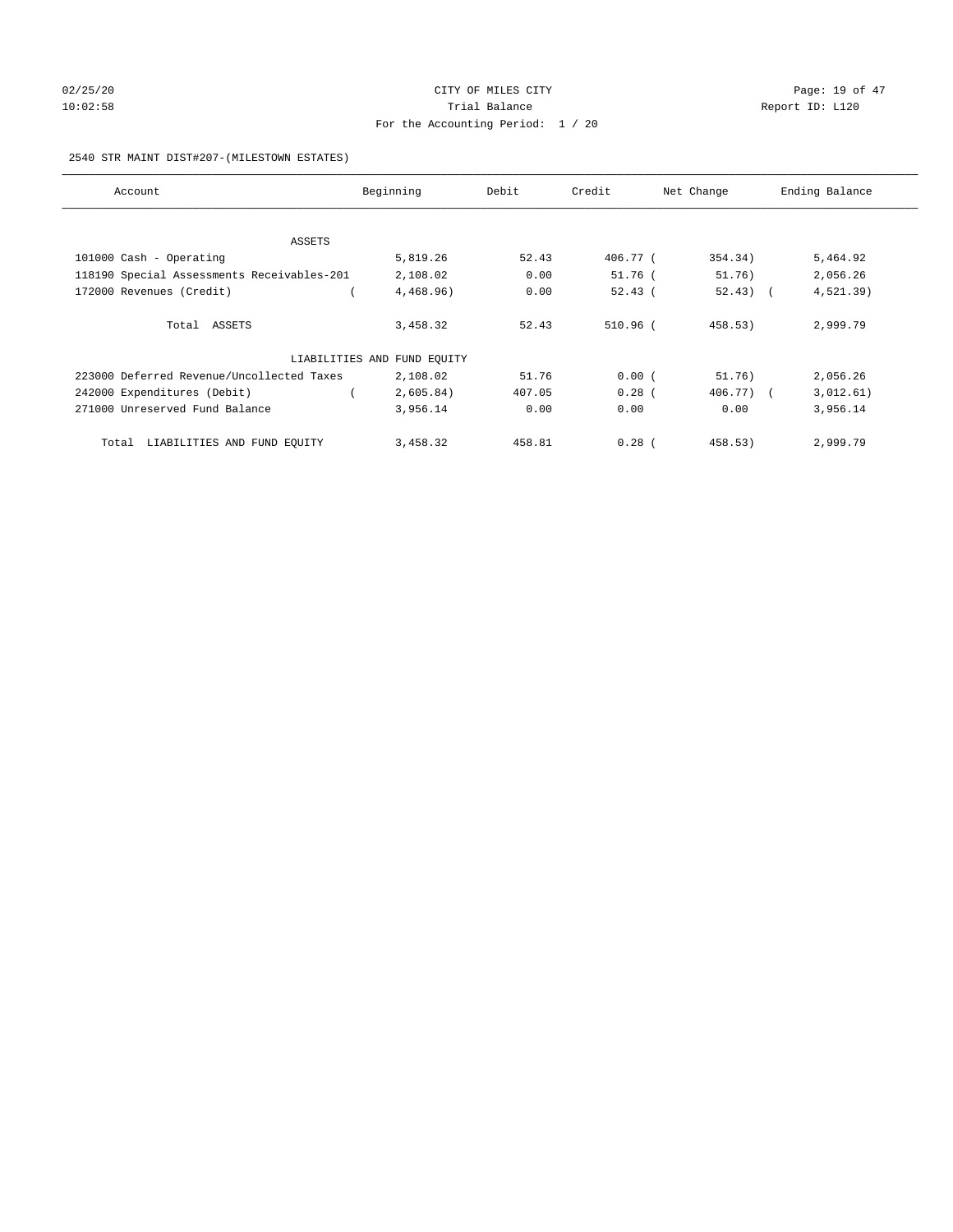# 02/25/20 Page: 20 of 47 10:02:58 **Trial Balance Trial Balance Report ID:** L120 For the Accounting Period: 1 / 20

#### 2701 Fire Grants

| Account                              |        | Beginning                   | Debit      | Credit       | Net Change   | Ending Balance |
|--------------------------------------|--------|-----------------------------|------------|--------------|--------------|----------------|
|                                      |        |                             |            |              |              |                |
|                                      | ASSETS |                             |            |              |              |                |
| 101000 Cash - Operating              |        | 5,758.70                    | 78,000.00  | 78,000.00    | 0.00         | 5,758.70       |
| 172000 Revenues (Credit)             |        | 144,334.00)                 | 0.00       | 78,000.00 (  | 78,000.00)   | 222,334.00)    |
| ASSETS<br>Total                      |        | 138,575.30)                 | 78,000.00  | 156,000.00 ( | 78,000.00) ( | 216, 575.30    |
|                                      |        | LIABILITIES AND FUND EQUITY |            |              |              |                |
| 202000 Accounts Payable              |        | 0.00                        | 78,000.00  | 78,000.00    | 0.00         | 0.00           |
| 242000 Expenditures (Debit)          |        | 144,094.45)                 | 78,000.00  | 0.00(        | 78,000.00)   | 222,094.45)    |
| 271000 Unreserved Fund Balance       |        | 5,519.15                    | 0.00       | 0.00         | 0.00         | 5,519.15       |
| LIABILITIES AND FUND EQUITY<br>Total |        | 138,575.30)                 | 156,000.00 | 78,000.00 (  | 78,000.00)   | 216,575.30)    |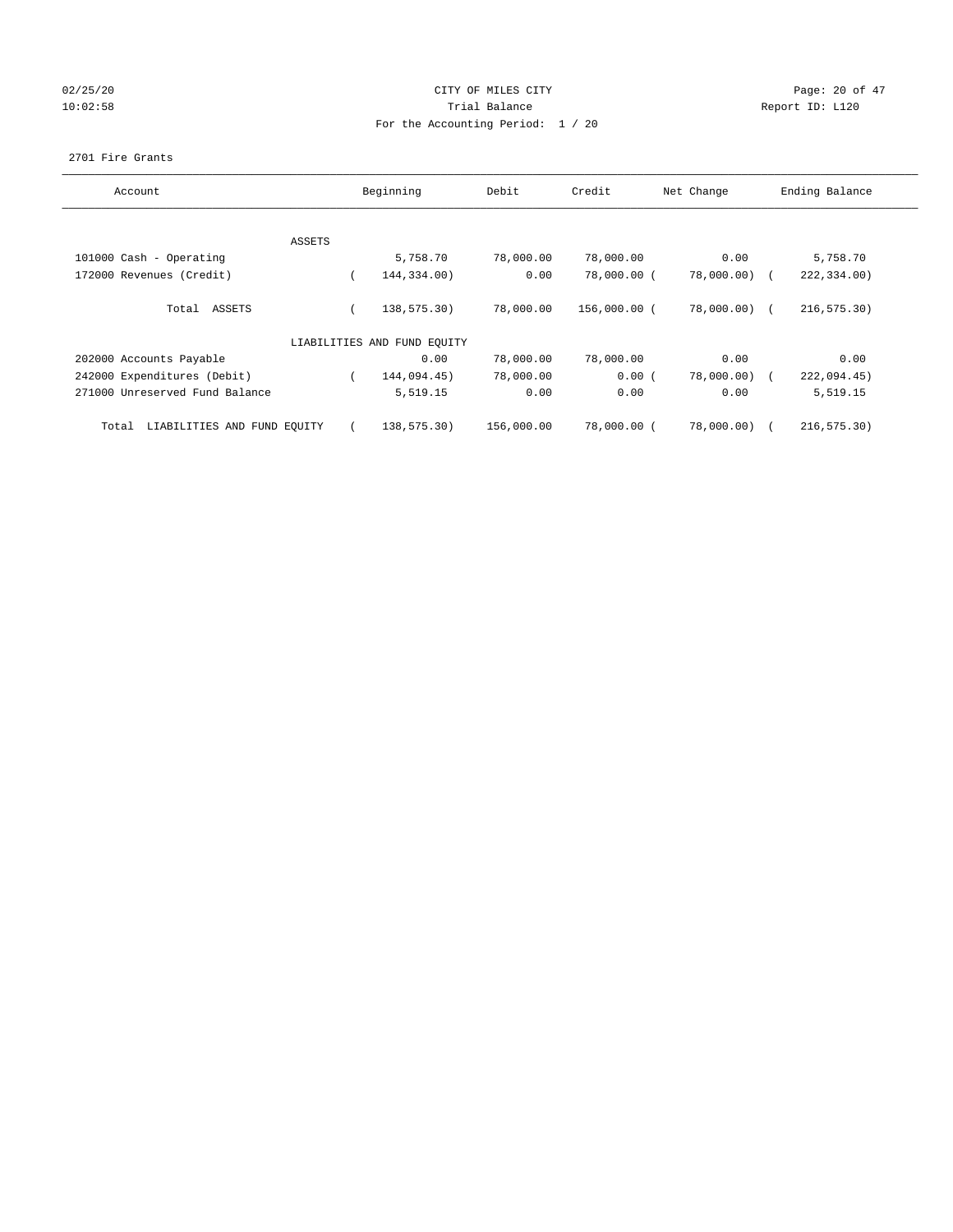| 02/25/20 |  |
|----------|--|
| 10:02:58 |  |

# CITY OF MILES CITY CONTROL CONTROL CONTROL CITY CONTROL PAGE: 21 of 47 10:02:58 Trial Balance Report ID: L120 For the Accounting Period: 1 / 20

## 2820 GAS TAX

| Account                              | Beginning                   | Debit     | Credit      | Net Change    | Ending Balance |
|--------------------------------------|-----------------------------|-----------|-------------|---------------|----------------|
|                                      |                             |           |             |               |                |
| ASSETS                               |                             |           |             |               |                |
| 101000 Cash - Operating              | 84,331.08                   | 14,376.18 | 321.00      | 14,055.18     | 98,386.26      |
| 172000 Revenues (Credit)             | 86,257.08)                  | 0.00      | 14,376.18 ( | $14,376.18$ ( | 100, 633, 26)  |
| ASSETS<br>Total                      | 1,926,00)                   | 14,376.18 | 14,697.18 ( | $321.00$ ) (  | 2, 247.00      |
|                                      | LIABILITIES AND FUND EQUITY |           |             |               |                |
| 242000 Expenditures (Debit)          | 1,926.00)                   | 321.00    | 0.00(       | $321.00$ ) (  | 2, 247.00      |
| LIABILITIES AND FUND EQUITY<br>Total | 1,926.00)                   | 321.00    | 0.00(       | 321.00)       | 2, 247.00      |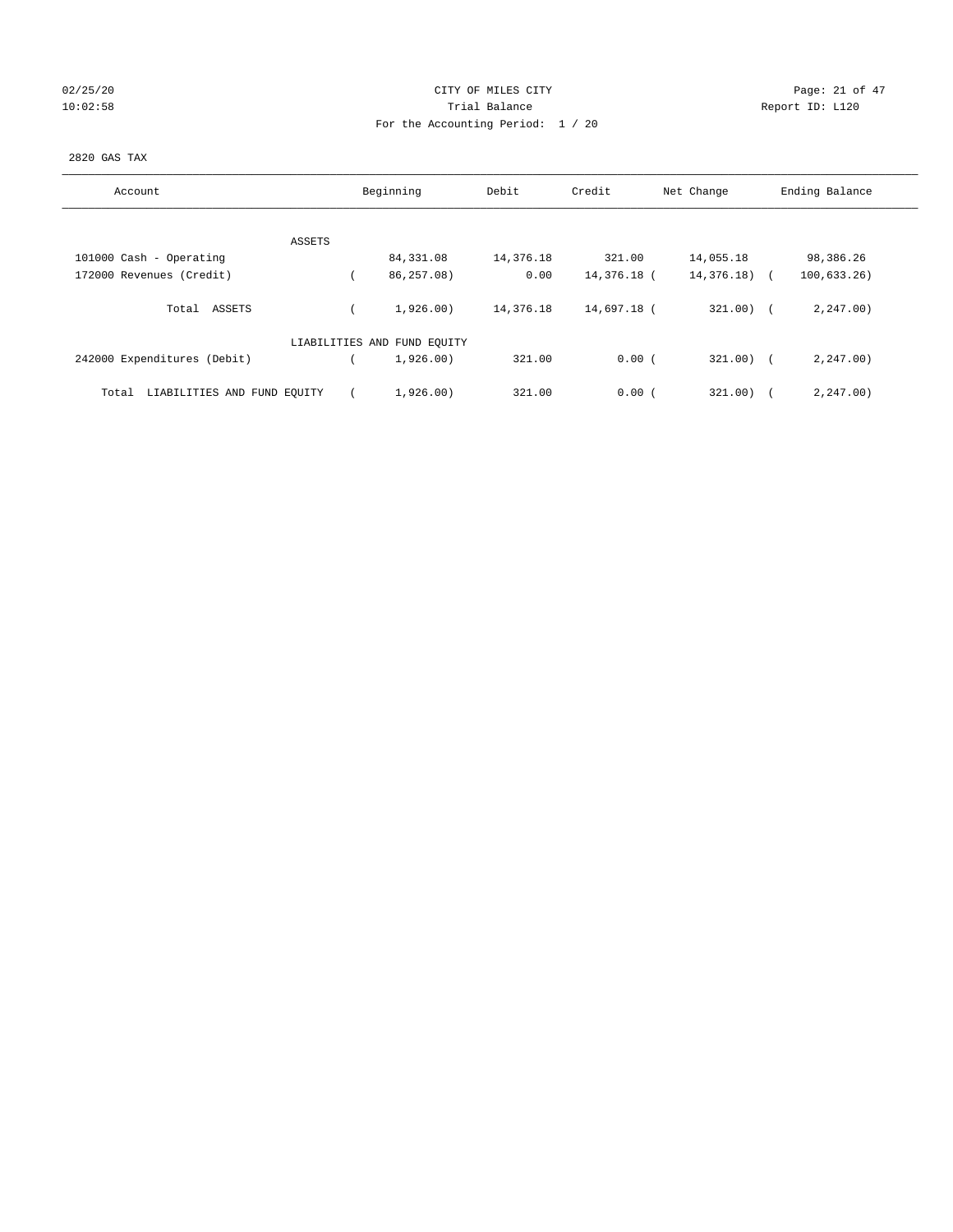# 02/25/20 Page: 22 of 47 10:02:58 **Trial Balance Trial Balance Report ID:** L120 For the Accounting Period: 1 / 20

## 2821 HB473- Fuel Tax

| Account                              |        | Beginning                   | Debit | Credit | Net Change | Ending Balance |
|--------------------------------------|--------|-----------------------------|-------|--------|------------|----------------|
|                                      |        |                             |       |        |            |                |
|                                      | ASSETS |                             |       |        |            |                |
| 102131 Restricted Cash- HB473        |        | 10,228.79                   | 0.00  | 0.00   | 0.00       | 10,228.79      |
| Total ASSETS                         |        | 10,228.79                   | 0.00  | 0.00   | 0.00       | 10,228.79      |
|                                      |        | LIABILITIES AND FUND EQUITY |       |        |            |                |
| 242000 Expenditures (Debit)          |        | 138,752.00)                 | 0.00  | 0.00   | 0.00       | 138,752.00)    |
| 271000 Unreserved Fund Balance       |        | 148,980.79                  | 0.00  | 0.00   | 0.00       | 148,980.79     |
| LIABILITIES AND FUND EQUITY<br>Total |        | 10,228.79                   | 0.00  | 0.00   | 0.00       | 10,228.79      |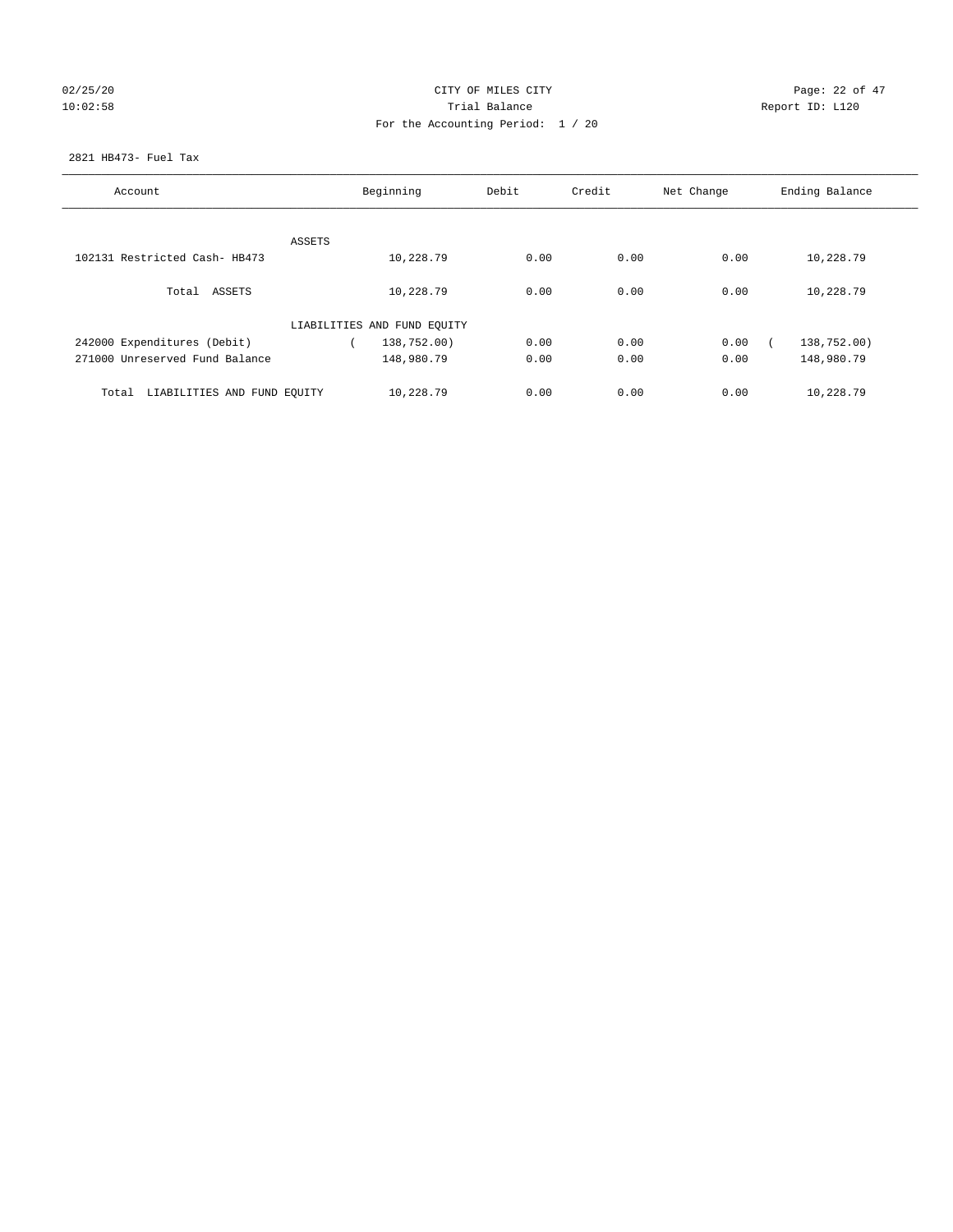# 02/25/20 Page: 23 of 47 10:02:58 Trial Balance Report ID: L120 For the Accounting Period: 1 / 20

# 2850 Southeastern Montana Dispatch-911

| Account                              |        | Beginning                   | Debit     | Credit      | Net Change   | Ending Balance            |
|--------------------------------------|--------|-----------------------------|-----------|-------------|--------------|---------------------------|
|                                      |        |                             |           |             |              |                           |
|                                      | ASSETS |                             |           |             |              |                           |
| 101000 Cash - Operating              |        | 123,975.94                  | 0.00      | 29,059.17 ( | 29,059.17)   | 94,916.77                 |
| 172000 Revenues (Credit)             |        | 114,636.27)                 | 0.00      | 0.00        | 0.00         | 114,636.27)               |
| Total ASSETS                         |        | 9,339.67                    | 0.00      | 29,059.17 ( | 29,059.17) ( | 19,719.50)                |
|                                      |        | LIABILITIES AND FUND EQUITY |           |             |              |                           |
| 202000 Accounts Payable              |        | 0.00                        | 29,059.17 | 29,059.17   | 0.00         | 0.00                      |
| 242000 Expenditures (Debit)          |        | 372,786.22)                 | 29,059.17 | 0.00(       | 29,059.17)   | 401,845.39)<br>$\sqrt{2}$ |
| 271000 Unreserved Fund Balance       |        | 382,125.89                  | 0.00      | 0.00        | 0.00         | 382,125.89                |
| LIABILITIES AND FUND EQUITY<br>Total |        | 9,339.67                    | 58,118.34 | 29,059.17 ( | 29,059.17) ( | 19,719.50)                |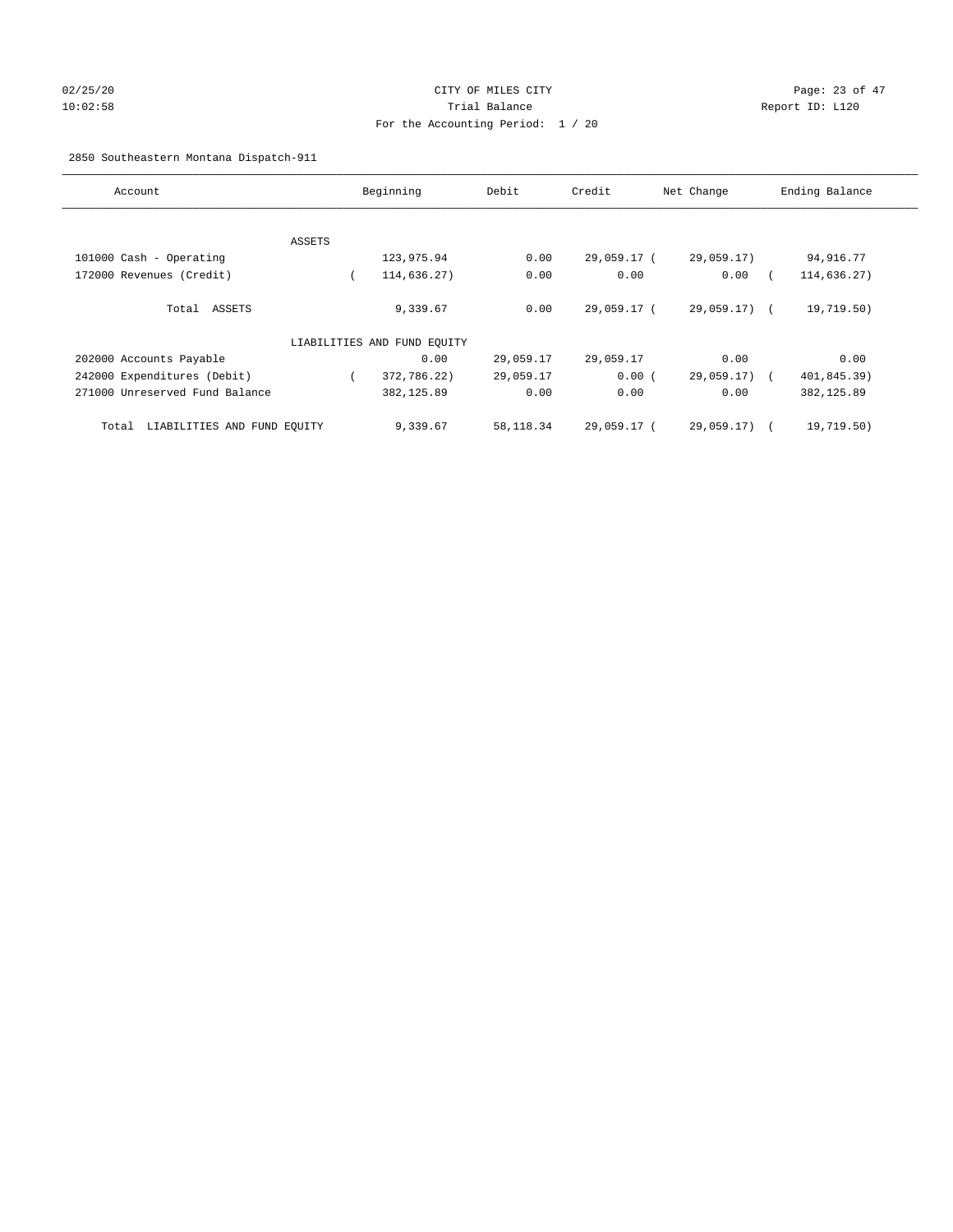# $02/25/20$  Page: 24 of 47 10:02:58 **Trial Balance Trial Balance Report ID:** L120 For the Accounting Period: 1 / 20

#### 2880 LIBRARY GRANTS

| Account                                    | Beginning                   | Debit  | Credit     | Net Change | Ending Balance |
|--------------------------------------------|-----------------------------|--------|------------|------------|----------------|
|                                            |                             |        |            |            |                |
| <b>ASSETS</b>                              |                             |        |            |            |                |
| 101000 Cash - Operating                    | 7,473.00)                   | 0.00   | 0.00       | 0.00       | 7,473.00)      |
| 101003 Cash - per capita                   | 20,733.11                   | 0.00   | 0.00       | 0.00       | 20,733.11      |
| 101020 Cash - Partners Program             | 34,659.20                   | 0.00   | $229.50$ ( | 229.50)    | 34,429.70      |
| 101021 Cash-One Time Endowments            | 1,784.09                    | 0.00   | 0.00       | 0.00       | 1,784.09       |
| 101030 Cash - Sagebrush Fed/Base Grant     | 23, 373.69                  | 0.00   | 0.00       | 0.00       | 23, 373.69     |
| 101032 Cash- Library Board of Trustees Mul | 84,050.97                   | 0.00   | 0.00       | 0.00       | 84,050.97      |
| 172000 Revenues (Credit)                   | 11,348.67)                  | 0.00   | 0.00       | 0.00       | 11,348.67)     |
| Total ASSETS                               | 145,779.39                  | 0.00   | $229.50$ ( | 229.50)    | 145,549.89     |
|                                            | LIABILITIES AND FUND EQUITY |        |            |            |                |
| 202000 Accounts Payable                    | 0.00                        | 229.50 | 229.50     | 0.00       | 0.00           |
| 242000 Expenditures (Debit)                | 4,108.84)                   | 229.50 | 0.00(      | 229.50     | 4,338.34)      |
| 271000 Unreserved Fund Balance             | 149,888.23                  | 0.00   | 0.00       | 0.00       | 149,888.23     |
| LIABILITIES AND FUND EQUITY<br>Total       | 145,779.39                  | 459.00 | $229.50$ ( | 229.50)    | 145,549.89     |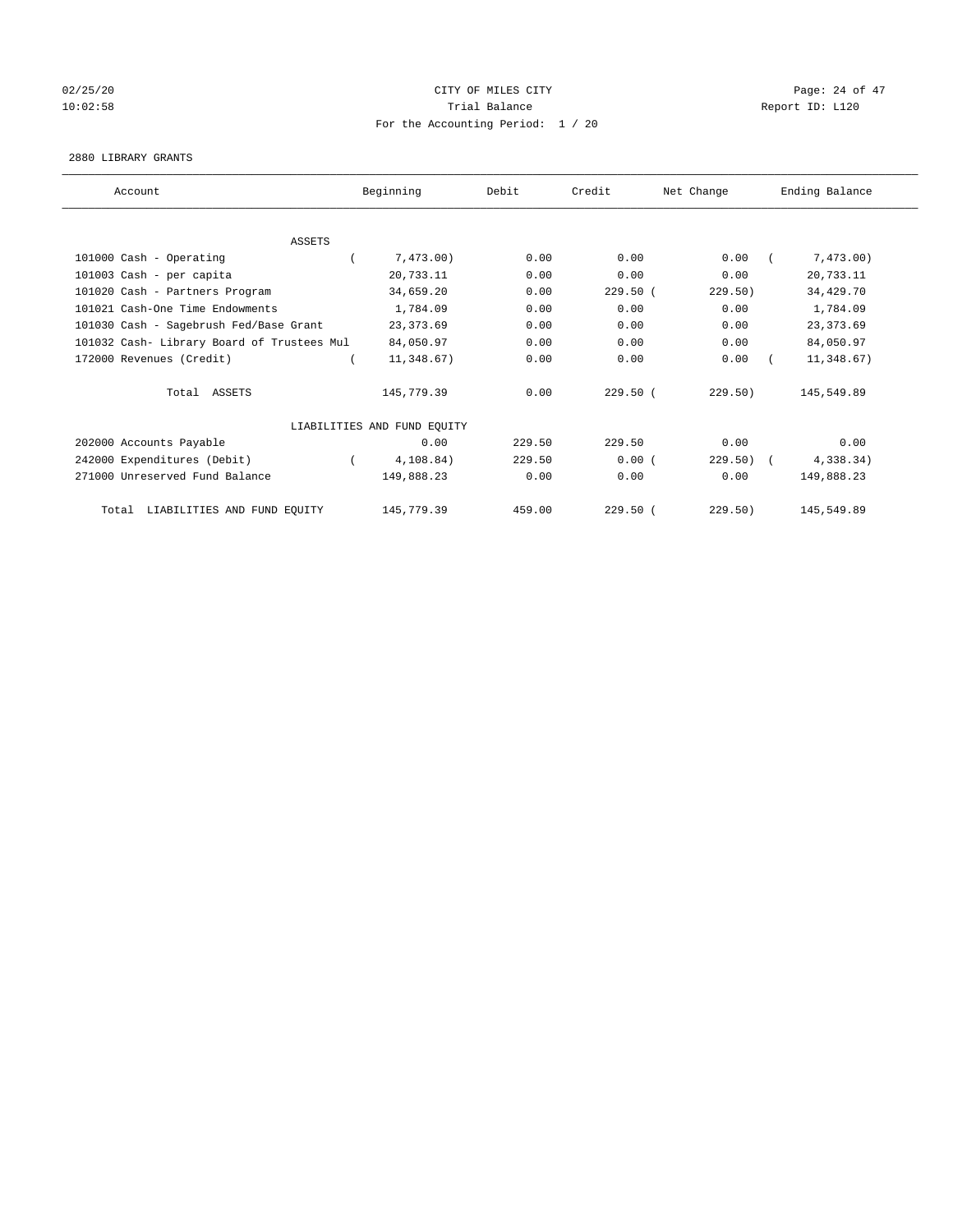# 02/25/20 Page: 25 of 47 10:02:58 Trial Balance Report ID: L120 For the Accounting Period: 1 / 20

## 2935 Historic Preservation

| Account                              | Beginning                   | Debit | Credit   | Net Change | Ending Balance                      |
|--------------------------------------|-----------------------------|-------|----------|------------|-------------------------------------|
|                                      |                             |       |          |            |                                     |
| ASSETS                               |                             |       |          |            |                                     |
| 101000 Cash - Operating              | 18,203.81                   | 0.00  | $0.42$ ( | 0.42)      | 18,203.39                           |
| 172000 Revenues (Credit)             | 2, 290.00)                  | 0.00  | 0.00     | 0.00       | 2, 290.00)                          |
| Total ASSETS                         | 15,913.81                   | 0.00  | $0.42$ ( | 0.42)      | 15,913.39                           |
|                                      | LIABILITIES AND FUND EQUITY |       |          |            |                                     |
| 202000 Accounts Payable              | 0.00                        | 0.42  | 0.42     | 0.00       | 0.00                                |
| 242000 Expenditures (Debit)          | 455.03)                     | 0.42  | 0.00(    | 0.42)      | 455.45)<br>$\overline{\phantom{a}}$ |
| 271000 Unreserved Fund Balance       | 16,368.84                   | 0.00  | 0.00     | 0.00       | 16,368.84                           |
| LIABILITIES AND FUND EQUITY<br>Total | 15,913.81                   | 0.84  | $0.42$ ( | 0.42)      | 15,913.39                           |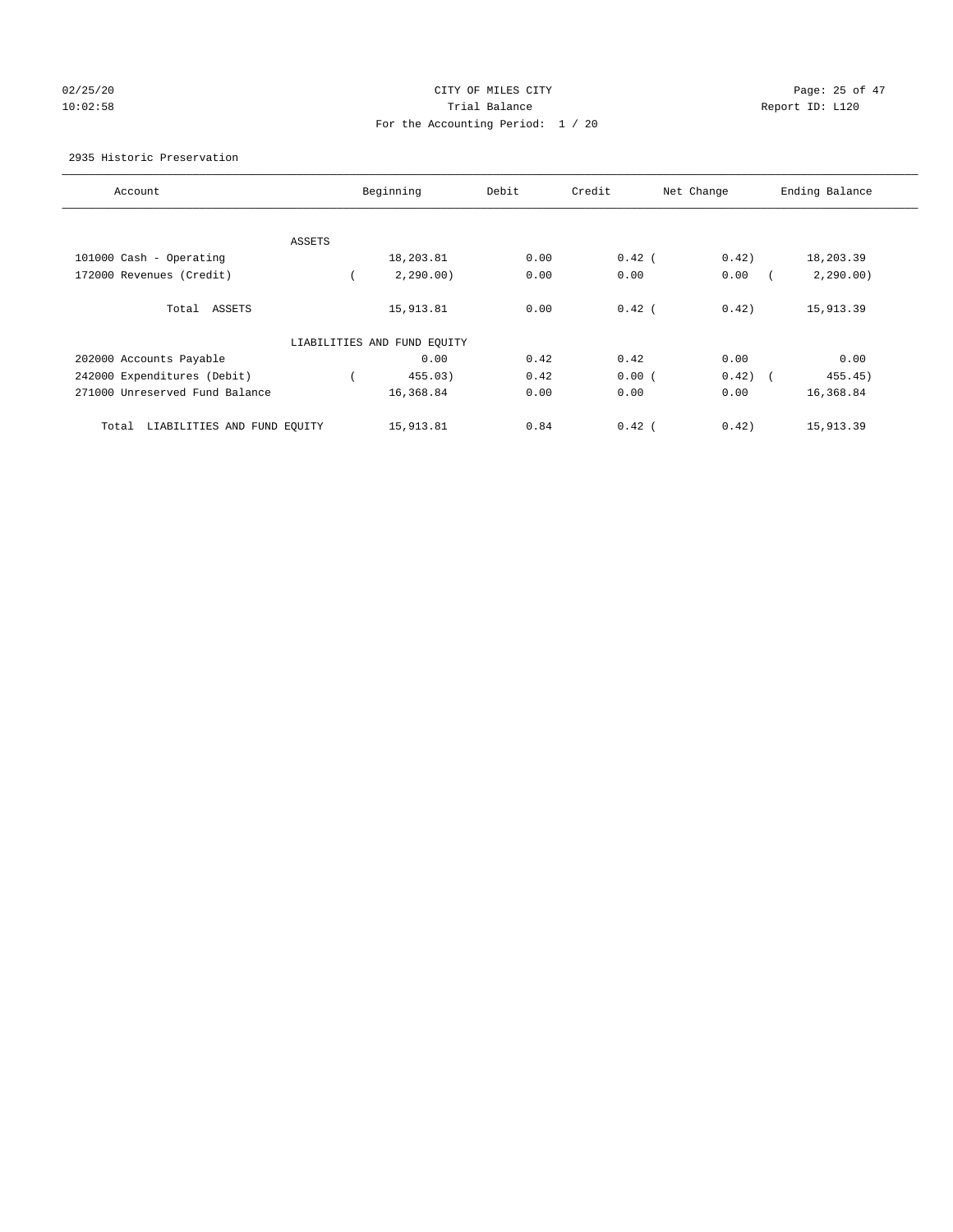# $02/25/20$  Page: 26 of 47 10:02:58 **Trial Balance Trial Balance Report ID:** L120 For the Accounting Period: 1 / 20

2985 RETIRED SENIOR VOLUNTEER PROG (RSVP)

| Account                                    | Beginning                   | Debit      | Credit       | Net Change   | Ending Balance |
|--------------------------------------------|-----------------------------|------------|--------------|--------------|----------------|
|                                            |                             |            |              |              |                |
| <b>ASSETS</b>                              |                             |            |              |              |                |
| 101000 Cash - Operating                    | 2,889.46)                   | 6,523.07   | $9,650.71$ ( | $3,127.64$ ( | 6,017.10)      |
| 101004 RSVP Non-Federal Cash Operating-Cus | 6,114.91                    | 4,241.00   | 1,033.09     | 3,207.91     | 9,322.82       |
| 101008 RSVP- Custer Excess                 | 11,966.55                   | 0.00       | 0.00         | 0.00         | 11,966.55      |
| 103100 Petty Cash-                         | 200.00                      | 0.00       | 0.00         | 0.00         | 200.00         |
| 172000 Revenues (Credit)                   | 41,269.73)                  | 0.00       | 10,764.07 (  | 10,764.07) ( | 52,033.80)     |
| Total ASSETS                               | 25,877.73)                  | 10,764.07  | 21,447.87 (  | 10,683.80) ( | 36, 561.53)    |
|                                            | LIABILITIES AND FUND EQUITY |            |              |              |                |
| 202000 Accounts Payable                    | 0.00                        | 4,394.92   | 4,394.92     | 0.00         | 0.00           |
| 242000 Expenditures (Debit)                | 46, 241.81)                 | 10,723.52  | 39.72 (      | 10,683.80)   | 56, 925.61)    |
| 271000 Unreserved Fund Balance             | 20,364.08                   | 0.00       | 0.00         | 0.00         | 20,364.08      |
| LIABILITIES AND FUND EQUITY<br>Total       | 25,877.73)                  | 15, 118.44 | 4,434.64 (   | 10,683.80) ( | 36, 561.53)    |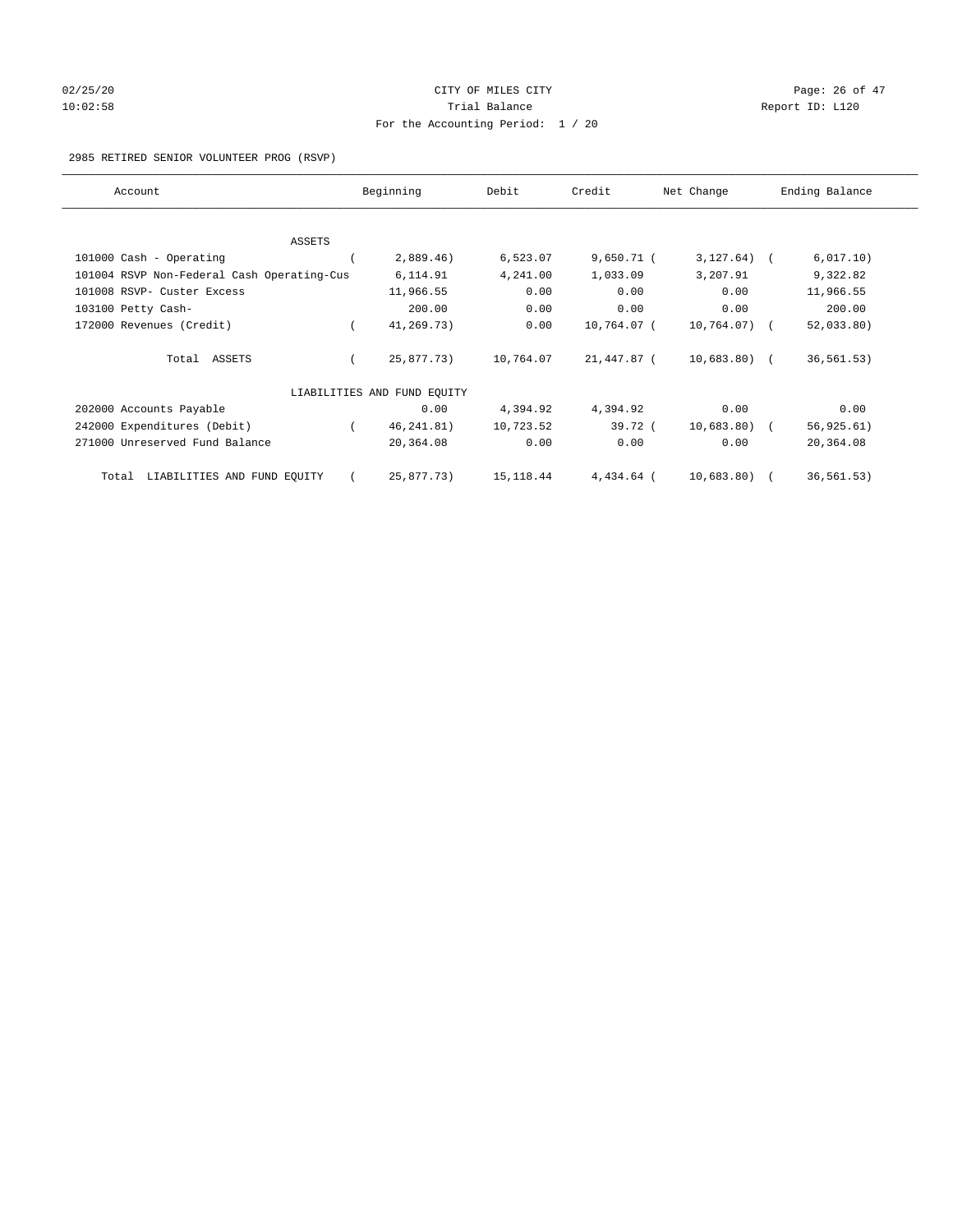# 02/25/20 Page: 27 of 47 10:02:58 Trial Balance Report ID: L120 For the Accounting Period: 1 / 20

3400 SID REVOLVING FUND

| Account                              | Beginning                   | Debit | Credit | Net Change | Ending Balance |
|--------------------------------------|-----------------------------|-------|--------|------------|----------------|
| ASSETS                               |                             |       |        |            |                |
| 101000 Cash - Operating              | 2,985.00                    | 0.00  | 0.00   | 0.00       | 2,985.00       |
| Total ASSETS                         | 2,985.00                    | 0.00  | 0.00   | 0.00       | 2,985.00       |
|                                      | LIABILITIES AND FUND EQUITY |       |        |            |                |
| 271000 Unreserved Fund Balance       | 2,985.00                    | 0.00  | 0.00   | 0.00       | 2,985.00       |
| LIABILITIES AND FUND EQUITY<br>Total | 2,985.00                    | 0.00  | 0.00   | 0.00       | 2,985.00       |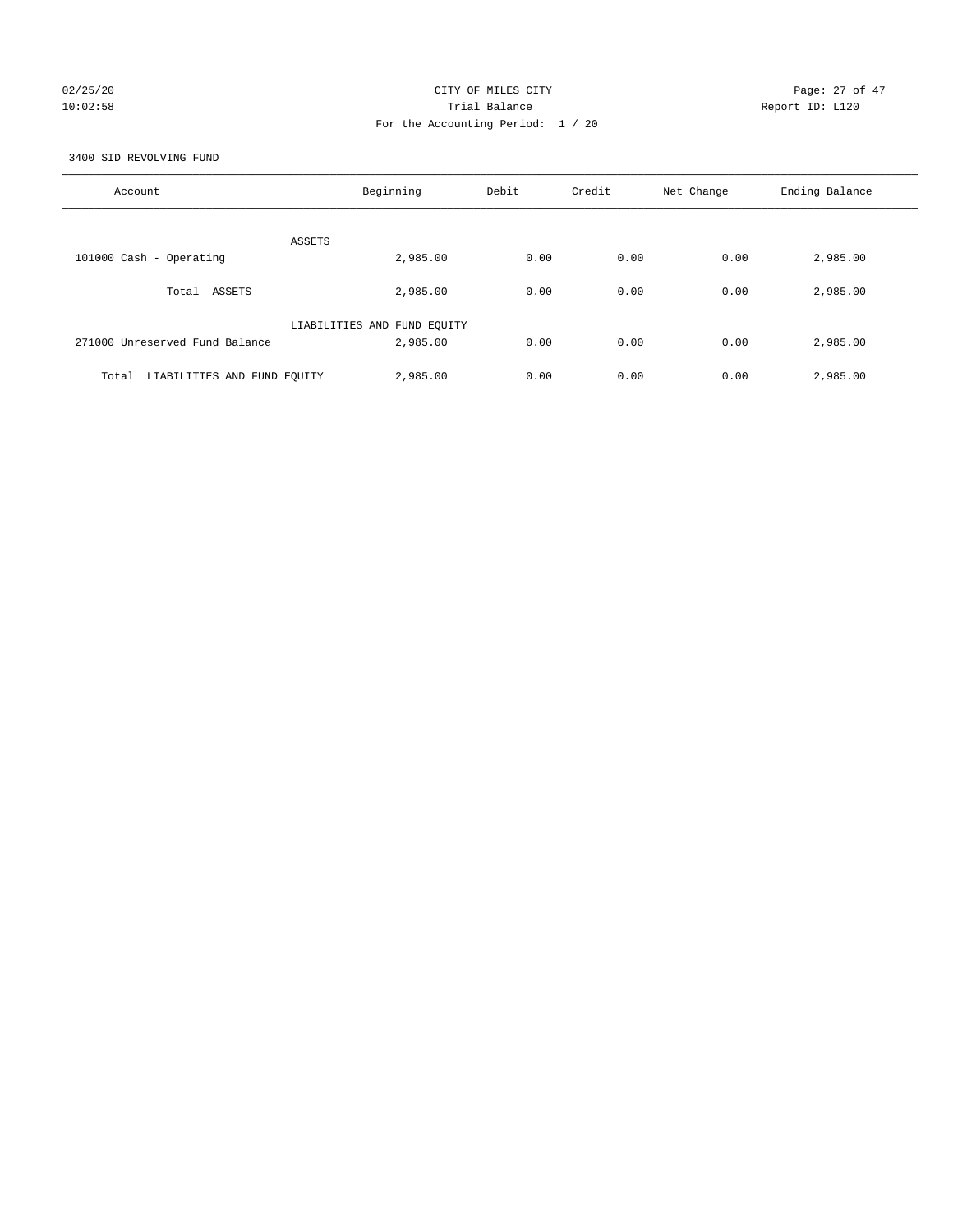# $02/25/20$  Page: 28 of 47 10:02:58 **Trial Balance Trial Balance Report ID:** L120 For the Accounting Period: 1 / 20

#### 3670 SID 211

| Account                                    | Beginning                   | Debit | Credit | Net Change | Ending Balance |
|--------------------------------------------|-----------------------------|-------|--------|------------|----------------|
| ASSETS                                     |                             |       |        |            |                |
| 101000 Cash - Operating                    | 11,003.18                   | 0.00  | 0.00   | 0.00       | 11,003.18      |
| 118190 Special Assessments Receivables-201 | 1,430.83                    | 0.00  | 0.00   | 0.00       | 1,430.83       |
| 119000 Special Assmt Recbl - Deferred      | 34,587.36                   | 0.00  | 0.00   | 0.00       | 34,587.36      |
| 172000 Revenues (Credit)                   | 2,359.31)                   | 0.00  | 0.00   | 0.00       | 2,359.31)      |
| Total ASSETS                               | 44,662.06                   | 0.00  | 0.00   | 0.00       | 44,662.06      |
|                                            | LIABILITIES AND FUND EQUITY |       |        |            |                |
| 223000 Deferred Revenue/Uncollected Taxes  | 36,018.19                   | 0.00  | 0.00   | 0.00       | 36,018.19      |
| 242000 Expenditures (Debit)                | 2,679.48)                   | 0.00  | 0.00   | 0.00       | 2,679.48)      |
| 271000 Unreserved Fund Balance             | 11,323.35                   | 0.00  | 0.00   | 0.00       | 11,323.35      |
| LIABILITIES AND FUND EQUITY<br>Total       | 44,662.06                   | 0.00  | 0.00   | 0.00       | 44,662.06      |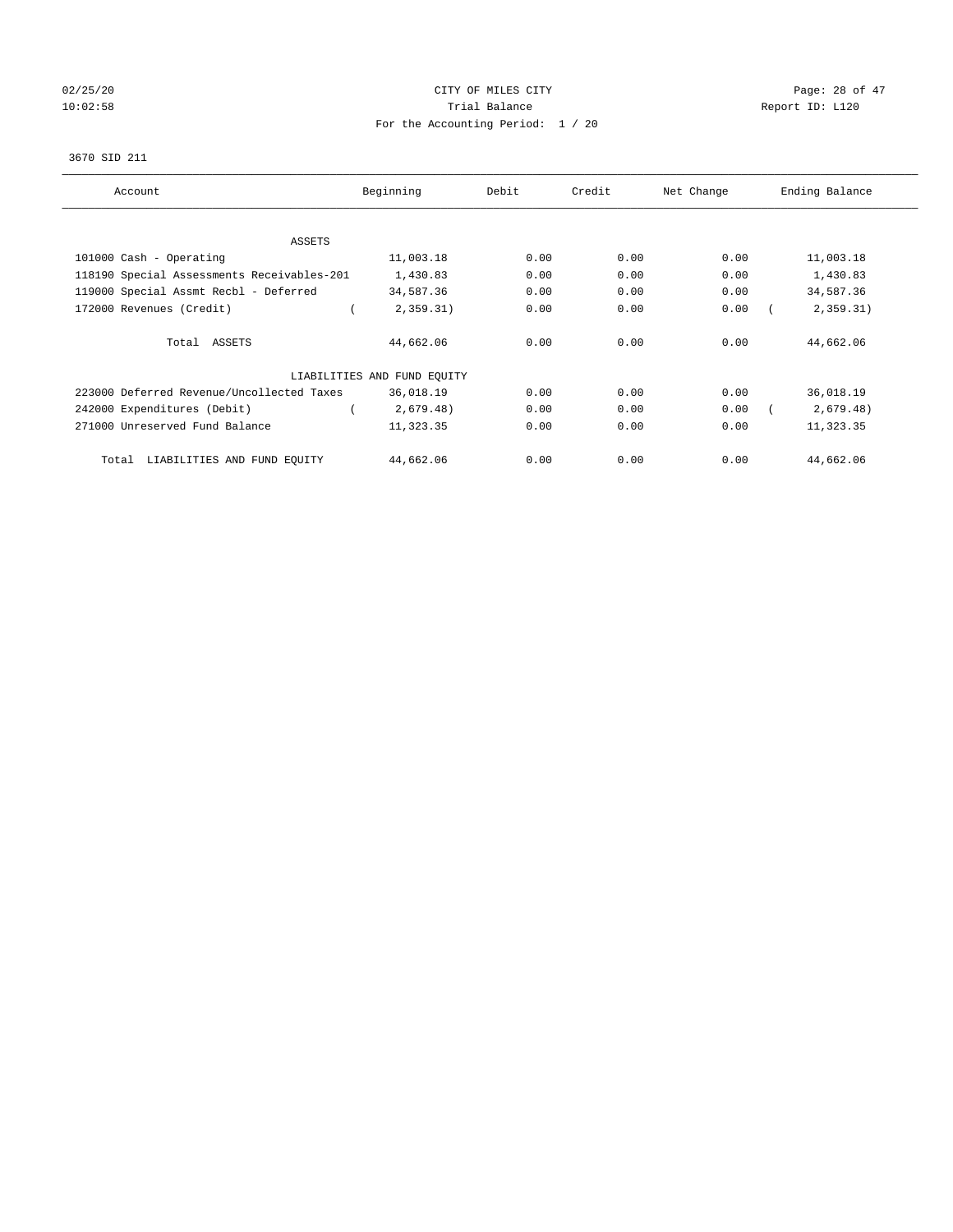# 02/25/20 Page: 29 of 47 10:02:58 Trial Balance Report ID: L120 For the Accounting Period: 1 / 20

# 4000 General Fund Capitol Improvement Fund

| Account                              |        | Beginning                   | Debit     | Credit       | Net Change  | Ending Balance |
|--------------------------------------|--------|-----------------------------|-----------|--------------|-------------|----------------|
|                                      |        |                             |           |              |             |                |
|                                      | ASSETS |                             |           |              |             |                |
| 101000 Cash - Operating              |        | 47,603.84                   | 0.00      | $8,816.50$ ( | 8,816.50)   | 38,787.34      |
| 172000 Revenues (Credit)             |        | 683.18)                     | 0.00      | 0.00         | 0.00        | 683.18)        |
| Total ASSETS                         |        | 46,920.66                   | 0.00      | 8.816.50(    | 8,816.50)   | 38,104.16      |
|                                      |        | LIABILITIES AND FUND EQUITY |           |              |             |                |
| 202000 Accounts Payable              |        | 0.00                        | 8,816.50  | 8,816.50     | 0.00        | 0.00           |
| 242000 Expenditures (Debit)          |        | 35,401.87)                  | 8,816.50  | 0.00(        | 8,816.50) ( | 44, 218.37)    |
| 271000 Unreserved Fund Balance       |        | 82,322.53                   | 0.00      | 0.00         | 0.00        | 82,322.53      |
| LIABILITIES AND FUND EQUITY<br>Total |        | 46,920.66                   | 17,633.00 | $8.816.50$ ( | 8,816.50)   | 38,104.16      |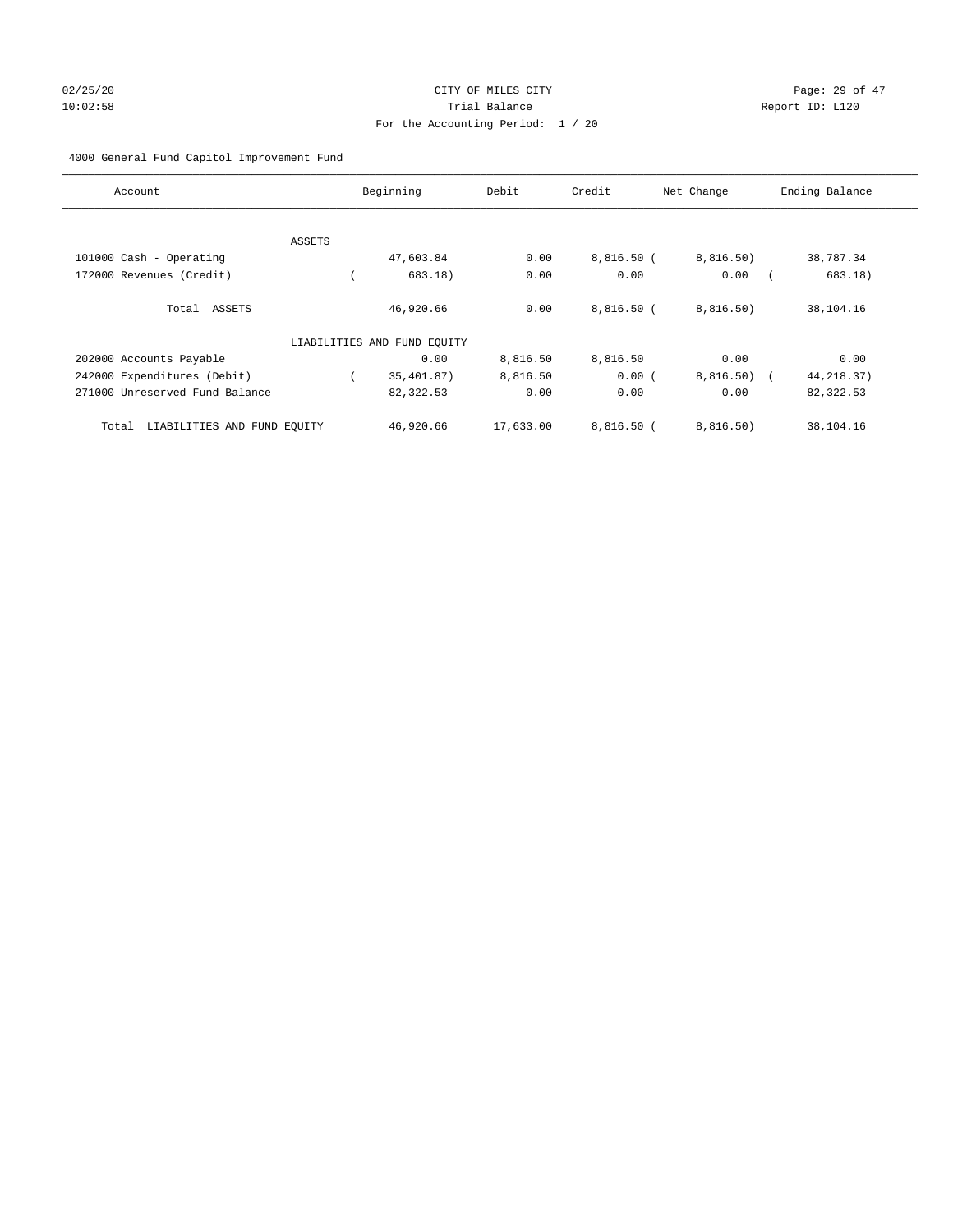# 02/25/20 Page: 30 of 47 10:02:58 Trial Balance Report ID: L120 For the Accounting Period: 1 / 20

4050 Ambulance Capital Improvement Fund

| Account                              | Beginning                   | Debit     | Credit        | Net Change | Ending Balance |
|--------------------------------------|-----------------------------|-----------|---------------|------------|----------------|
|                                      |                             |           |               |            |                |
| ASSETS                               |                             |           |               |            |                |
| 101000 Cash - Operating              | 13,779.06                   | 10,000.00 | 0.00          | 10,000.00  | 23,779.06      |
| 172000 Revenues (Credit)             | 0.00                        | 0.00      | $10,000.00$ ( | 10,000.00) | 10,000.00)     |
| Total ASSETS                         | 13,779.06                   | 10,000.00 | 10,000.00     | 0.00       | 13,779.06      |
|                                      | LIABILITIES AND FUND EQUITY |           |               |            |                |
| 271000 Unreserved Fund Balance       | 13,779.06                   | 0.00      | 0.00          | 0.00       | 13,779.06      |
| LIABILITIES AND FUND EQUITY<br>Total | 13,779.06                   | 0.00      | 0.00          | 0.00       | 13,779.06      |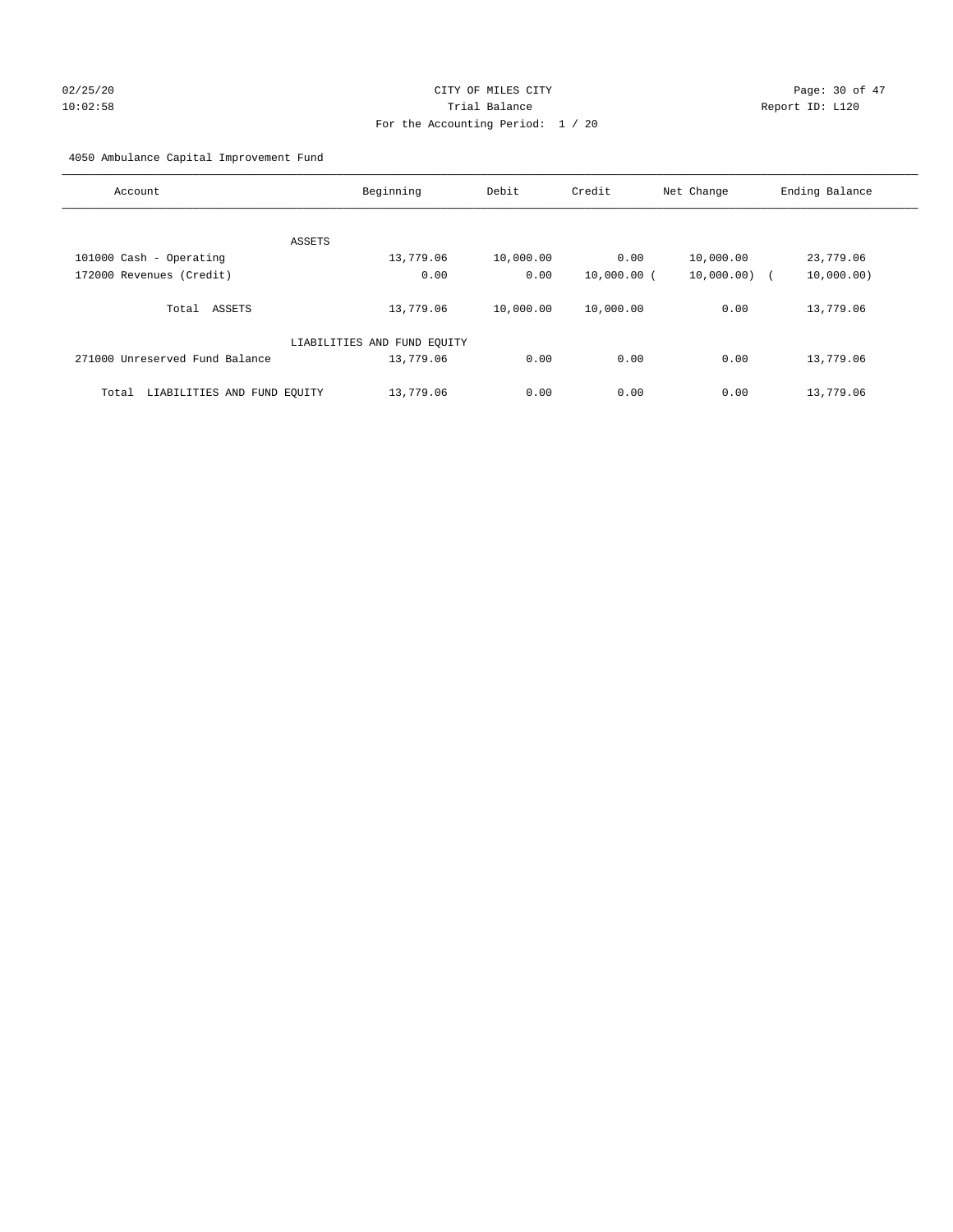# 02/25/20 Page: 31 of 47 10:02:58 Trial Balance Report ID: L120 For the Accounting Period: 1 / 20

4060 CAPITAL IMPROV-PUBLIC WORKS

| Account                              |        | Beginning                   | Debit      | Credit       | Net Change  | Ending Balance              |
|--------------------------------------|--------|-----------------------------|------------|--------------|-------------|-----------------------------|
|                                      |        |                             |            |              |             |                             |
|                                      | ASSETS |                             |            |              |             |                             |
| 101000 Cash - Operating              |        | 409,070.24                  | 50.00      | 191,851.24 ( | 191,801.24) | 217,269.00                  |
| 172000 Revenues (Credit)             |        | 9,423.08)                   | 0.00       | 50.00(       | $50.00)$ (  | 9,473.08)                   |
| Total ASSETS                         |        | 399,647.16                  | 50.00      | 191,901.24 ( | 191,851.24) | 207,795.92                  |
|                                      |        | LIABILITIES AND FUND EQUITY |            |              |             |                             |
| 202000 Accounts Payable              |        | 0.00                        | 191,851.24 | 191,851.24   | 0.00        | 0.00                        |
| 242000 Expenditures (Debit)          |        | 170,308.49)                 | 191,851.24 | 0.00(        | 191,851.24) | 362, 159. 73)<br>$\sqrt{2}$ |
| 271000 Unreserved Fund Balance       |        | 569,955.65                  | 0.00       | 0.00         | 0.00        | 569,955.65                  |
| LIABILITIES AND FUND EQUITY<br>Total |        | 399,647.16                  | 383,702.48 | 191,851.24 ( | 191,851.24) | 207,795.92                  |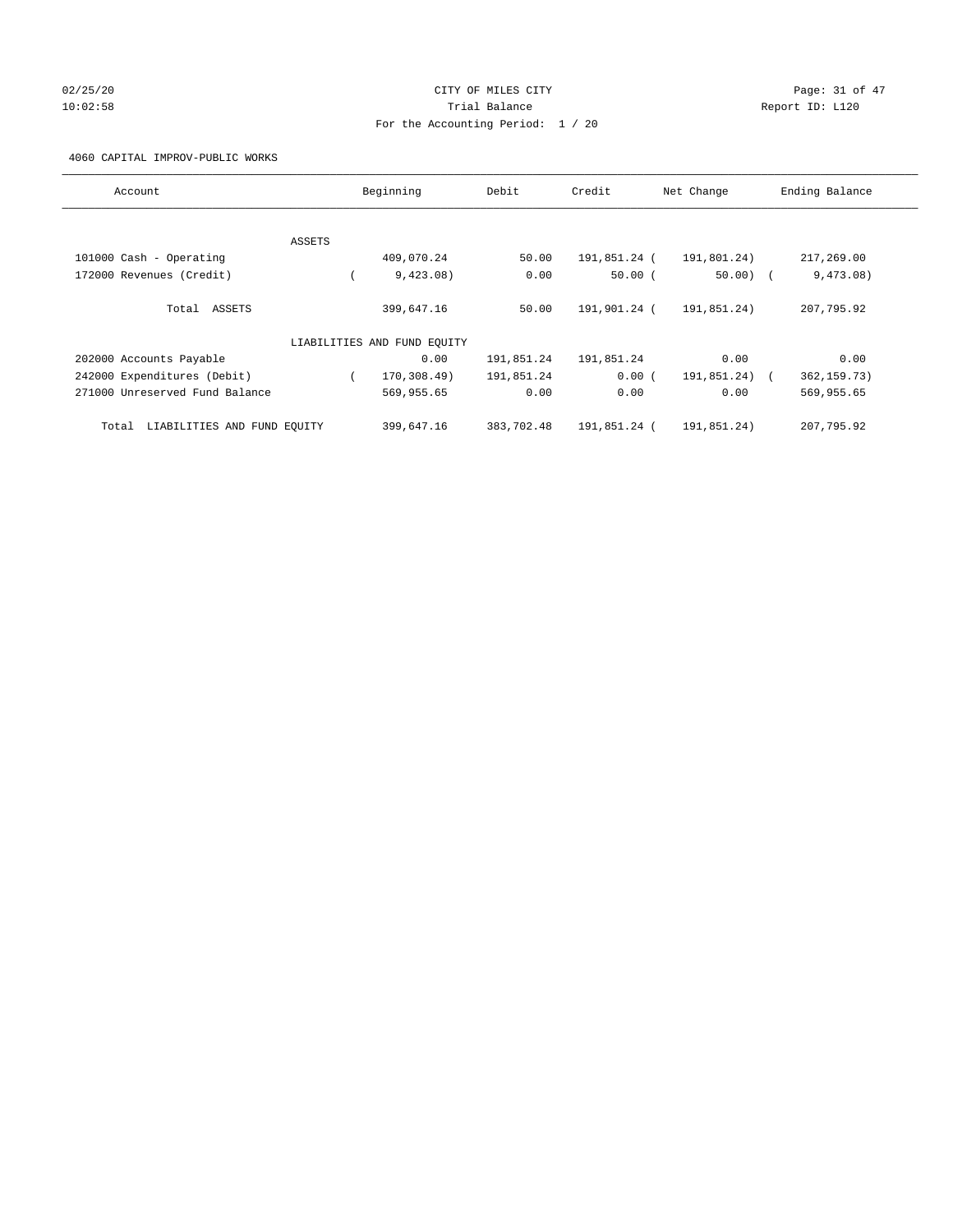# $02/25/20$  Page: 32 of 47 10:02:58 Trial Balance Report ID: L120 For the Accounting Period: 1 / 20

#### 5210 WATER UTILITY

| Account                                                   | Beginning                   | Debit        | Credit       | Net Change   | Ending Balance              |
|-----------------------------------------------------------|-----------------------------|--------------|--------------|--------------|-----------------------------|
| ASSETS                                                    |                             |              |              |              |                             |
| 101000 Cash - Operating                                   | 2,640,450.57                | 159, 143.55  | 150,258.82   | 8,884.73     | 2,649,335.30                |
| 101010 Deposit Cash                                       | 97,000.00                   | 3,150.00     | 2,000.00     | 1,150.00     | 98,150.00                   |
| 102240 Cash - Replacement & Depreciation                  | 1,489,589.35                | 0.00         | 0.00         | 0.00         | 1,489,589.35                |
| 102250 Cash - System Devlopment Fees                      | 312,964.92                  | 35.00        | 0.00         | 35.00        | 312,999.92                  |
| 102270 Cash - Curb Stop Replacement Fee                   | 371,840.35                  | 3,804.12     | 1,268.54     | 2,535.58     | 374, 375.93                 |
| 102312 RevBnd/CurYearDebt-DNRC/CarbonTank (               | 1,757.63)                   | 11,534.27    | 0.00         | 11,534.27    | 9,776.64                    |
| 102313 RevBnd/CurYearDebt-DNRC/NE WtrLine                 | 704.35                      | 11,725.10    | 0.00         | 11,725.10    | 12,429.45                   |
| 102315 RevBnd/CurYearDebt-ARRA/NE Water Li(               | 516.87)                     | 1,525.73     | 0.00         | 1,525.73     | 1,008.86                    |
| 102322 RevBnd/Reserve-DNRC/CarbonTank                     | 153,009.00                  | 0.00         | 0.00         | 0.00         | 153,009.00                  |
| 102323 RevBnd/Reserve-DNRC/NE WtrLine                     | 128,653.00                  | 0.00         | 0.00         | 0.00         | 128,653.00                  |
| 102325 RevBnd/Reserve-ARRA B-NE Waterline                 | 18,245.00                   | 0.00         | 0.00         | 0.00         | 18,245.00                   |
| 103000 Petty Cash                                         | 330.00                      | 0.00         | 0.00         | 0.00         | 330.00                      |
| 122000 Accounts Receivable                                | 169,077.65                  | 148, 433. 47 | 161,794.04 ( | 13,360.57)   | 155,717.08                  |
| 122020 Accounts Receivable-\$2.00 State Ass(              | 4.00)                       | 7,182.00     | 186.59       | 6,995.41     | 6,991.41                    |
| 162000 Deferred outflows-GASB68                           | 126,684.00                  | 0.00         | 0.00         | 0.00         | 126,684.00                  |
| 172000 Revenues (Credit)                                  | (1, 197, 501.50)            | 76.42        | 150,655.93 ( | 150, 579.51) | 1,348,081.01)               |
| 181000 Land                                               | 41,844.00                   | 0.00         | 0.00         | 0.00         | 41,844.00                   |
| 182000 Buildings                                          | 22,997.00                   | 0.00         | 0.00         | 0.00         | 22,997.00                   |
| 182100 Allowance for Depr - Buildings (Cre(               | 22,997.00)                  | 0.00         | 0.00         | 0.00         | 22,997.00)                  |
| 186000 Machinery and Equipment                            | 510,641.42                  | 0.00         | 0.00         | 0.00         | 510,641.42                  |
| 186100 Allowance for Depr - Machinery & Eq(               | 300,684.00)                 | 0.00         | 0.00         | 0.00         | 300,684.00)                 |
| 188000 Const. Work in Progress-NE Wtr Line                | 10,738.76                   | 0.00         | 0.00         | 0.00         | 10,738.76                   |
| 189100 Source of Supply                                   | 3,542,842.49                | 0.00         | 0.00         | 0.00         | 3,542,842.49                |
| 189110 Allowance for Depreciation - Source(               | 775,265.00)                 | 0.00         | 0.00         | 0.00         | $\left($<br>775,265.00)     |
| 189300 Treatment Plant                                    | 3,740,287.07                | 0.00         | 0.00         | 0.00         | 3,740,287.07                |
| 189310 Allowance for Depr - Treatment Plan(               | 2,068,019.00)               | 0.00         | 0.00         | 0.00         | 2,068,019.00)<br>$\sqrt{2}$ |
| 189400 Transmission & Distribution                        | 14, 260, 517.26             |              |              |              |                             |
|                                                           |                             | 0.00         | 0.00         | 0.00         | 14, 260, 517. 26            |
| 189410 Allowance for Depr - Trans & Distri( 4,481,092.00) |                             | 0.00         | 0.00         | 0.00         | 4,481,092.00)               |
| Total ASSETS                                              | 18,790,579.19               | 346,609.66   | 466,163.92 ( | 119, 554.26) | 18,671,024.93               |
|                                                           | LIABILITIES AND FUND EQUITY |              |              |              |                             |
| 202000 Accounts Payable                                   | 2,629.67                    | 56,578.62    | 56,578.62    | 0.00         | 2,629.67                    |
| 214000 Deposits Payable                                   | 97,000.00                   | 2,000.00     | 3,150.00     | 1,150.00     | 98,150.00                   |
| 214010 Refunds Payable<br>$\left($                        | 381.16)                     | 239.72       | 239.72       | 0.00         | 381.16)                     |
| 223899 Deferred inflows-GASB 68                           | 88,185.00                   | 0.00         | 0.00         | 0.00         | 88,185.00                   |
| 231000 BONDS PAYABLE                                      | 4,150,000.00                | 0.00         | 0.00         | 0.00         | 4,150,000.00                |
| 237000 Net Pension liability-GASB 68                      | 556,229.00                  | 0.00         | 0.00         | 0.00         | 556,229.00                  |
| 238000 Other Post Employment Benefits                     | 117,406.00                  | 0.00         | 0.00         | 0.00         | 117,406.00                  |
| 239000 Compensated Absences Payable                       | 89,758.00                   | 0.00         | 0.00         | 0.00         | 89,758.00                   |
| 242000 Expenditures (Debit)                               | 1,818,425.95)               | 120,704.26   | 0.00(        | 120,704.26)  | 1,939,130.21)               |
| 250300 Reserve Revenue Bond - Current Debt                | 323, 303.85                 | 0.00         | 0.00         | 0.00         | 323, 303.85                 |
| 250500 Reserve - System Dev Fees                          | 171,098.25                  | 0.00         | 0.00         | 0.00         | 171,098.25                  |
| 250600 Reserve for Replacement & Depreciat                | 1,351,889.30                | 0.00         | 0.00         | 0.00         | 1,351,889.30                |
| 271000 Unreserved Fund Balance                            | 518,467.93)                 | 0.00         | 0.00         | 0.00         | 518,467.93)                 |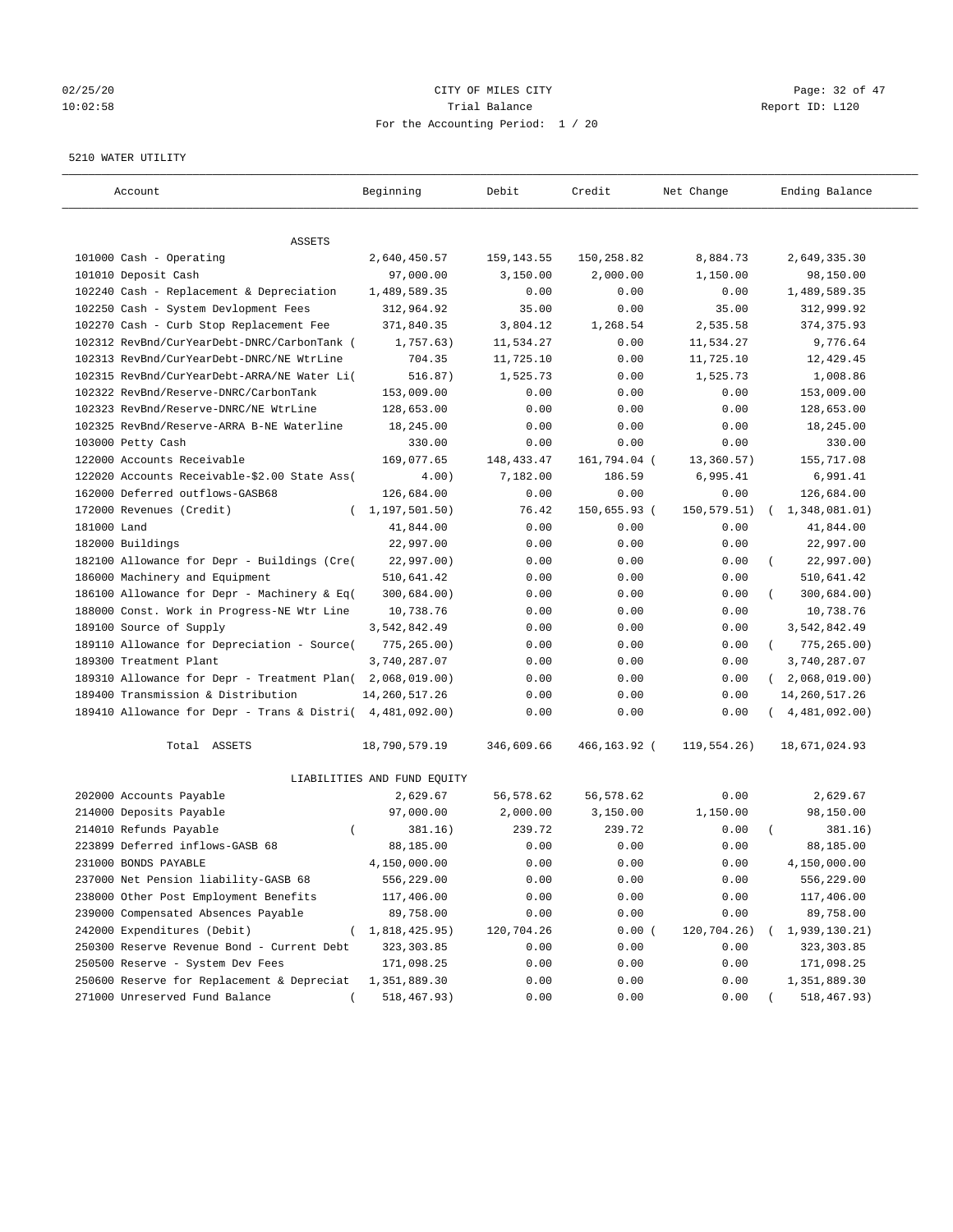# 02/25/20 Page: 33 of 47 10:02:58 Trial Balance Report ID: L120 For the Accounting Period: 1 / 20

# 5210 WATER UTILITY

| Account                              | Beginning     | Debit      | Credit    | Net Change  | Ending Balance |
|--------------------------------------|---------------|------------|-----------|-------------|----------------|
| 272000 Unreserved Retained Earnings  | 14,180,355.16 | 0.00       | 0.00      | 0.00        | 14,180,355.16  |
| LIABILITIES AND FUND EQUITY<br>Total | 18,790,579.19 | 179,522.60 | 59,968.34 | 119,554.26) | 18,671,024.93  |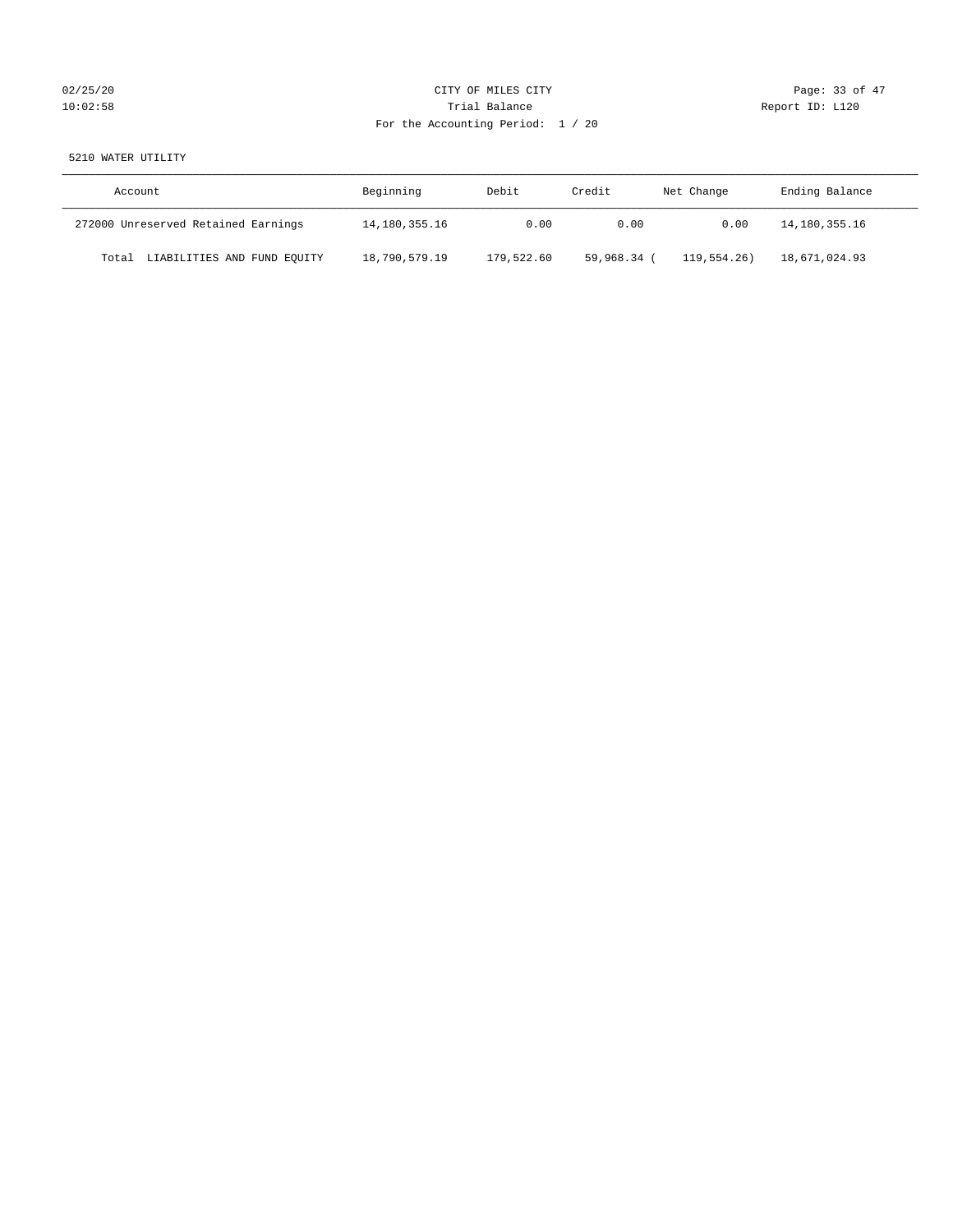# 02/25/20 Page: 34 of 47 10:02:58 **Trial Balance Trial Balance Report ID:** L120 For the Accounting Period: 1 / 20

5310 SEWER UTILITY

| Account                                                   | Beginning                   | Debit       | Credit       | Net Change   | Ending Balance  |
|-----------------------------------------------------------|-----------------------------|-------------|--------------|--------------|-----------------|
| ASSETS                                                    |                             |             |              |              |                 |
| 101000 Cash - Operating                                   | 2,816,274.92                | 181,202.17  | 110,301.18   | 70,900.99    | 2,887,175.91    |
| 102240 Cash - Replacement & Depreciation                  | 195,098.39                  | 0.00        | 0.00         | 0.00         | 195,098.39      |
| 102250 Cash - System Devlopment Fees                      | 149,400.91                  | 0.00        | 0.00         | 0.00         | 149,400.91      |
| 102279 WWtr Treatment Plant-Phase II Const(               | 76,205.70)                  | 0.00        | 0.00         | 0.00         | 76, 205.70)     |
| 102280 WWtr Treatment Plant-Phase I Constr                | 738,063.46                  | 0.00        | 0.00         | 0.00         | 738,063.46      |
| 102316 RevBnd/CurYearDebt-Phase 1 Haynes L                | 245.00                      | 8,407.50    | 0.00         | 8,407.50     | 8,652.50        |
| 102317 RevBnd/CurYearDebt-WWTP Phase II<br>$\left($       | 94, 464. 32)                | 16,769.79   | 0.00         | 16,769.79    | 77,694.53)      |
| 102390 REV BOND/RESERVE-Sewer Phase 1                     | 101,735.00                  | 0.00        | 0.00         | 0.00         | 101,735.00      |
| 102396 REV BOND/RESERVE-SEWER PHASE II                    | 201,275.00                  | 0.00        | 0.00         | 0.00         | 201,275.00      |
| 122000 Accounts Receivable                                | 201,517.11                  | 164,955.02  | 180,126.76 ( | 15, 171. 74) | 186, 345.37     |
| 162000 Deferred outflows-GASB68                           | 102,330.00                  | 0.00        | 0.00         | 0.00         | 102,330.00      |
| 172000 Revenues (Credit)                                  | (1, 049, 475, 79)           | 56.67       | 165,928.57 ( | 165, 871.90) | 1, 215, 347.69) |
| 181000 Land                                               | 2.00                        | 0.00        | 0.00         | 0.00         | 2.00            |
| 186000 Machinery and Equipment                            | 800,566.77                  | 0.00        | 0.00         | 0.00         | 800,566.77      |
| 186100 Allowance for Depr - Machinery & Eq(               | 499, 312.00)                | 0.00        | 0.00         | 0.00         | 499, 312.00)    |
| 188000 Const. Work in Progress-NE Wtr Line(               | 1.60)                       | 0.00        | 0.00         | 0.00         | 1.60)           |
| 189300 Treatment Plant                                    | 11,492,692.56               | 0.00        | 0.00         | 0.00         | 11,492,692.56   |
| 189310 Allowance for Depr - Treatment Plan( 1,698,846.00) |                             | 0.00        | 0.00         | 0.00         | (1,698,846.00)  |
| 189400 Transmission & Distribution                        | 4,029,119.40                | 0.00        | 0.00         | 0.00         | 4,029,119.40    |
| 189410 Allowance for Depr - Trans & Distri( 1,695,972.00) |                             | 0.00        | 0.00         | 0.00         | (1,695,972.00)  |
| Total ASSETS                                              | 15,714,043.11               | 371,391.15  | 456,356.51 ( | 84,965.36)   | 15,629,077.75   |
|                                                           | LIABILITIES AND FUND EQUITY |             |              |              |                 |
| 202000 Accounts Payable                                   | 2,629.67                    | 32,793.70   | 32,793.70    | 0.00         | 2,629.67        |
| 223899 Deferred inflows-GASB 68                           | 71,232.00                   | 0.00        | 0.00         | 0.00         | 71,232.00       |
| 231300 Bonds Pay 1979 Issue                               | 1,080,000.00                | 0.00        | 0.00         | 0.00         | 1,080,000.00    |
| 231301 WWTP #2 Bonds Pay                                  | 5,046,645.00                | 0.00        | 0.00         | 0.00         | 5,046,645.00    |
| 237000 Net Pension liability-GASB 68                      | 449,298.00                  | 0.00        | 0.00         | 0.00         | 449,298.00      |
| 238000 Other Post Employment Benefits                     | 88,054.00                   | 0.00        | 0.00         | 0.00         | 88,054.00       |
| 239000 Compensated Absences Payable                       | 69,016.00                   | 0.00        | 0.00         | 0.00         | 69,016.00       |
| 242000 Expenditures (Debit)                               | 1, 116, 858. 16)            | 84, 965. 36 | 0.00(        | 84,965.36)   | 1,201,823.52)   |
| 250500 Reserve - System Dev Fees                          | 82,925.91                   | 0.00        | 0.00         | 0.00         | 82,925.91       |
| 250600 Reserve for Replacement & Depreciat                | 1,666,491.83                | 0.00        | 0.00         | 0.00         | 1,666,491.83    |
| 271000 Unreserved Fund Balance<br>$\left($                | 394,844.93)                 | 0.00        | 0.00         | 0.00         | 394,844.93)     |
| 272000 Unreserved Retained Earnings                       | 8,669,453.79                | 0.00        | 0.00         | 0.00         | 8,669,453.79    |
| Total LIABILITIES AND FUND EQUITY                         | 15,714,043.11               | 117,759.06  | 32,793.70 (  | 84, 965. 36) | 15,629,077.75   |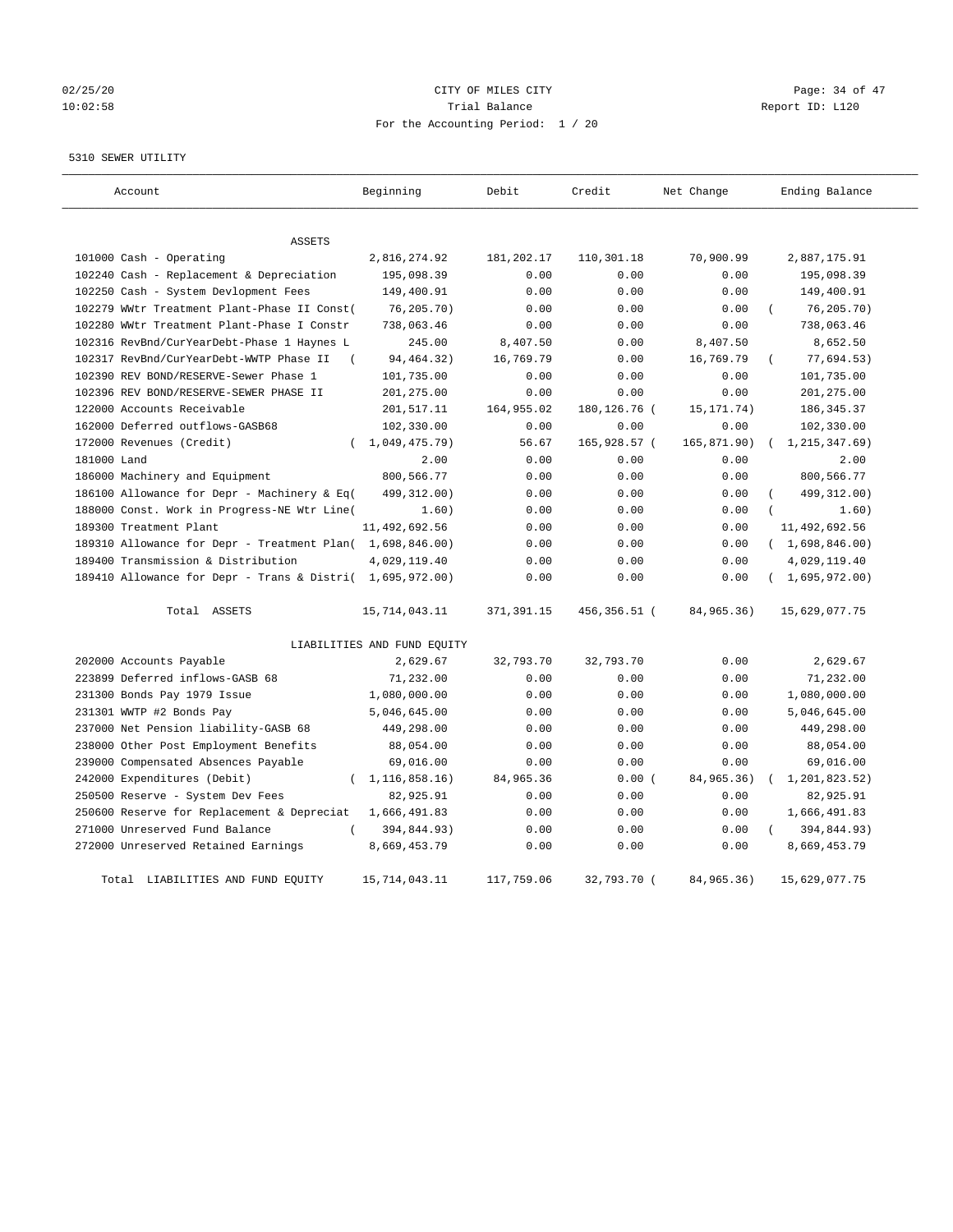# $02/25/20$  Page: 35 of 47 10:02:58 Trial Balance Report ID: L120 For the Accounting Period: 1 / 20

#### 5510 AMBULANCE FUND

| Account                                     |          | Beginning                   | Debit        | Credit       | Net Change   |          | Ending Balance |
|---------------------------------------------|----------|-----------------------------|--------------|--------------|--------------|----------|----------------|
| <b>ASSETS</b>                               |          |                             |              |              |              |          |                |
| 101000 Cash - Operating                     | $\left($ | 198,104.06)                 | 65,776.19    | 47,201.37    | 18,574.82    |          | 179,529.24)    |
| 113213 Tax Receivables Real-2013            |          | 0.46                        | 0.00         | 0.00         | 0.00         |          | 0.46           |
| 113214 Taxes Receivable- Real 2014          |          | 0.97                        | 0.00         | 0.00         | 0.00         |          | 0.97           |
| 113215 Tax Receivables Real-2015            |          | 1.62                        | 0.00         | 0.00         | 0.00         |          | 1.62           |
| 113216 Tax Receivables real-2016            |          | 7.07                        | 0.00         | 0.00         | 0.00         |          | 7.07           |
| 113217 Tax receivables real-2017            |          | 19.32                       | 0.00         | $0.04$ (     | 0.04)        |          | 19.28          |
| 113218 Tax Receivables real-2018            |          | 55.49                       | 0.00         | $0.55$ (     | 0.55)        |          | 54.94          |
| 113219 Tax receivables Real-2019            | $\left($ | 5, 186.89)                  | 0.00         | $28.48$ (    | 28.48)       |          | 5, 215.37)     |
| 115216 Tax receivable personal-2016         |          | 0.02                        | 0.00         | 0.00         | 0.00         |          | 0.02           |
| 115217 Tax receivable personal-2017         |          | 0.17                        | 0.00         | 0.00         | 0.00         |          | 0.17           |
| 115218 Tax Receivable Personal-2018         |          | 0.23                        | 0.00         | 0.00         | 0.00         |          | 0.23           |
| 115219 Tax Receivable Personal-2019         |          | 7.04                        | 0.00         | 1.93(        | 1.93)        |          | 5.11           |
| 122000 Accounts Receivable                  |          | 551,085.34                  | 144, 195. 75 | 120, 212. 14 | 23,983.61    |          | 575,068.95     |
| 122100 Acct Receivable                      | $\left($ | 249, 257.86)                | 0.00         | 0.00         | 0.00         | (        | 249, 257.86)   |
| 162000 Deferred outflows-GASB68             |          | 72,385.00                   | 0.00         | 0.00         | 0.00         |          | 72,385.00      |
| 172000 Revenues (Credit)                    | $\left($ | 755,499.86)                 | 2.00         | 145,065.41 ( | 145,063.41)  | $\left($ | 900,563.27)    |
| 186000 Machinery and Equipment              |          | 818, 326.11                 | 0.00         | 0.00         | 0.00         |          | 818, 326.11    |
| 186100 Allowance for Depr - Machinery & Eq( |          | 324,841.00)                 | 0.00         | 0.00         | 0.00         |          | 324,841.00)    |
| Total ASSETS                                | $\left($ | 91,000.83)                  | 209,973.94   | 312,509.92 ( | 102, 535.98) |          | 193,536.81)    |
|                                             |          | LIABILITIES AND FUND EQUITY |              |              |              |          |                |
| 202000 Accounts Payable                     |          | 0.00                        | 6,706.82     | 6,706.82     | 0.00         |          | 0.00           |
| 223100 Deferred Revenue - Real Prop Taxes ( |          | 5, 285.84)                  | 29.07        | 0.00(        | 29.07)       |          | 5,314.91)      |
| 223200 Deferred Revenue - Pers Prop Taxes ( |          | 17.37)                      | 1.93         | 0.00(        | 1.93)        |          | 19.30)         |
| 223899 Deferred inflows-GASB 68             |          | 2,970.00                    | 0.00         | 0.00         | 0.00         |          | 2,970.00       |
| 235000 CONTRACTS/NOTES/LOANS PAYABLE        | $\left($ | 0.01)                       | 0.00         | 0.00         | 0.00         |          | 0.01)          |
| 237000 Net Pension liability-GASB 68        |          | 168,371.00                  | 0.00         | 0.00         | 0.00         |          | 168,371.00     |
| 238000 Other Post Employment Benefits       |          | 58,703.00                   | 0.00         | 0.00         | 0.00         |          | 58,703.00      |
| 239000 Compensated Absences Payable         |          | 44,300.00                   | 0.00         | 0.00         | 0.00         |          | 44,300.00      |
| 242000 Expenditures (Debit)                 | $\left($ | 606, 560.63)                | 103,702.88   | $1,197.90$ ( | 102, 504.98) |          | 709,065.61)    |
| 271000 Unreserved Fund Balance              | $\left($ | 139,528.00)                 | 0.00         | 0.00         | 0.00         |          | 139,528.00)    |
| 272000 Unreserved Retained Earnings         |          | 386,047.02                  | 0.00         | 0.00         | 0.00         |          | 386,047.02     |
| LIABILITIES AND FUND EQUITY<br>Total        |          | 91,000.83)                  | 110,440.70   | 7,904.72 (   | 102, 535.98) |          | 193,536.81)    |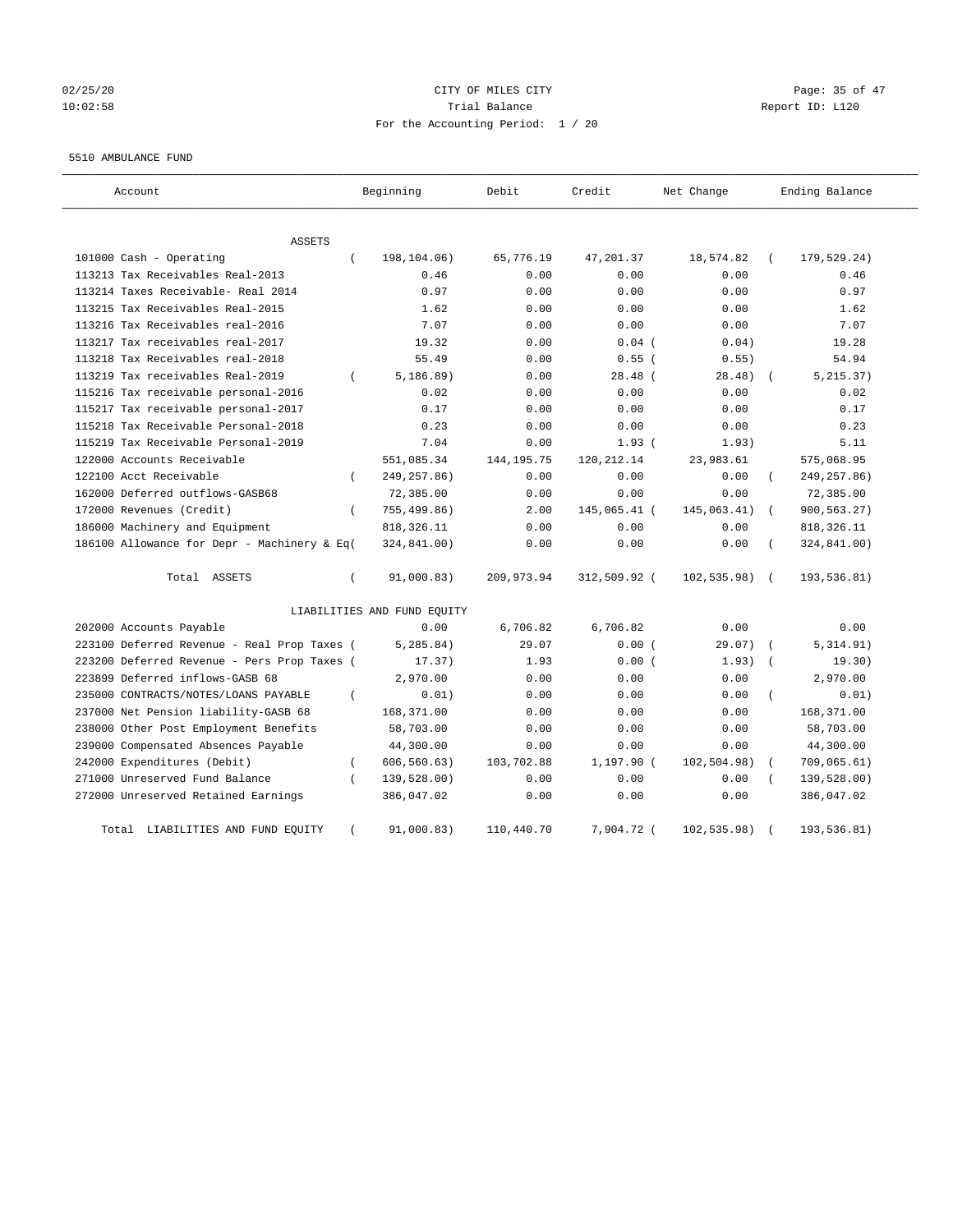# $02/25/20$  Page: 36 of 47 10:02:58 Trial Balance Report ID: L120 For the Accounting Period: 1 / 20

#### 5610 AIRPORT OPERATING

| Account                                         | Beginning                   | Debit      | Credit      | Net Change | Ending Balance            |
|-------------------------------------------------|-----------------------------|------------|-------------|------------|---------------------------|
| ASSETS                                          |                             |            |             |            |                           |
| 101000 Cash - Operating                         | 134,605.75                  | 35,814.23  | 19,552.43   | 16,261.80  | 150,867.55                |
| 102117 Airport Improvement                      | 71,214.17                   | 0.00       | 0.00        | 0.00       | 71,214.17                 |
| 102230 Cash - Surplus/Credit Card Acct          | 100.00                      | 10,769.19  | 10,769.19   | 0.00       | 100.00                    |
| 103000 Petty Cash                               | 100.00                      | 0.00       | 0.00        | 0.00       | 100.00                    |
| 113213 Tax Receivables Real-2013                | 0.65                        | 0.00       | 0.00        | 0.00       | 0.65                      |
| 113214 Taxes Receivable- Real 2014              | 1.48                        | 0.00       | 0.00        | 0.00       | 1.48                      |
| 113215 Tax Receivables Real-2015                | 2.46                        | 0.00       | 0.00        | 0.00       | 2.46                      |
| 113216 Tax Receivables real-2016                | 10.58                       | 0.00       | 0.00        | 0.00       | 10.58                     |
| 113217 Tax receivables real-2017                | 28.95                       | 0.00       | $0.06$ (    | 0.06)      | 28.89                     |
| 113218 Tax Receivables real-2018                | 84.16                       | 0.00       | $0.83$ (    | 0.83)      | 83.33                     |
| 113219 Tax receivables Real-2019<br>$\left($    | 7,780.91)                   | 0.00       | 42.71 (     | 42.71)     | 7,823.62)                 |
| 115216 Tax receivable personal-2016             | 0.06                        | 0.00       | 0.00        | 0.00       | 0.06                      |
| 115217 Tax receivable personal-2017             | 0.28                        | 0.00       | 0.00        | 0.00       | 0.28                      |
| 115218 Tax Receivable Personal-2018             | 0.35                        | 0.00       | 0.00        | 0.00       | 0.35                      |
| 115219 Tax Receivable Personal-2019             | 10.54                       | 0.00       | $2.88$ (    | 2.88)      | 7.66                      |
| 122000 Accounts Receivable                      | 0.00                        | 16,718.25  | 0.00        | 16,718.25  | 16,718.25                 |
| 141000 Prepaid Expense                          | 4,875.00                    | 0.00       | 0.00        | 0.00       | 4,875.00                  |
| 162000 Deferred outflows-GASB68                 | 26,811.00                   | 0.00       | 0.00        | 0.00       | 26,811.00                 |
| 172000 Revenues (Credit)<br>$\left($            | 353,937.15)                 | 94.00      | 52,626.48 ( | 52,532.48) | 406,469.63)               |
| 181000 Land                                     | 19,983.00                   | 0.00       | 0.00        | 0.00       | 19,983.00                 |
| 182000 Buildings                                | 677,537.00                  | 0.00       | 0.00        | 0.00       | 677,537.00                |
| 182100 Allowance for Depr - Buildings (Cre(     | 389,758.00)                 | 0.00       | 0.00        | 0.00       | 389,758.00)               |
| 184000 Improvements Other Than Buildings        | 13,017,833.11               | 0.00       | 0.00        | 0.00       | 13,017,833.11             |
| 184100 Allowance for Depr - Imp Other Than(     | 3,401,665.00)               | 0.00       | 0.00        | 0.00       | 3,401,665.00)<br>$\left($ |
| 186000 Machinery and Equipment                  | 1,001,946.58                | 0.00       | 0.00        | 0.00       | 1,001,946.58              |
| 186100 Allowance for Depr - Machinery & Eq(     | 510, 395.00)                | 0.00       | 0.00        | 0.00       | 510, 395.00)<br>$\left($  |
| 188000 Const. Work in Progress-NE Wtr Line      | 75,246.00                   | 0.00       | 0.00        | 0.00       | 75,246.00                 |
| Total ASSETS                                    | 10,366,855.06               | 63, 395.67 | 82,994.58 ( | 19,598.91) | 10, 347, 256. 15          |
|                                                 | LIABILITIES AND FUND EQUITY |            |             |            |                           |
| 202000 Accounts Payable                         | 0.00                        | 5,747.37   | 5,747.37    | 0.00       | 0.00                      |
| 223100 Deferred Revenue - Real Prop Taxes (     | 7,929.34)                   | 43.60      | 0.00(       | 43.60)     | 7,972.94)                 |
| 223200 Deferred Revenue - Pers Prop Taxes (     | 26.08)                      | 2.88       | 0.00(       | 2.88)      | 28.96)                    |
| 223899 Deferred inflows-GASB 68                 | 18,663.00                   | 0.00       | 0.00        | 0.00       | 18,663.00                 |
| 235160 LTrm Pay/MT Aeronautics (2)              | 101,718.00                  | 0.00       | 0.00        | 0.00       | 101,718.00                |
| 237000 Net Pension liability-GASB 68            | 117,719.00                  | 0.00       | 0.00        | 0.00       | 117,719.00                |
| 238000 Other Post Employment Benefits           | 19,568.00                   | 0.00       | 0.00        | 0.00       | 19,568.00                 |
| 239000 Compensated Absences Payable             | 13,447.00                   | 0.00       | 0.00        | 0.00       | 13,447.00                 |
| 242000 Expenditures (Debit)<br>$\overline{(\ }$ | 358,739.83)                 | 19,692.96  | 140.53 (    | 19,552.43) | 378, 292. 26)             |
| 250600 Reserve for Replacement & Depreciat      | 18,913.67                   | 0.00       | 0.00        | 0.00       | 18,913.67                 |
| 271000 Unreserved Fund Balance<br>$\left($      | 90,992.00)                  | 0.00       | 0.00        | 0.00       | 90,992.00)                |
| 272000 Unreserved Retained Earnings             | 10,534,513.64               | 0.00       | 0.00        | 0.00       | 10,534,513.64             |
| Total LIABILITIES AND FUND EQUITY               | 10,366,855.06               | 25,486.81  | 5,887.90 (  | 19,598.91) | 10, 347, 256. 15          |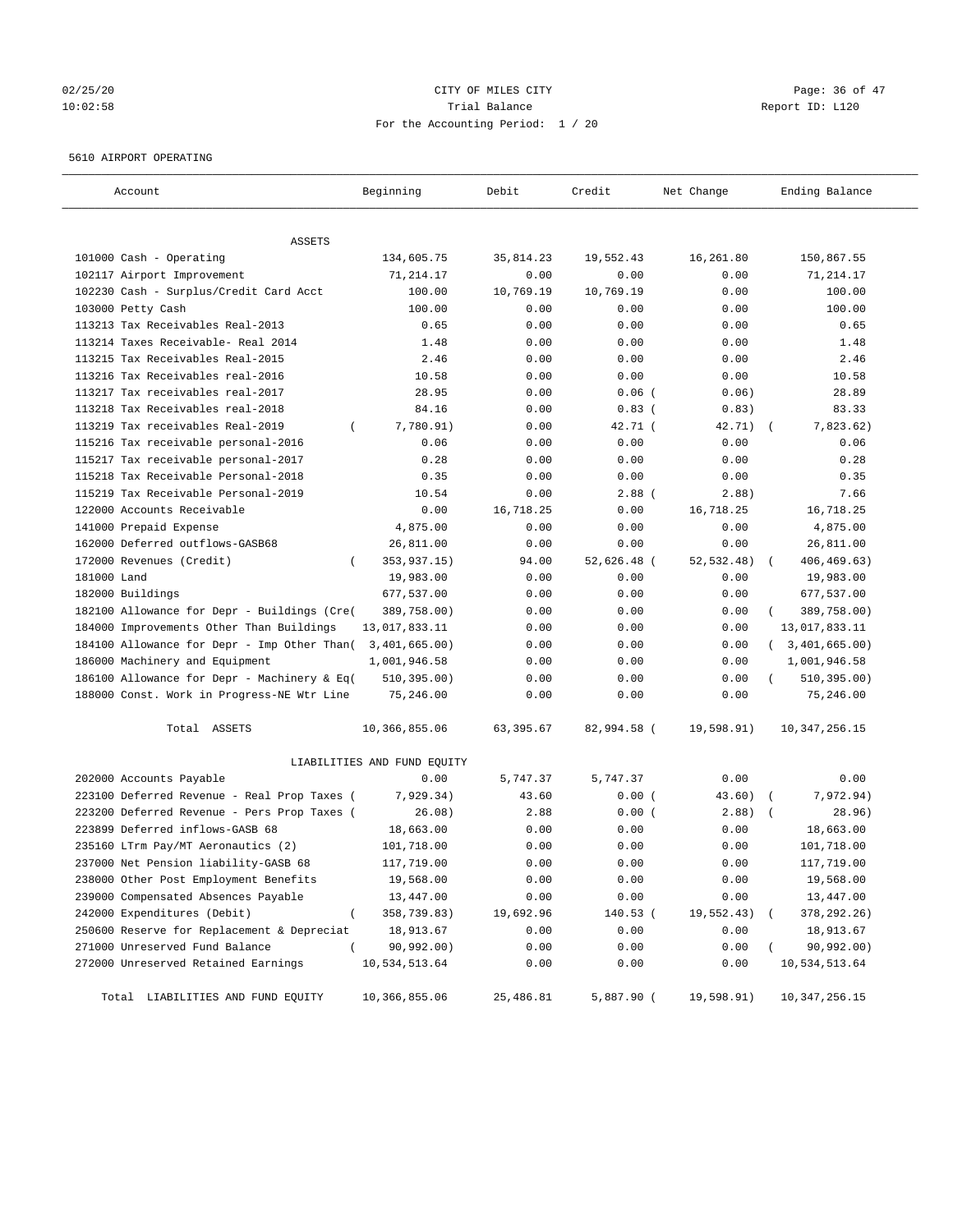# 02/25/20 Page: 37 of 47 10:02:58 **Trial Balance Trial Balance Report ID:** L120 For the Accounting Period: 1 / 20

#### 6040 PUBLIC WORKS

| Account                              | Beginning                   | Debit     | Credit       | Net Change     | Ending Balance |  |
|--------------------------------------|-----------------------------|-----------|--------------|----------------|----------------|--|
| <b>ASSETS</b>                        |                             |           |              |                |                |  |
| 101000 Cash - Operating              | 24,678.72                   | 4,000.00  | 15,603.53 (  | 11,603.53)     | 13,075.19      |  |
| 172000 Revenues (Credit)             | 100,720.04)                 | 0.00      | $4,000.00$ ( | $4,000.00)$ (  | 104,720.04)    |  |
|                                      |                             |           |              |                |                |  |
| Total ASSETS                         | 76,041.32)                  | 4,000.00  | 19,603.53 (  | $15,603.53)$ ( | 91,644.85)     |  |
|                                      | LIABILITIES AND FUND EQUITY |           |              |                |                |  |
| 202000 Accounts Payable              | 0.00                        | 1,583.19  | 1,583.19     | 0.00           | 0.00           |  |
| 239000 Compensated Absences Payable  | 6,997.00                    | 0.00      | 0.00         | 0.00           | 6,997.00       |  |
| 242000 Expenditures (Debit)          | 95,727.99)                  | 15,603.53 | 0.00(        | 15,603.53)     | 111,331.52)    |  |
| 271000 Unreserved Fund Balance       | 84,045.78)                  | 0.00      | 0.00         | 0.00           | 84,045.78)     |  |
| 272000 Unreserved Retained Earnings  | 96,735.45                   | 0.00      | 0.00         | 0.00           | 96,735.45      |  |
| LIABILITIES AND FUND EQUITY<br>Total | 76,041.32)                  | 17,186.72 | 1,583.19 (   | 15,603.53)     | 91,644.85)     |  |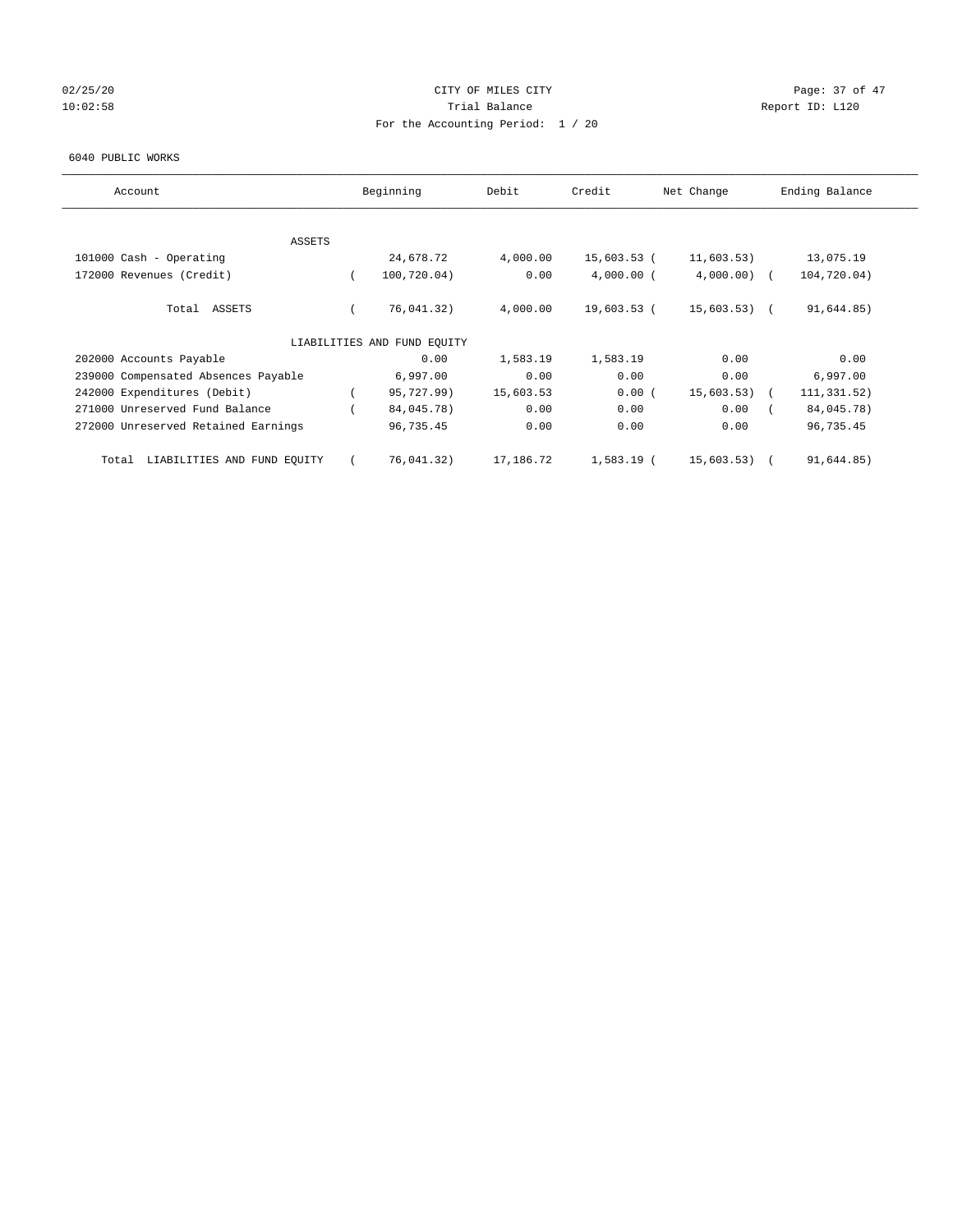# $02/25/20$  Page: 38 of 47 10:02:58 Trial Balance Report ID: L120 For the Accounting Period: 1 / 20

#### 7370 TBID

| Account                              | Beginning                   | Debit    | Credit   | Net Change | Ending Balance |
|--------------------------------------|-----------------------------|----------|----------|------------|----------------|
|                                      |                             |          |          |            |                |
|                                      | ASSETS                      |          |          |            |                |
| 101000 Cash - Operating              | 0.00                        | 2,392.00 | 2,392.00 | 0.00       | 0.00           |
| Total ASSETS                         | 0.00                        | 2,392.00 | 2,392.00 | 0.00       | 0.00           |
|                                      | LIABILITIES AND FUND EQUITY |          |          |            |                |
| 202000 Accounts Payable              | 0.00                        | 2,392.00 | 2,392.00 | 0.00       | 0.00           |
| 212500 Due to Others                 | 0.00                        | 2,392.00 | 2,392.00 | 0.00       | 0.00           |
| LIABILITIES AND FUND EQUITY<br>Total | 0.00                        | 4,784.00 | 4,784.00 | 0.00       | 0.00           |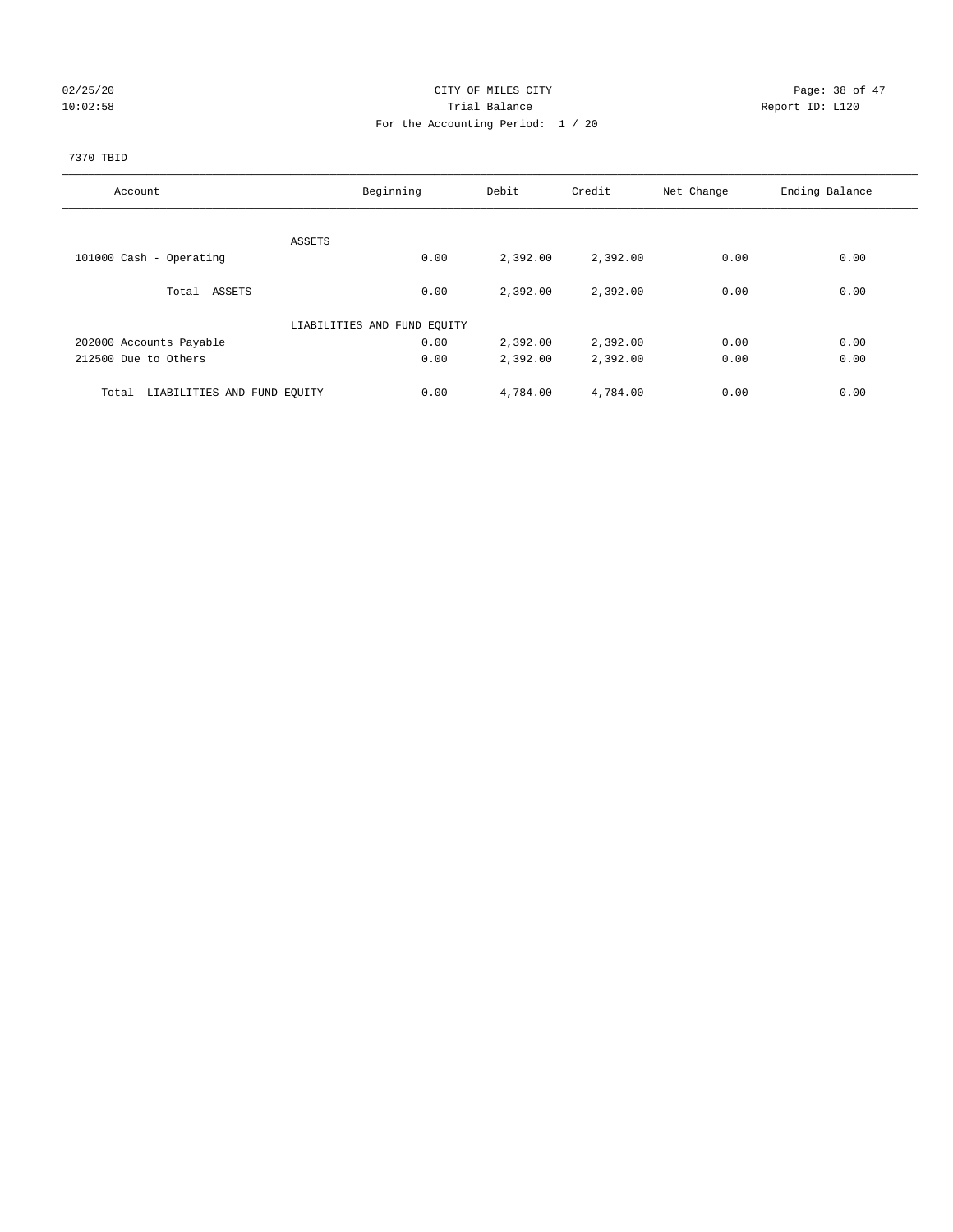# 02/25/20 **CITY OF MILES CITY CONSUMING THE PAGE:** 39 of 47 10:02:58 Trial Balance Report ID: L120 For the Accounting Period: 1 / 20

7458 Court Technology Surcharge

| Account                                   | Beginning                   | Debit  | Credit | Net Change | Ending Balance |
|-------------------------------------------|-----------------------------|--------|--------|------------|----------------|
|                                           | ASSETS                      |        |        |            |                |
| 101000 Cash - Operating                   | 1,365.95                    | 299.69 | 0.00   | 299.69     | 1,665.64       |
| Total ASSETS                              | 1,365.95                    | 299.69 | 0.00   | 299.69     | 1,665.64       |
|                                           | LIABILITIES AND FUND EQUITY |        |        |            |                |
| 212000 Due to Government                  | 395.00)                     | 0.00   | 0.00   | 0.00       | 395.00)        |
| 212200 Due to Federal, Soc Sec & Medicare | 1,760.95                    | 0.00   | 299.69 | 299.69     | 2,060.64       |
| LIABILITIES AND FUND EQUITY<br>Total      | 1,365.95                    | 0.00   | 299.69 | 299.69     | 1,665.64       |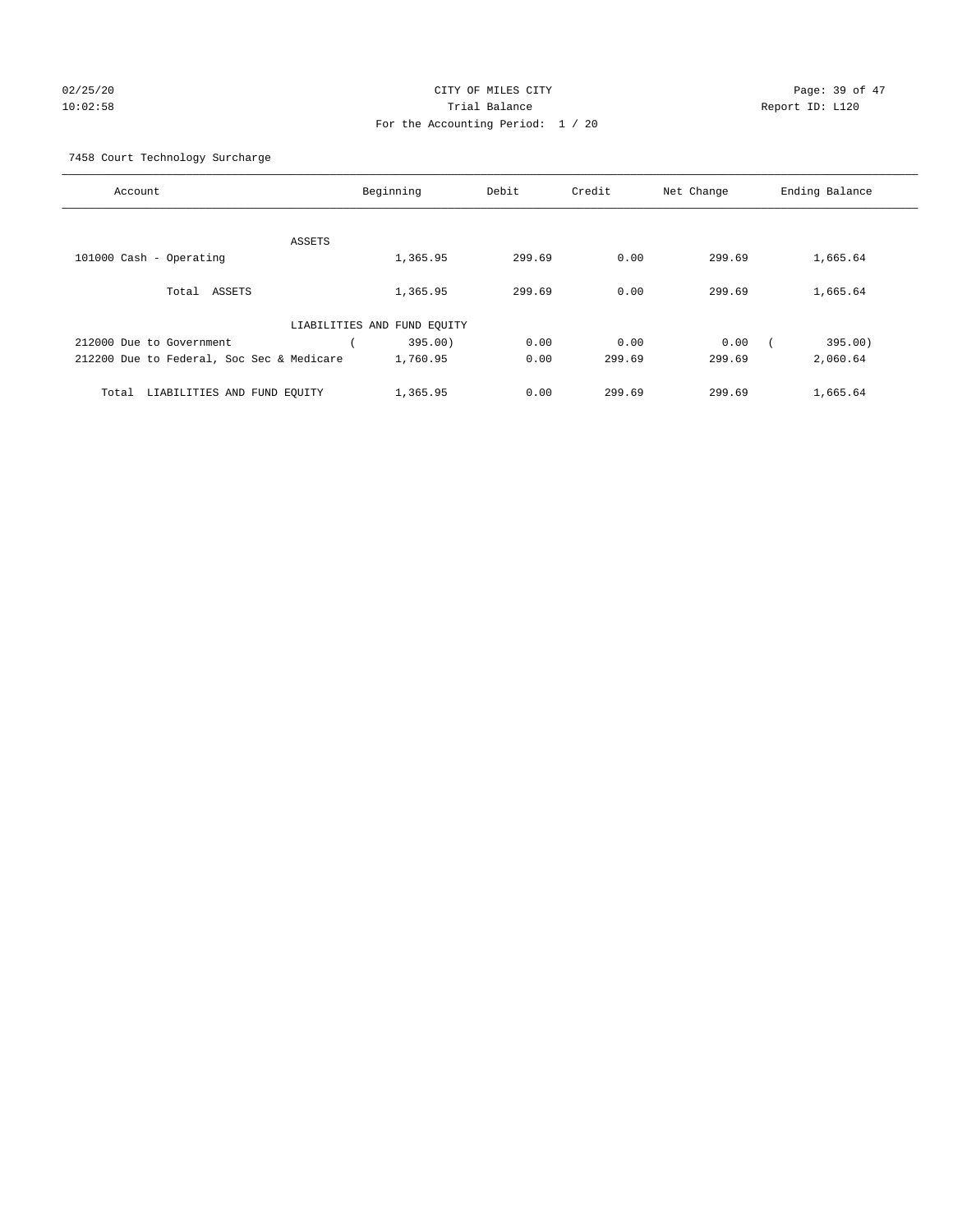# 02/25/20 Page: 40 of 47 10:02:58 Trial Balance Report ID: L120 For the Accounting Period: 1 / 20

7467 Law Enforcement Academy Surcharge

| Account                                   | Beginning                   | Debit | Credit | Net Change | Ending Balance |
|-------------------------------------------|-----------------------------|-------|--------|------------|----------------|
| ASSETS                                    |                             |       |        |            |                |
| 101000 Cash - Operating                   | 938.62                      | 0.00  | 0.00   | 0.00       | 938.62         |
| Total ASSETS                              | 938.62                      | 0.00  | 0.00   | 0.00       | 938.62         |
|                                           | LIABILITIES AND FUND EQUITY |       |        |            |                |
| 212200 Due to Federal, Soc Sec & Medicare | 938.62                      | 0.00  | 0.00   | 0.00       | 938.62         |
| LIABILITIES AND FUND EQUITY<br>Total      | 938.62                      | 0.00  | 0.00   | 0.00       | 938.62         |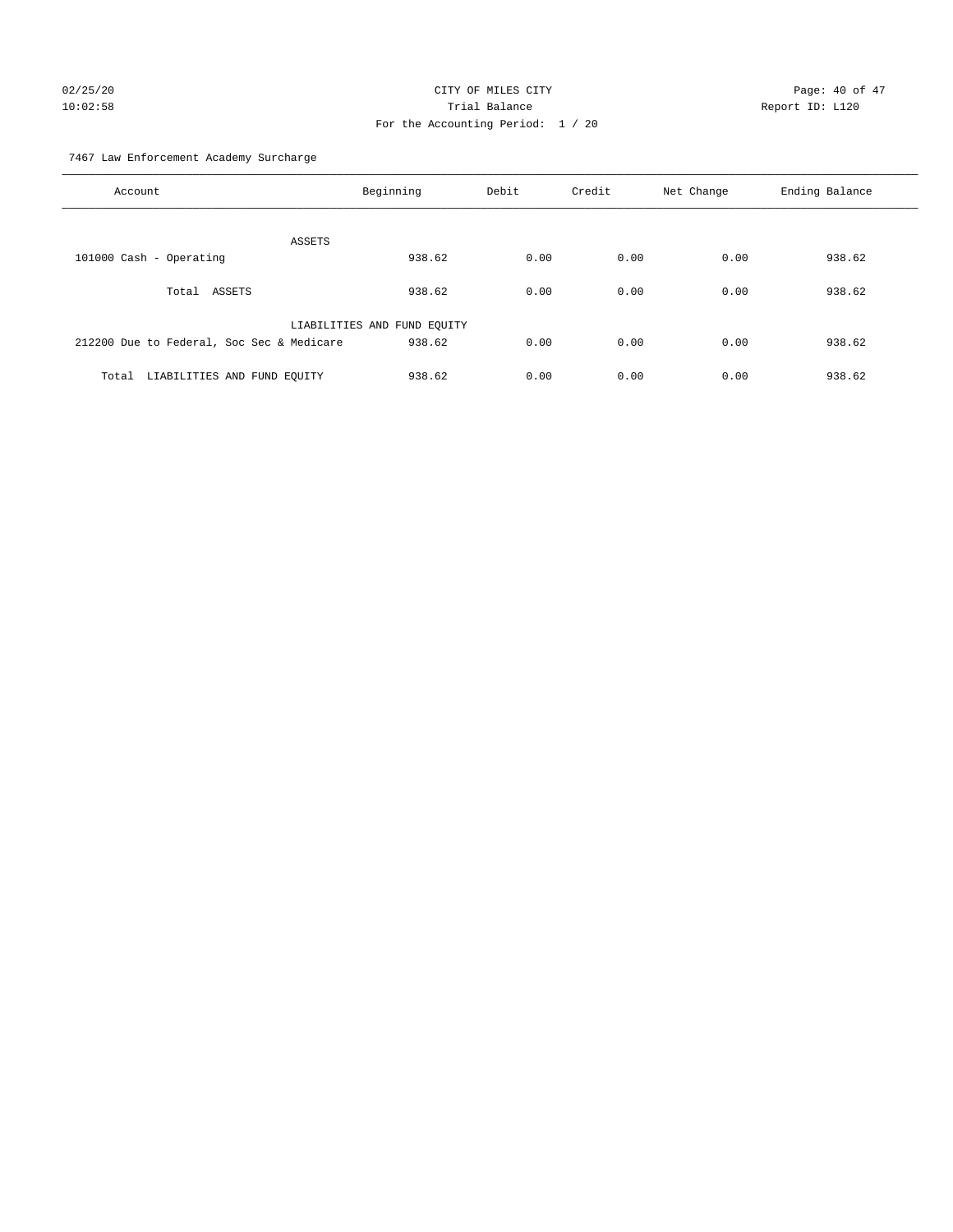#### 7471 CIVIL LEGAL ASSIST/VICTIM DOM VIOLENCE PROG

| Account                              | Beginning                   | Debit | Credit | Net Change | Ending Balance |
|--------------------------------------|-----------------------------|-------|--------|------------|----------------|
| <b>ASSETS</b>                        |                             |       |        |            |                |
| 101000 Cash - Operating              | 1,242.40                    | 8.00  | 0.00   | 8.00       | 1,250.40       |
| ASSETS<br>Total                      | 1,242.40                    | 8.00  | 0.00   | 8.00       | 1,250.40       |
|                                      | LIABILITIES AND FUND EQUITY |       |        |            |                |
| 212500 Due to Others                 | 1,242.40                    | 0.00  | 8.00   | 8.00       | 1,250.40       |
| LIABILITIES AND FUND EQUITY<br>Total | 1,242.40                    | 0.00  | 8.00   | 8.00       | 1,250.40       |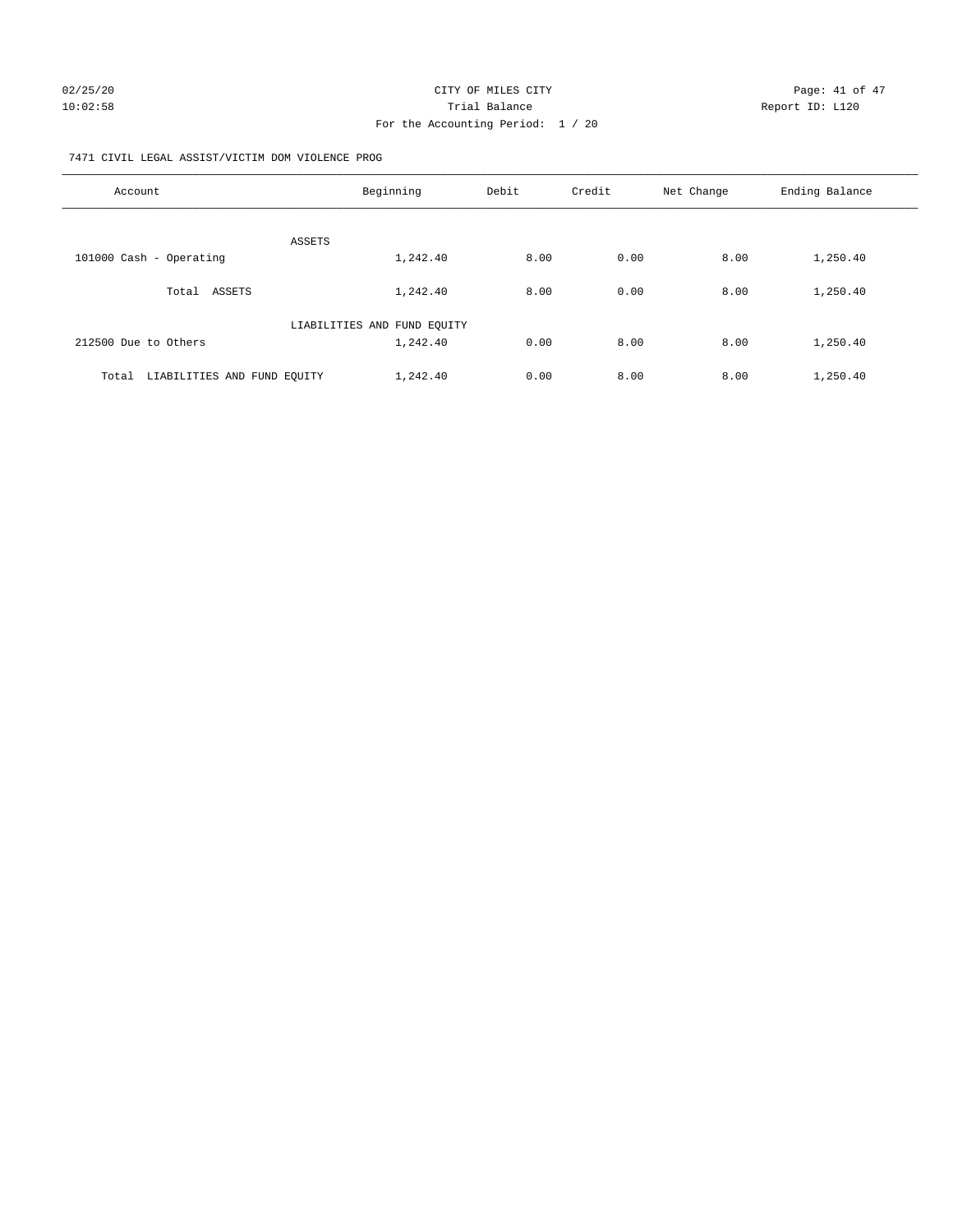# 02/25/20 Page: 42 of 47 10:02:58 **Trial Balance Trial Balance Report ID:** L120 For the Accounting Period: 1 / 20

#### 7910 PAYROLL FUND

| Account                                   | Beginning                   | Debit      | Credit       | Net Change | Ending Balance |  |
|-------------------------------------------|-----------------------------|------------|--------------|------------|----------------|--|
|                                           |                             |            |              |            |                |  |
| ASSETS                                    |                             |            |              |            |                |  |
| 101000 Cash - Operating                   | 138,755.07                  | 524,499.16 | 562,303.63 ( | 37,804.47) | 100,950.60     |  |
|                                           |                             |            |              |            |                |  |
| Total ASSETS                              | 138,755.07                  | 524,499.16 | 562,303.63 ( | 37,804.47) | 100,950.60     |  |
|                                           |                             |            |              |            |                |  |
|                                           | LIABILITIES AND FUND EQUITY |            |              |            |                |  |
| 201000 Warrants Payable                   | 138, 353. 74                | 148,186.56 | 92,246.24 (  | 55,940.32) | 82, 413.42     |  |
| 212200 Due to Federal, Soc Sec & Medicare | 0.00                        | 66,808.87  | 66,808.87    | 0.00       | 0.00           |  |
| 212202 Due to State Unemployment          | 0.00                        | 0.00       | 567.38       | 567.38     | 567.38         |  |
| 212203 Due to Worker's Compensation       | 0.00                        | 0.00       | 17,532.27    | 17,532.27  | 17,532.27      |  |
| 212204 Due to State Income Tax            | 0.00                        | 16,536.00  | 16,536.00    | 0.00       | 0.00           |  |
| 212205 Due to MPORS-GABA                  | 0.00                        | 14,606.14  | 14,606.14    | 0.00       | 0.00           |  |
| 212207 Due to AFLAC, AFLAC PRETAX         | 0.00                        | 789.64     | 789.64       | 0.00       | 0.00           |  |
| 212208 Due to Health Ins, Dental, Vision  | 36.20                       | 71,982.90  | 72,019.10    | 36.20      | 72.40          |  |
| 212209 Due to PERS Retirement             | 0.00                        | 35, 343.69 | 35, 343.69   | 0.00       | 0.00           |  |
| 212210 Due to FURS-GABA Retirement        | 365.13                      | 16,341.66  | 16,341.66    | 0.00       | 365.13         |  |
| 212212 Due to City of Miles City          | 0.00                        | 200.00     | 200.00       | 0.00       | 0.00           |  |
|                                           |                             |            |              |            |                |  |
| Total LIABILITIES AND FUND EQUITY         | 138,755.07                  | 370,795.46 | 332,990.99 ( | 37,804.47) | 100,950.60     |  |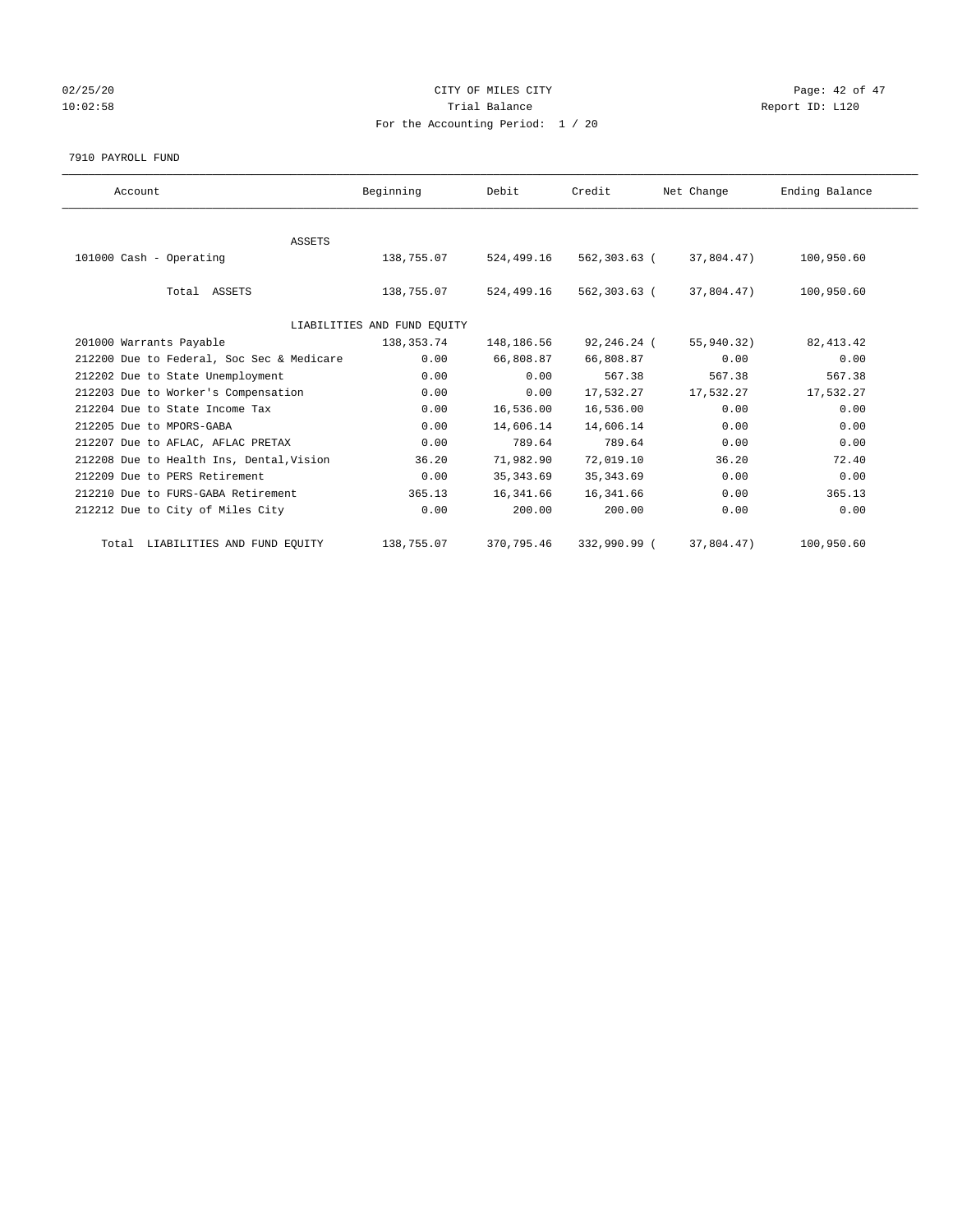| 02/25/20 |  |
|----------|--|
| 10:02:58 |  |

# CITY OF MILES CITY CONTROL CONTROL CONTROL CITY 10:02:58 Report ID: L120 For the Accounting Period: 1 / 20

#### 7930 CLAIMS FUND

| Account                              | Beginning                   | Debit       | Credit      | Net Change | Ending Balance |
|--------------------------------------|-----------------------------|-------------|-------------|------------|----------------|
| <b>ASSETS</b>                        |                             |             |             |            |                |
| 101000 Cash - Operating              | 228,695.51                  | 580, 455.87 | 574,662.83  | 5,793.04   | 234,488.55     |
| ASSETS<br>Total                      | 228,695.51                  | 580, 455.87 | 574,662.83  | 5,793.04   | 234,488.55     |
|                                      | LIABILITIES AND FUND EQUITY |             |             |            |                |
| 201000 Warrants Payable              | 228,695.51                  | 574,662.83  | 580,455.87  | 5,793.04   | 234,488.55     |
| LIABILITIES AND FUND EQUITY<br>Total | 228,695.51                  | 574,662.83  | 580, 455.87 | 5,793.04   | 234,488.55     |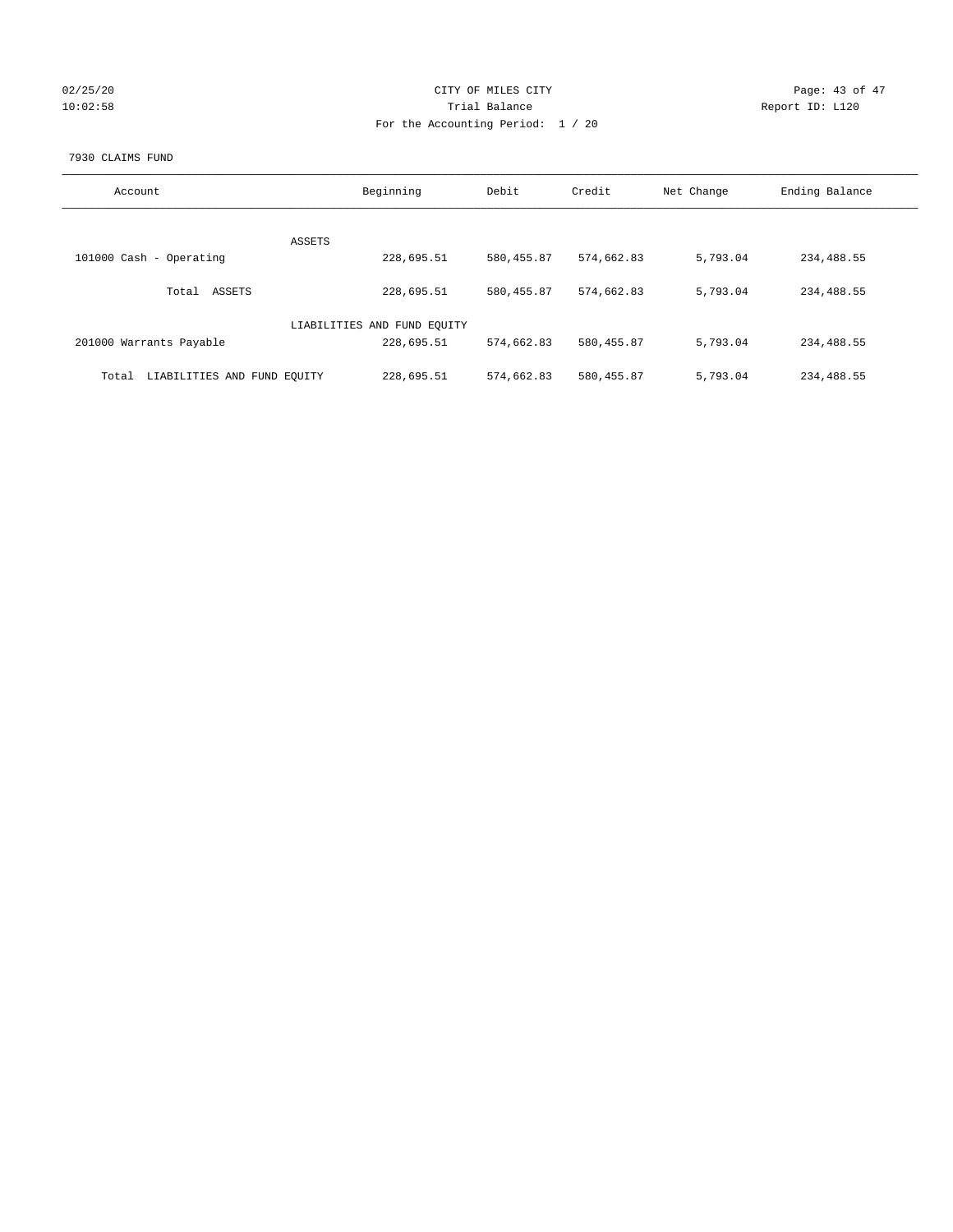# $02/25/20$  Page: 44 of 47 10:02:58 Trial Balance Report ID: L120 For the Accounting Period: 1 / 20

#### 7980 CUSTER CO WATER & SEWER DISTRICT

| Account                                 | Beginning                   | Debit     | Credit      | Net Change | Ending Balance |
|-----------------------------------------|-----------------------------|-----------|-------------|------------|----------------|
|                                         |                             |           |             |            |                |
| ASSETS                                  |                             |           |             |            |                |
| 101000 Cash - Operating                 | 0.00                        | 14,201.13 | 14,201.13   | 0.00       | 0.00           |
| 122000 Accounts Receivable              | 15,823.50                   | 13,940.68 | 14,201.13 ( | 260.45)    | 15,563.05      |
| Total ASSETS                            | 15,823.50                   | 28,141.81 | 28,402.26 ( | 260.45)    | 15,563.05      |
|                                         | LIABILITIES AND FUND EQUITY |           |             |            |                |
| 202000 Accounts Payable                 | 0.00                        | 14,201.13 | 14,201.13   | 0.00       | 0.00           |
| 211020 Due to Custer Water & Sewer Dist | 15,823.50                   | 14,201.13 | 13,940.68 ( | 260.45)    | 15,563.05      |
| LIABILITIES AND FUND EQUITY<br>Total    | 15,823.50                   | 28,402.26 | 28,141.81 ( | 260.45)    | 15,563.05      |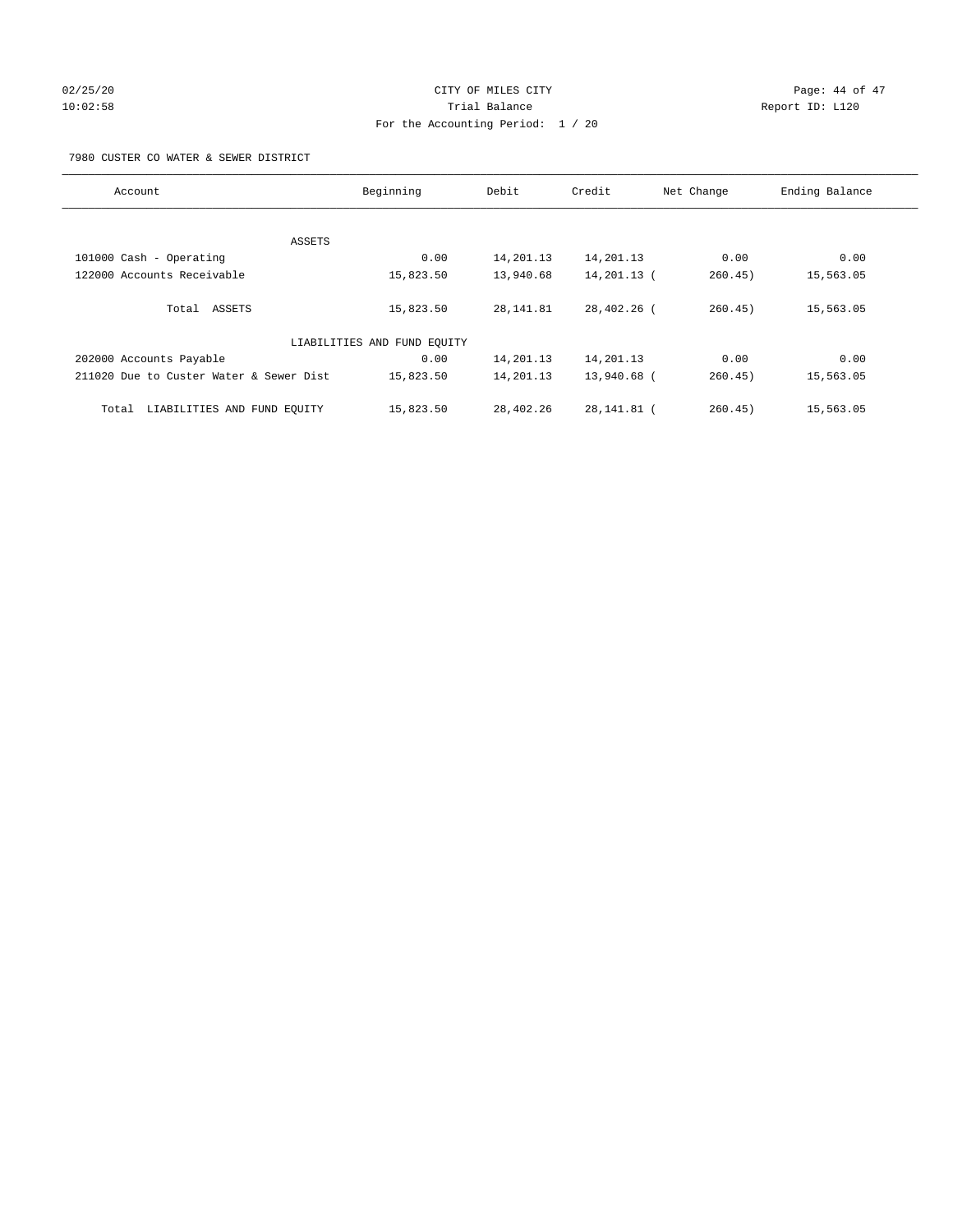# 02/25/20 Page: 45 of 47 10:02:58 Trial Balance Report ID: L120 For the Accounting Period: 1 / 20

7981 Interest Clearing

| Account                              | Beginning                   | Debit     | Credit    | Net Change | Ending Balance |
|--------------------------------------|-----------------------------|-----------|-----------|------------|----------------|
|                                      | ASSETS                      |           |           |            |                |
| 101000 Cash - Operating              | 0.00                        | 18,005.93 | 0.00      | 18,005.93  | 18,005.93      |
| Total ASSETS                         | 0.00                        | 18,005.93 | 0.00      | 18,005.93  | 18,005.93      |
|                                      | LIABILITIES AND FUND EQUITY |           |           |            |                |
| 212500 Due to Others                 | 0.00                        | 0.00      | 18,005.93 | 18,005.93  | 18,005.93      |
| LIABILITIES AND FUND EQUITY<br>Total | 0.00                        | 0.00      | 18,005.93 | 18,005.93  | 18,005.93      |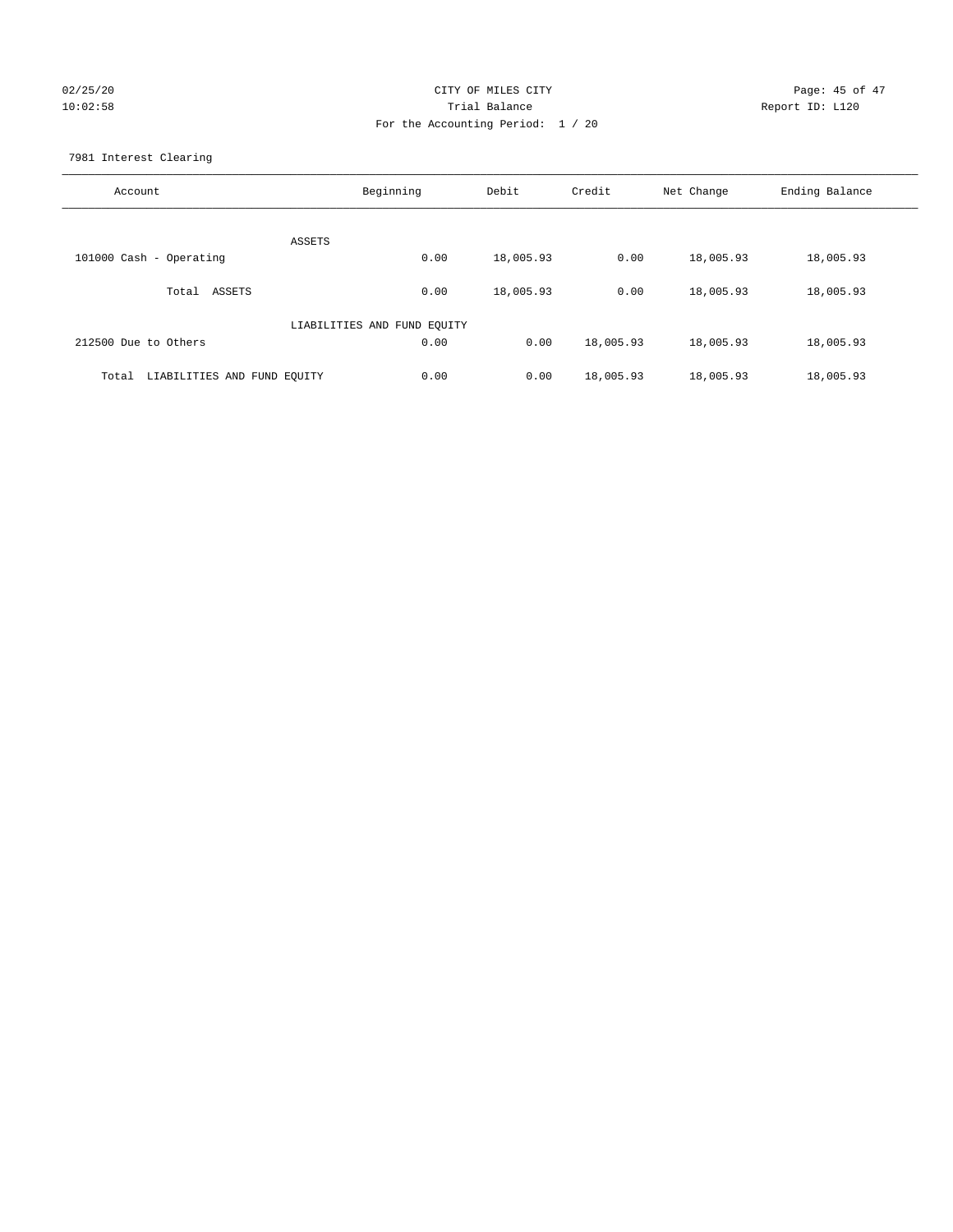# $02/25/20$  Page: 46 of 47 10:02:58 **Trial Balance Trial Balance Report ID:** L120 For the Accounting Period: 1 / 20

#### 9000 GENERAL FIXED ASSETS GROUP OF ACCOUNTS FUND

| Account                                                    | Beginning                   | Debit | Credit | Net Change | Ending Balance  |
|------------------------------------------------------------|-----------------------------|-------|--------|------------|-----------------|
| ASSETS                                                     |                             |       |        |            |                 |
| 181000 Land                                                | 526,599.00                  | 0.00  | 0.00   | 0.00       | 526,599.00      |
| 182000 Buildings                                           | 1,986,836.00                | 0.00  | 0.00   | 0.00       | 1,986,836.00    |
| 182100 Allowance for Depr - Buildings (Cre(                | 684,991.00)                 | 0.00  | 0.00   | 0.00       | 684,991.00)     |
| 186000 Machinery and Equipment                             | 3,038,732.00                | 0.00  | 0.00   | 0.00       | 3,038,732.00    |
| 186100 Allowance for Depr - Machinery & Eq(                | 1,463,750.00)               | 0.00  | 0.00   | 0.00       | 1,463,750.00)   |
| 187000 Infrastructure                                      | 33,670,108.00               | 0.00  | 0.00   | 0.00       | 33,670,108.00   |
| 187100 Allowance For Depreciation - Infras( 16,321,771.00) |                             | 0.00  | 0.00   | 0.00       | 16,321,771.00)  |
| Total ASSETS                                               | 20,751,763.00               | 0.00  | 0.00   | 0.00       | 20, 751, 763.00 |
|                                                            | LIABILITIES AND FUND EQUITY |       |        |            |                 |
| 280000 INVESTMENT IN GENERAL FIXED ASSETS                  | 20,751,763.00               | 0.00  | 0.00   | 0.00       | 20, 751, 763.00 |
| LIABILITIES AND FUND EQUITY<br>Total                       | 20, 751, 763.00             | 0.00  | 0.00   | 0.00       | 20, 751, 763.00 |